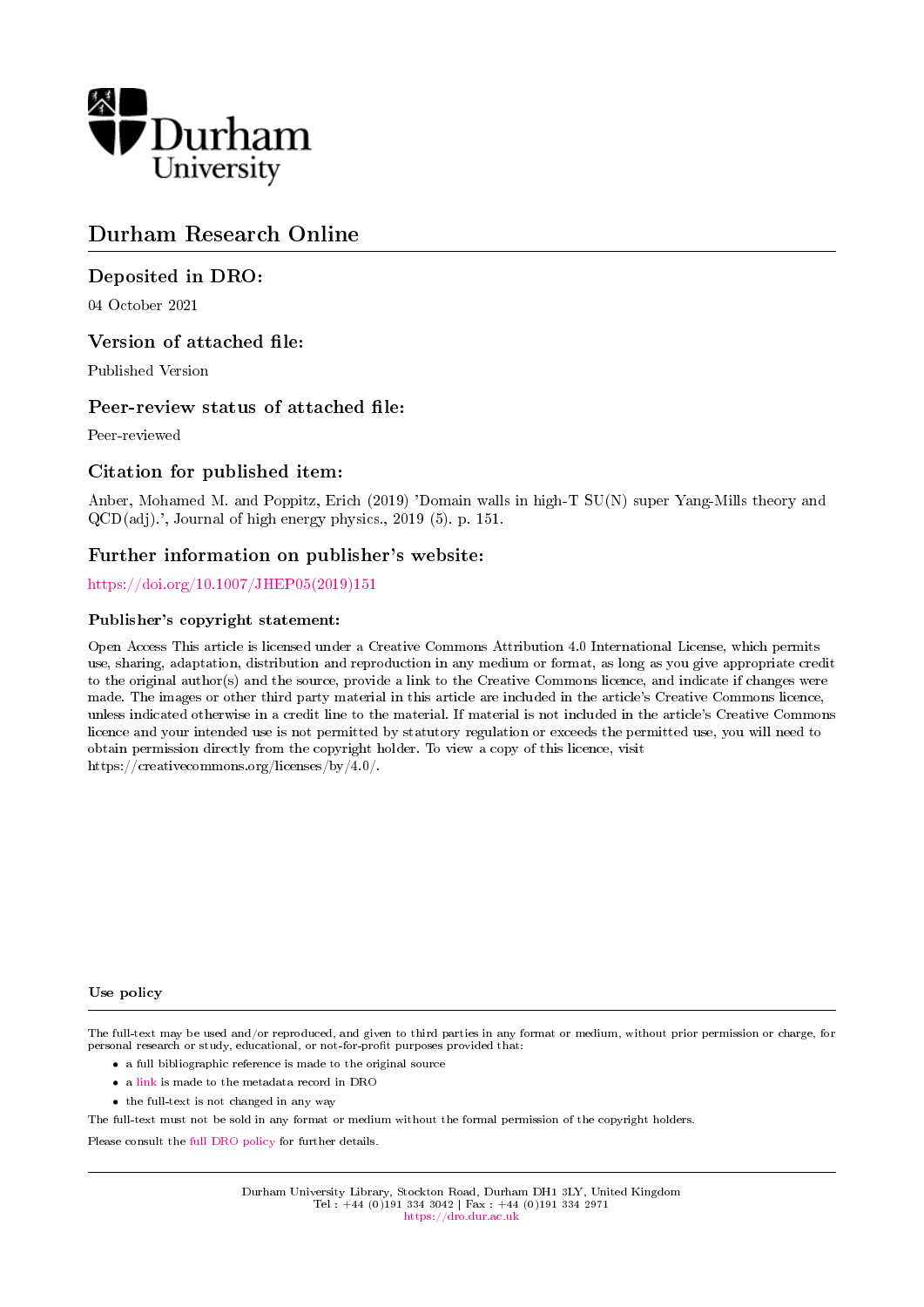PUBLISHED FOR SISSA BY 2 SPRINGER

Received: January 2, 2019 Accepted: May 7, 2019 PUBLISHED: May 23, 2019

# Domain walls in high-T SU(N) super Yang-Mills theory and QCD(adj)

## Mohamed M. Anber<sup>a</sup> and Erich Poppitz<sup>b</sup>

 ${}^a$  Department of Physics, Lewi & Clark College, 0615 S.W. Palatine Hill Road, MSC 15, Portland, OR, 97219 U.S.A.  $b$ Department of Physics, University of Toronto,

60 Saint George Street, Toronto, M5S 1A7 Canada

E-mail: [manber@lclark.edu](mailto:manber@lclark.edu), [poppitz@physics.utoronto.ca](mailto:poppitz@physics.utoronto.ca)

ABSTRACT: We study the domain walls in hot 4-D  $SU(N)$  super Yang-Mills theory and  $QCD(adj)$ , with  $n_f$  Weyl flavors. We find that the k-wall worldvolume theory is 2-D QCD with gauge group  $SU(N - k) \times SU(k) \times U(1)$  and Dirac fermions charged under  $U(1)$  and transforming in the bi-fundamental representation of the nonabelian factors. We show that the DW theory has a 1-form  $\mathbb{Z}_N^{(1)}$  $N \choose N$  center symmetry and a 0-form  $\mathbb{Z}_{2N}^{d\chi}$  $\frac{dX}{2Nn_f}$  discrete chiral symmetry, with a mixed 't Hooft anomaly consistent with bulk/wall anomaly inflow. We argue that  $\mathbb{Z}_N^{(1)}$  $_N^{(1)}$  is broken on the wall, and hence, Wilson loops obey the perimeter law. The breaking of the worldvolume center symmetry implies that bulk  $p$ -strings can end on the wall, a phenomenon first discovered using string-theoretic constructions. We invoke 2-D bosonization and gauged Wess-Zumino-Witten models to suggest that  $\mathbb{Z}_{2N}^{d\chi}$  $\frac{a\chi}{2Nn_f}$  is also broken in the IR, which implies that the 0-form/1-form mixed 't Hooft anomaly in the gapped k-wall theory is saturated by a topological quantum field theory. We also find interesting parallels between the physics of high-temperature domain walls studied here and domain walls between chiral symmetry breaking vacua in the zero temperature phase of the theory (studied earlier in the semiclassically calculable small spatial circle regime), arising from the similar mode of saturation of the relevant 't Hooft anomalies.

Keywords: Anomalies in Field and String Theories, Field Theories in Lower Dimensions, Supersymmetric Gauge Theory

ArXiv ePrint: [1811.10642](https://arxiv.org/abs/1811.10642)



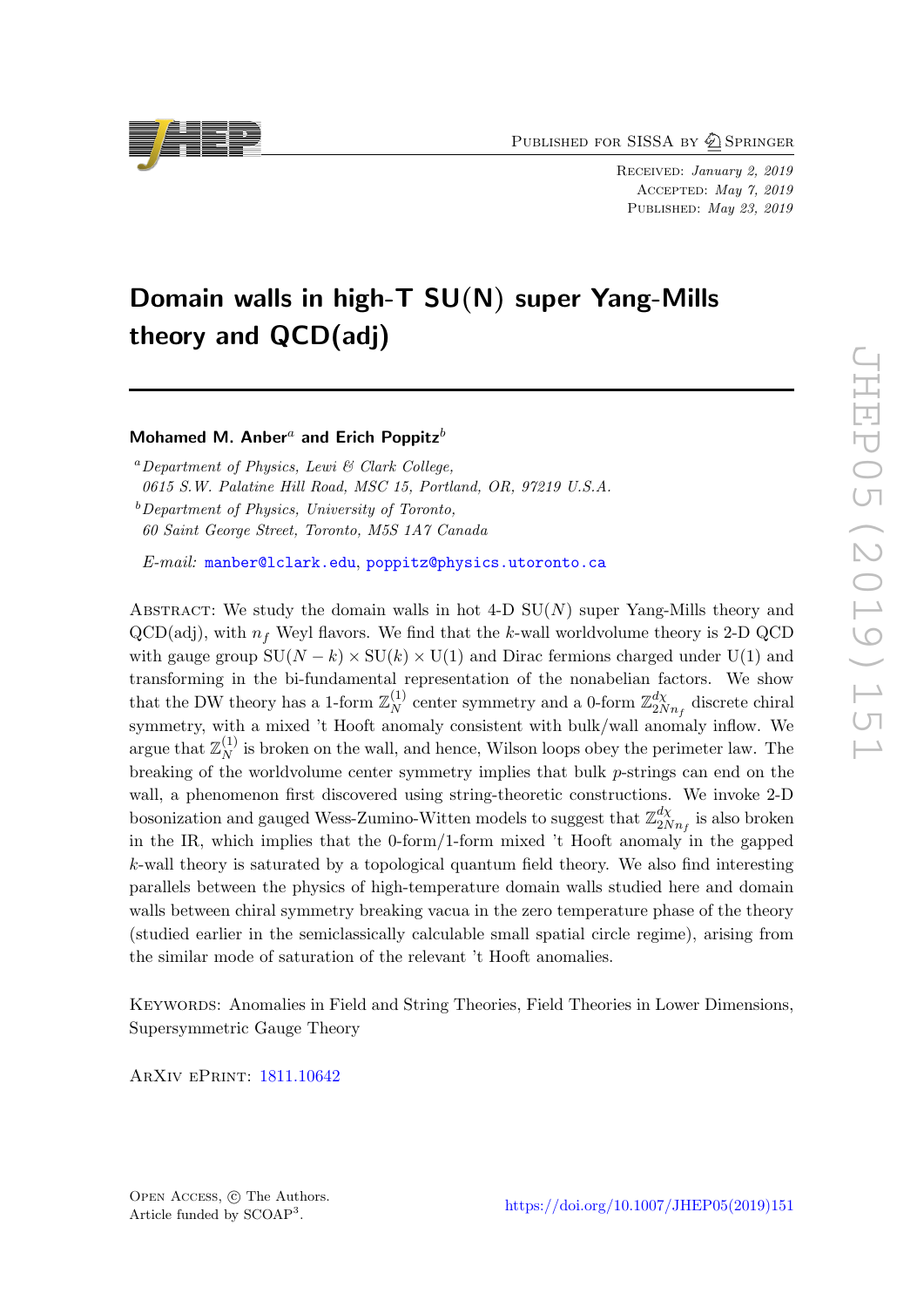## Contents

| $\mathbf{1}$ | Introduction                                                  |                                                         |                |  |  |
|--------------|---------------------------------------------------------------|---------------------------------------------------------|----------------|--|--|
| $\bf{2}$     | Domain walls, anomalies, and inflow                           |                                                         |                |  |  |
|              | Adjoint QCD at high temperature<br>2.1                        |                                                         | $\overline{4}$ |  |  |
|              | Vacua and domain walls<br>2.2                                 |                                                         | $\overline{5}$ |  |  |
|              | 2.3<br>Fermions and the $k$ -wall worldvolume theory          |                                                         |                |  |  |
|              | Anomalies on the $k$ -wall and anomaly inflow<br>2.4          |                                                         |                |  |  |
|              |                                                               | 2.4.1 Flux quantization from a constant flux background | 10             |  |  |
|              |                                                               | 2.4.2 Mixed discrete chiral-center anomaly              | 11             |  |  |
|              | 13<br>3 Screening and strings ending on walls                 |                                                         |                |  |  |
|              | 4 Discrete chiral symmetry and the IR matching of the anomaly |                                                         |                |  |  |
|              | 5 $k$ -walls in QCD(adj)                                      |                                                         |                |  |  |
|              | A Group theory conventions                                    |                                                         |                |  |  |
|              | <b>B</b> Fermion zero modes                                   |                                                         |                |  |  |
|              | $C$ U(1) flux quantization                                    |                                                         |                |  |  |
|              | D 't Hooft fluxes and projection of constant flux backgrounds |                                                         |                |  |  |
|              |                                                               |                                                         |                |  |  |

## <span id="page-2-0"></span>1 Introduction

Domain walls (DW) are ubiquitous in field theory as they appear in many natural phenomena, ranging from condensed matter physics to cosmology, due to the spontaneous breaking of global symmetries. Among the plethora of field theories,  $SU(N)$  Yang-Mills (YM) theory and its  $\mathcal{N} = 1$  supersymmetric generalization (SYM) stand out as they play an important role in the Standard Model and its extensions. These theories are invariant under a  $\mathbb{Z}_N^{(1)}$  $N<sub>N</sub><sup>(1)</sup>$  $N<sub>N</sub><sup>(1)</sup>$  $N<sub>N</sub><sup>(1)</sup>$  discrete one-form global symmetry known as center symmetry.<sup>1</sup>

At temperature  $T$  below the deconfinement temperature  $T_c$  (of order the strong scale A) the expectation value of the Polyakov loop  $P$  — which is charged under  $\mathbb{Z}_N^{(1)}$  — vanishes, signalling that the theory is in the confined phase. At temperature greater than  $T_c$  the theory deconfines and the center symmetry breaks spontaneously, giving rise to DW that

<span id="page-2-1"></span><sup>&</sup>lt;sup>1</sup>We use a superscript  $\mathbb{Z}_N^{(1)}$  to distinguish one-form symmetries from ordinary zero-form symmetries such as the discrete chiral  $\mathbb{Z}_{2N}$ . For an introduction to center symmetry and to its relevance as an order parameter for confinement, from lattice and continuum perspectives, see [\[1,](#page-33-0) [2\]](#page-33-1).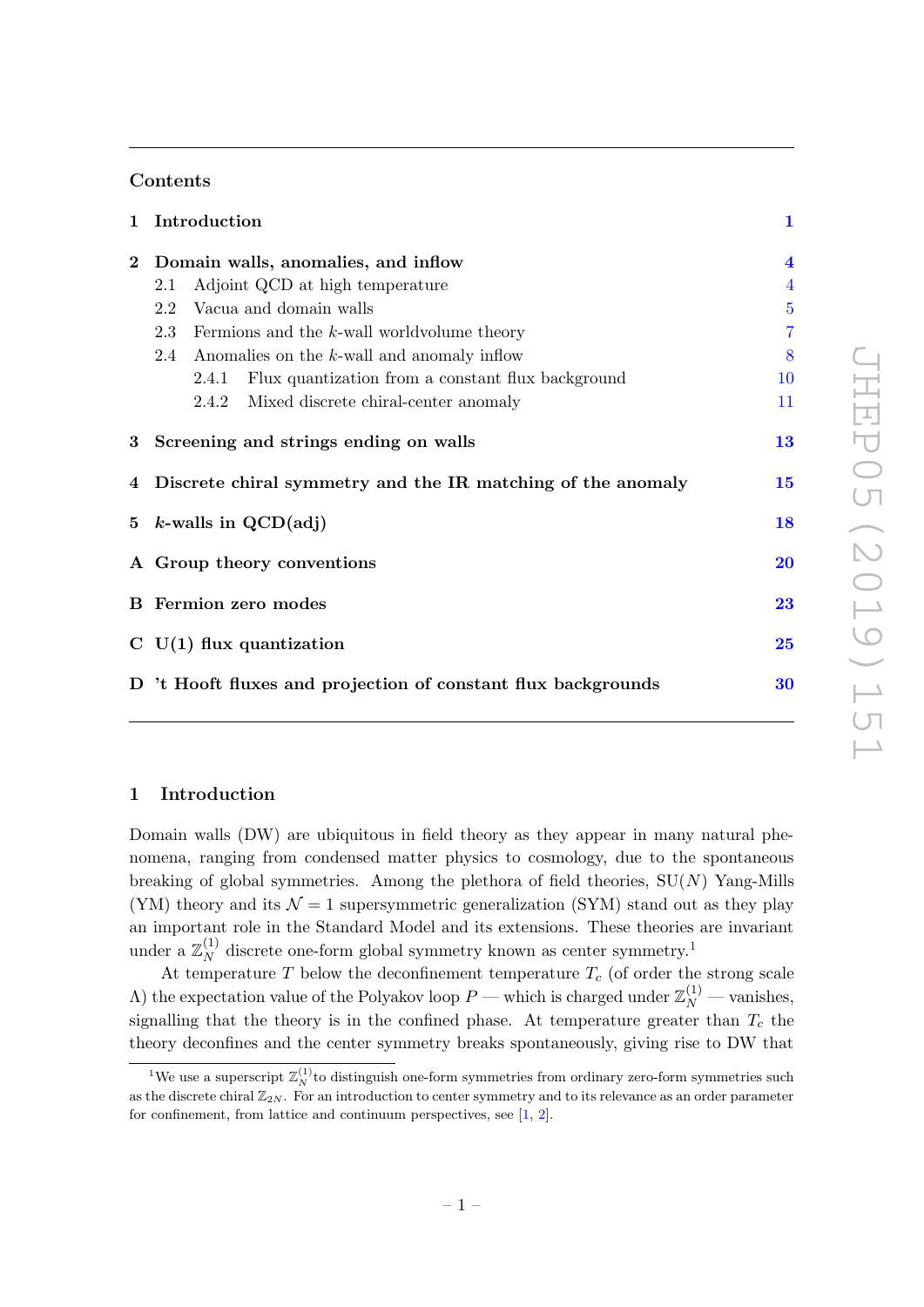interpolate between N distinct vacua, which are distinguished by the expectation value of the Polyakov's loop:  $\langle P \rangle = N e^{-i\frac{2\pi k}{N}}$ , and  $k = 0, 1, 2, ..., N - 1$ .

These DW are closely related to center vortices, which are thought to be responsible for disordering the vacuum and giving rise to confinement as the temperature is decreased below  $T_c$ , see [\[1\]](#page-33-0) for an introduction and review. Therefore, one hopes that a close examination of the DW will shed light into the role of center vortices in the strong dynamics. Fortunately enough, DW are amenable to perturbative analysis at  $T \gg T_c$ , which makes them excellent objects to study compared to their low-temperature counterparts, the center vortices.[2](#page-3-0)

Despite the fact that DW in Yang-Mills theory are well studied in the literature, in the perturbative regime  $[3-12]$  $[3-12]$ , on the lattice  $[13, 14]$  $[13, 14]$  $[13, 14]$ , via holography  $[8, 10, 15, 16]$  $[8, 10, 15, 16]$  $[8, 10, 15, 16]$  $[8, 10, 15, 16]$  $[8, 10, 15, 16]$  $[8, 10, 15, 16]$  $[8, 10, 15, 16]$ , or with an emphasis on DW in supersymmetric Yang-Mills theory [\[17–](#page-34-6)[22\]](#page-34-7), the DW worldvolume theory and the interplay between the bulk and DW physics remain, in many cases, a largely unexplored territory.[3](#page-3-1) A renewed impetus for such studies is provided by the recent realization that DW must have rich worldvolume dynamics, required by newly discovered anomalies [\[2,](#page-33-1) [23,](#page-34-8) [24\]](#page-34-9), as discussed further below.

In recent work [\[25\]](#page-34-10), we studied the DW in high-T  $SU(2)$   $\mathcal{N}=1$  super-YM theory to find that the two-dimensional (2-D) worldvolume theory is given by the axial version of the charge-2 Schwinger model. This theory was shown to have a broken  $\mathbb{Z}_4^{d\chi}$  $\frac{dX}{4}$  discrete chiral symmetry<sup>[4](#page-3-2)</sup> and a broken  $\mathbb{Z}_2^{(1)}$  $2^{(1)}$  center symmetry. The broken chiral symmetry on the wall implies that the fermion bilinear condensate on the wall should be nonzero in the high- $T$ , chirally restored and deconfined phase of the bulk. The broken center symmetry on the wall implies a perimeter law for a fundamental Wilson loop. This behavior on the 2-D worldvolume mirrors many properties of the strongly coupled 4-D low temperature theory, inferred from its M-theory embedding [\[26\]](#page-34-11) or from weakly coupled  $\mathbb{R}^3 \times \mathbb{S}^1$  compactifications [\[27\]](#page-34-12).<sup>[5](#page-3-3)</sup>

Motivated by the rich structure of the DW in the  $SU(2)$  case, in this paper we generalize our study to the k-walls in  $SU(N)$   $\mathcal{N}=1$  super-YM theory, examine their worldvolume theory and the fate of the various discrete symmetries. The generalization to  $N > 2$ presents various technical challenges addressed in the appendices. We also fill in many details left out in [\[25\]](#page-34-10). Many of the results we find also apply to YM theory with higher supersymmetry as well as to their non-supersymmetric versions with multiple adjoint Weyl fermions, QCD(adj).

An important tool in our study is the use of the 't Hooft anomaly matching conditions  $[29-32]$  $[29-32]$ . Given a global symmetry G of a quantum field theory, the gauging of this symmetry may be obstructed due to the existence of an anomaly. The obstruction is renormalization group invariant and can be used to set constraints on the IR spectrum of the theory, which are particularly useful in asymptotically free theories. Most relevant to our

<span id="page-3-0"></span><sup>&</sup>lt;sup>2</sup>These do not yield to controlled analytic studies, but require lattice simulations or model assumptions [\[1\]](#page-33-0).

<span id="page-3-1"></span><sup>&</sup>lt;sup>3</sup>Many of these studies focused on the k-wall tension, argued to exhibit Casimir scaling as in  $(2.11)$ .

<span id="page-3-3"></span><span id="page-3-2"></span><sup>&</sup>lt;sup>4</sup>The " $d\chi$ " superscript is a reminder of the nature of the discrete symmetry.

<sup>&</sup>lt;sup>5</sup>These calculable compactifications are in many cases continuously connected to the  $\mathbb{R}^4$  strongly coupled theory, see [\[28\]](#page-34-13) for a recent review and references.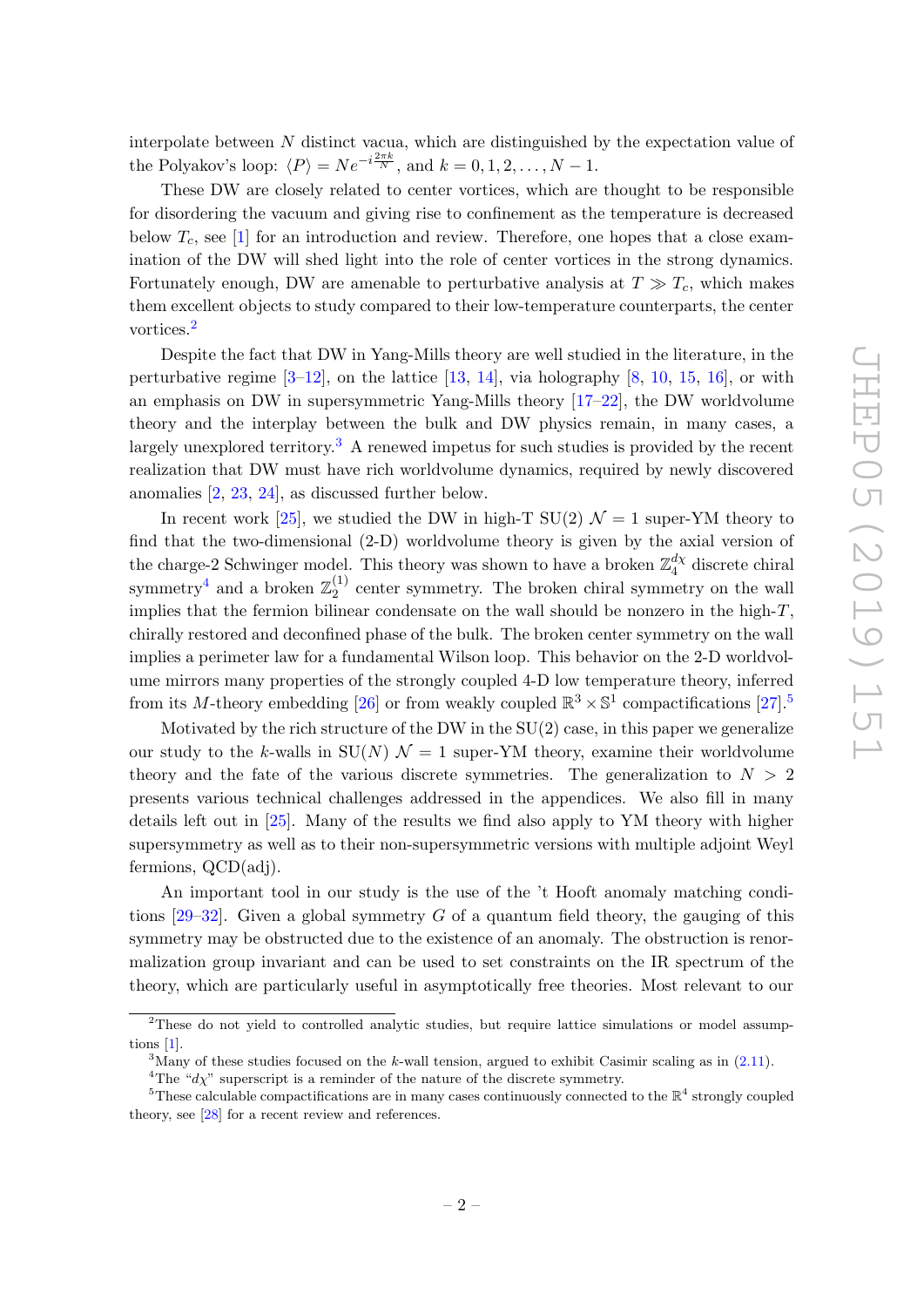study is the fact that a new type of 't Hooft anomaly was recently discovered in [\[2,](#page-33-1) [23,](#page-34-8) [24\]](#page-34-9). This is a mixed anomaly between two discrete global symmetries such that one becomes anomalous as we gauge the other. One of the two is a 0-form symmetry, which means that it acts on local operators, while the other is a 1-form symmetry that acts on line operators, e.g., Wilson loops. Anomalies of this new type have been the subject of many recent investigations (for an incomplete list, see [\[33–](#page-35-2)[49\]](#page-36-0)).

One of the striking findings in this work is that various 2-D gauge theories with Dirac fermions, thought to be just "toy models" extensively studied for their similarity with 4-D QCD (see [\[50,](#page-36-1) [51\]](#page-36-2) for reviews) are tied to the full-fledged 4-D super Yang-Mills theory and its various supersymmetric and nonsupersymmetric extensions via its DW worldvolume theory. In particular, we show that the worldvolume of the k-wall is a 2-D U(1)  $\times$  SU(N –  $k \geq \text{SU}(k)$  YM theory with Dirac fermions, charged under the U(1) and transforming in the bi-fundamental representation of  $SU(N - k) \times SU(k)$ . We show that this theory has an anomaly free 0-form  $\mathbb{Z}_{2\lambda}^{d\chi}$  $\frac{a_X}{2N}$  discrete chiral symmetry, while fundamental Wilson loops transform under a  $\mathbb{Z}_N^{(1)}$  $N<sub>N</sub>$  center symmetry. We argue that fundamental Wilson loops exhibit a perimeter law, and hence, the fundamental quarks are deconfined on the wall. The bulk, on the other hand, is a strongly coupled non-Abelian 3-D gauge theory which possesses a mass gap and confines.<sup>[6](#page-4-0)</sup> Consequently, one can turn on p-flux tubes in the bulk, sourced by Nality p probe quarks, and examine their behavior as they join the wall. We argue that these tubes will terminate on the wall as a consequence of the screening of fundamental charges (perimeter law) on the wall: as a *p*-tube joins the wall it will break into representations of  $U(1)\times SU(k)\times SU(N-k)$ , which are screened by the DW fermions. That confining strings can end on domain walls was first discovered in the context of M-theory  $[26]$ , for low-T DW associated with the breaking of the discrete chiral R-symmetry of super-YM theory, and via holography in  $\mathcal{N} = 4$  super-YM [\[15\]](#page-34-4), for the high-T DW studied here. Our study gives the first weakly coupled high-T field theory dynamical explanation of this phenomenon.

Previously, a weakly coupled field theory mechanism explaining how confining strings can end on low-T DW (due to R symmetry breaking) was found in  $[27]$  in the context of  $\mathbb{R}^3 \times \mathbb{S}^1$  compactifications. Here, we find that there are many similarities between the properties of DW in the two small- $\mathbb{S}^1$  cases — small spatial circle vs. high- $T$  — due to the similar ways that 't Hooft anomalies are saturated, see section [4](#page-16-0) for further discussion (as well as figure [1\)](#page-19-1). Obtaining a better understanding of the microscopic mechanism allowing strings to end on DW and of its relation to anomalies and inflow in more general cases than considered so far (for example, on  $\mathbb{R}^4$  [\[17\]](#page-34-6); see [\[52\]](#page-36-3) for topological arguments within QFT) is an interesting task for future studies.

The fate of the discrete chiral symmetry on the  $k$ -wall is more subtle since the  $k$ -wall worldvolume theory for  $SU(N)$ , as opposed to  $SU(2)$ , is not exactly solvable. However, arguments based on bosonization and gauged Wess-Zumino-Witten models suggest that  $\mathbb{Z}_p^{d\chi}$  $\frac{d\chi}{2N}$  is spontaneously broken to  $\mathbb{Z}_2^{d\chi}$  $_2^{a\chi}$  (the latter is part of the Lorentz symmetry) giving rise to  $N$  distinct vacua on the  $k$ -wall, which are needed to saturate the mixed discrete chiral/center anomaly. This means that the IR theory is "empty", i.e., it has no massless

<span id="page-4-0"></span><sup>&</sup>lt;sup>6</sup>This has nothing to do with confinement of real heavy quarks in the original  $3 + 1$ -D theory.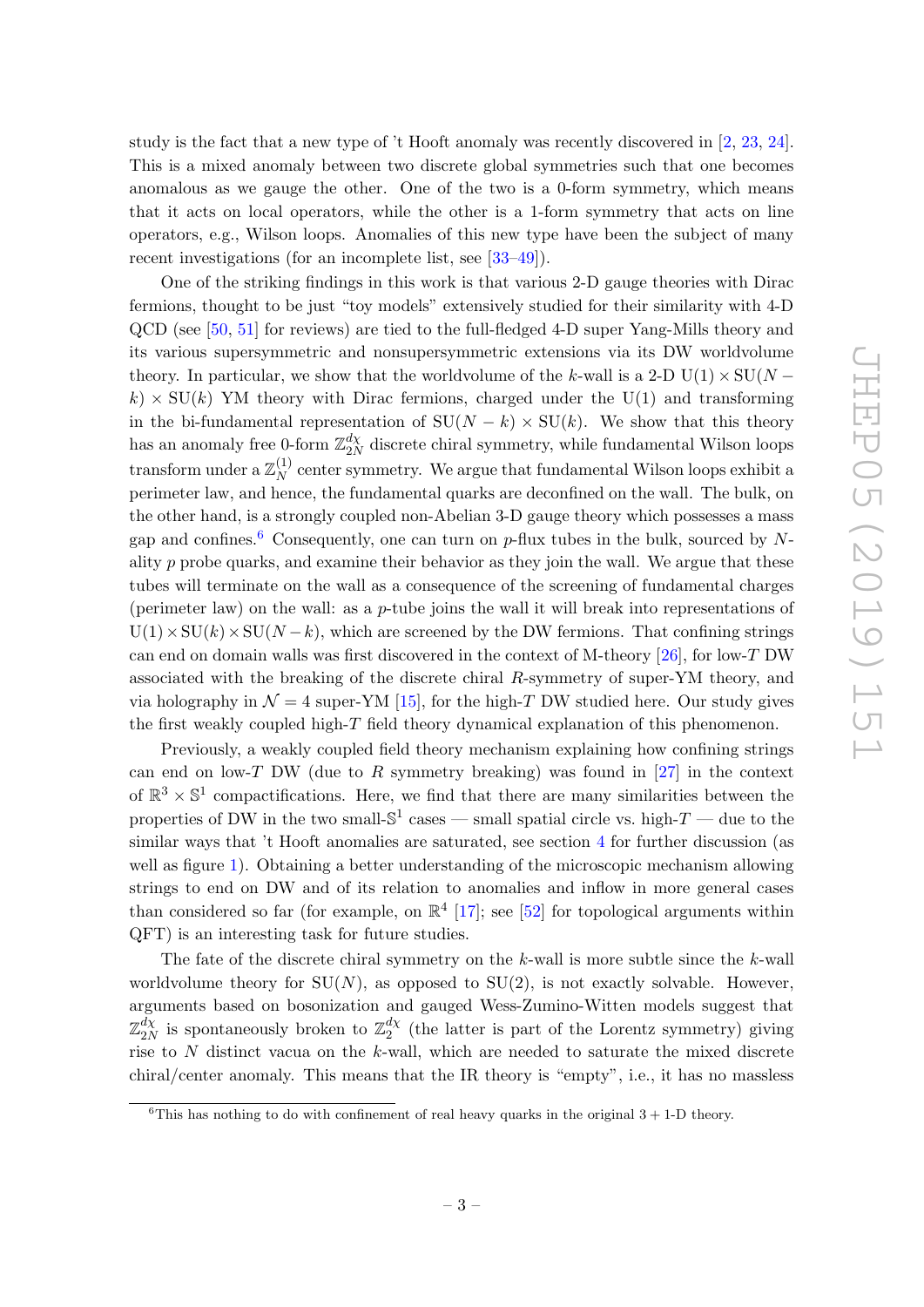degrees of freedom, and the 't Hooft anomalies are matched by a topological quantum field theory (TQFT).

This paper is organized as follows. In section [2](#page-5-0) we examine the DW in high- $T$  super Yang-Mills and derive the worldvolume theory (we do not consider the decoupled center of mass degrees of freedom). We then study the discrete symmetries of the k-wall worldvolume theory, and show that it has a 0-form/1-form mixed 't Hooft anomaly, which is also consistent with the bulk/wall anomaly inflow. In section [3,](#page-14-0) we study the realization of the  $\mathbb{Z}^{(1)}_{\scriptscriptstyle{\boldsymbol{\lambda}\boldsymbol{\tau}}}$  $N<sup>(1)</sup>$  center symmetry on the wall and show that it is broken, hence Wilson lines obey the perimeter law. We then argue that the bulk p-string can end on the DW. We study the fate of the discrete chiral symmetry and discuss the IR TQFT saturating the anomaly in section [4,](#page-16-0) while in section [5](#page-19-0) we comment on the k-walls in adjoint QCD.

Many important technical details are relegated to appendices. We summarize our group theory conventions in appendix  $A$  and work out the details of the DW fermion zeromodes in appendix [B.](#page-24-0) Results crucial for understanding the anomalies of the chiral and center symmetry of the k-wall theory — the U(1)-flux quantization and 't Hooft fluxes — are derived in appendix [C,](#page-26-0) where we study the properties of the  $SU(N-k)\times SU(k)\times U(1)$ bundle<sup>[7](#page-5-2)</sup> on the torus, and in appendix  $D$  using a projection of constant flux backgrounds.

#### <span id="page-5-0"></span>2 Domain walls, anomalies, and inflow

#### <span id="page-5-1"></span>2.1 Adjoint QCD at high temperature

We consider SU(N) Yang-Mills theory endowed with  $n_f$  adjoint Weyl fermions at finite temperature T:

<span id="page-5-3"></span>
$$
S = \frac{1}{g^2} \int_{\mathbb{R}^3 \times \mathbb{S}_\beta^1} \frac{1}{2} \operatorname{tr}_F \left( F_{\mu\nu} F_{\mu\nu} \right) + i \operatorname{tr}_F \left( \bar{\lambda} \bar{\sigma}^\mu D_\mu \lambda \right) , \qquad (2.1)
$$

where  $\mu, \nu = 1, 2, 3, 4$  and the fundamental trace is normalized as  $\text{tr}_F(t^a t^b) = \delta_{ab}$ . In this normalization the roots have length  $\alpha^2 = 2$ .  $\mathbb{S}^1_\beta$  is the thermal circle, which is taken along the x<sub>4</sub>-direction and has circumference  $\beta = 1/T$ . The covariant derivative is given by  $D_{\mu} = \partial_{\mu} - i[A_{\mu}, \,]$  and  $\bar{\sigma} = (\sigma, -i)$ , where  $\sigma$  are the spacetime Pauli matrices. In addition, the fermion field  $\lambda$  carries an implicit flavor index.

At temperatures larger than  $\Lambda$ , the strong coupling scale of the theory, many aspects of the theory become amenable to semiclassical treatment owing to asymptotic freedom. In this case we can dimensionally reduce the action  $(2.1)$  to 3-D after integrating out a tower of heavy Matsubara excitations of the gauge and fermion fields along  $\mathbb{S}^{\beta}_1$  $n_1^{\rho}$ . To one-loop order, the resulting bosonic part of the action [\[53\]](#page-36-4) reads

<span id="page-5-4"></span>
$$
S_{3-D}^{\text{boson}} = \frac{\beta}{g^2(\beta)} \int_{\mathbb{R}^3} \left( \frac{1}{2} \text{tr}_F \left( F_{ij} F_{ij} \right) + \text{tr}_F \left( D_i A_4 \right)^2 + g^2 V(A_4) + \mathcal{O} \left( g^4 \right) \right) , \tag{2.2}
$$

where  $i, j = 1, 2, 3$  and  $V(A_4)$  is the one-loop effective potential for the Matsubara zero mode of the  $x^4$ -component of the gauge field written in terms of its Cartan subalgebra

<span id="page-5-2"></span><sup>&</sup>lt;sup>7</sup>More precisely, the k-wall worldvolume gauge group is  $SU(N-k) \times SU(k) \times U(1)/(\mathbb{Z}_{N-k} \times \mathbb{Z}_k)$ .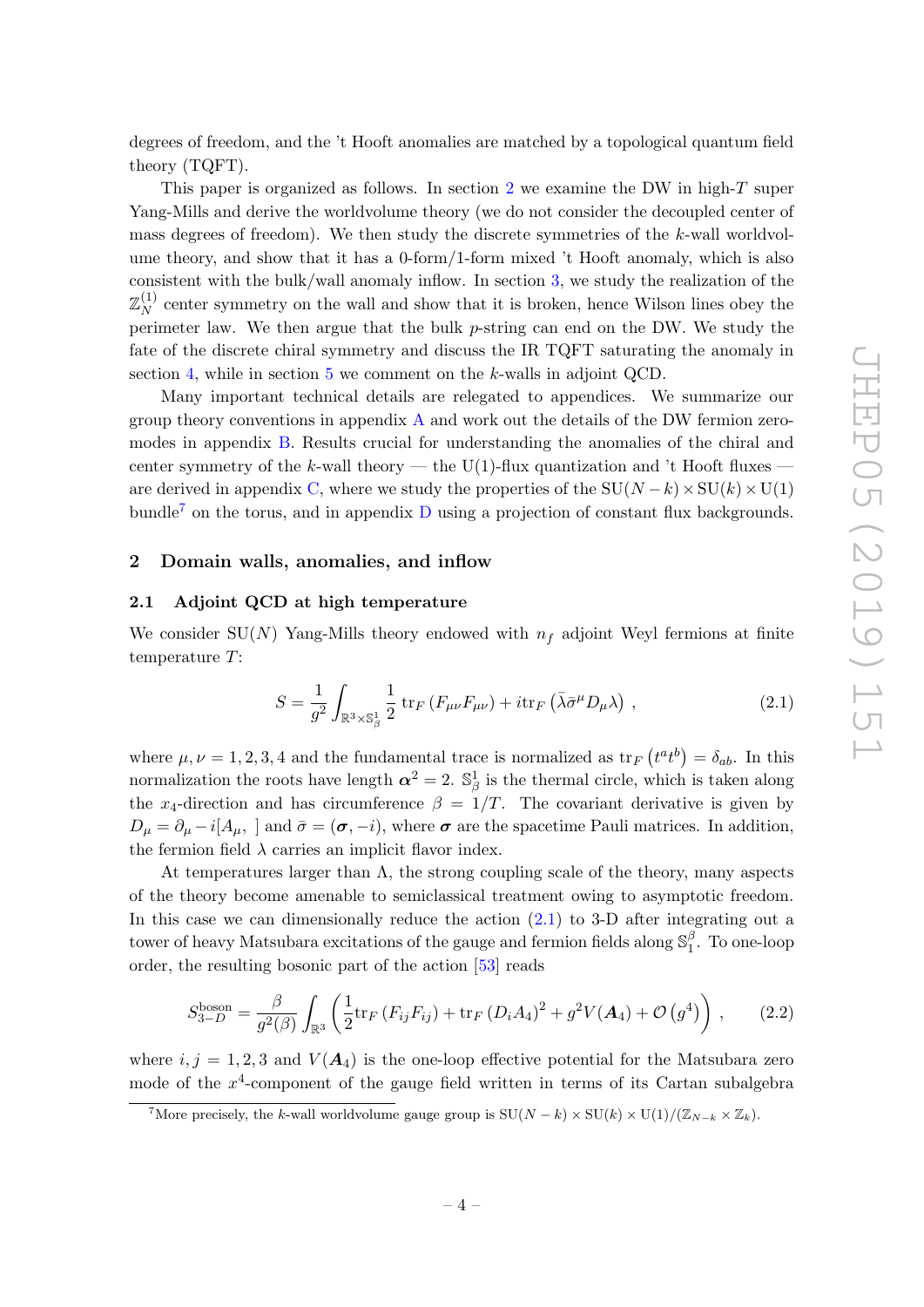component  $A_4$ :

<span id="page-6-1"></span>
$$
V(\mathbf{A}_4) = \frac{4T^4}{\pi^2} \sum_{\beta^+} \sum_{n=1} \frac{-1 + n_f(-1)^n}{n^4} \cos\left[\frac{n\mathbf{A}_4 \cdot \beta}{T}\right],
$$
 (2.3)

and the sum is over all positive roots  $\beta_+$  (to not be confused with the inverse temperature  $\beta = 1/T$ ). Our group theory conventions are detailed in appendix [A.](#page-21-0) In the rest of this paper we consider SYM (i.e.,  $n_f = 1$ ), while we discuss  $n_f > 1$  in section [5.](#page-19-0)

#### <span id="page-6-0"></span>2.2 Vacua and domain walls

The potential  $(2.3)$  has N vacua, all with  $SU(N)$  unbroken:

<span id="page-6-3"></span>
$$
\langle A_4 \rangle_{(a)} \beta \equiv \Phi_0 = 2\pi \omega_a, \quad a = 0, 1, 2, \dots, N - 1,
$$
\n(2.4)

where  $\omega_0 \equiv 0$  and  $\omega_1, \ldots, \omega_{N-1}$  are the fundamental weights of SU(N). One can calculate the expectation value of the fundamental Polyakov loop at these vacua to find

<span id="page-6-2"></span>
$$
\operatorname{tr}_{F}\left[e^{i\boldsymbol{\Phi}_{0}\cdot\boldsymbol{H}}\right]\Big|_{\boldsymbol{\Phi}_{0}=2\pi\boldsymbol{\omega}_{a}}=Ne^{-i\frac{2\pi a}{N}},\tag{2.5}
$$

where we used the fact that the trace can be expressed as a sum over the weights of the fundamental representation  $\nu_b$ , using the formulae given in section [A.](#page-21-0) The nonvanishing of the Polyakov loop expectation value  $(2.5)$  shows that the zero-form  $\mathbb{Z}_N$  center symmetry is broken in the vacua  $(2.4)$ , which are permuted by its action.<sup>[8](#page-6-4)</sup>

We shall call a "k-wall" a DW configuration in the 3-D theory  $(2.2)$ , which is a  $(e.g.)$ z-dependent kink interpolating between the vacua  $\Phi_0 = 0$  and  $\Phi_0 = 2\pi\omega_k$ ,  $k > 0$ . In other words, a k-wall satisfies the boundary conditions:

$$
\mathbf{A}_4^{\rm DW}(z) = T\mathbf{\Phi}^{\rm DW}(z), \quad \mathbf{\Phi}^{\rm DW}(z \to -\infty) = 0, \quad \mathbf{\Phi}^{\rm DW}(z \to +\infty) = 2\pi\omega_k, \ k > 0. \tag{2.6}
$$

The  $SU(N)$  gauge group is spontaneously broken on the domain wall by the nontrivial wall profile  $\Phi^{DW}(z)$ , while it gets restored at the wall boundaries  $|z| \to \infty$ . A fundamental DW separates two distinct vacua, and hence, there are  $C_2^N = \frac{N(N-1)}{2}$  $\frac{\sqrt{2}}{2}$  fundamental DWs.

DW (k-wall) configurations have been studied in the literature, both in the high temperature limit  $\beta \Lambda_{\text{QCD}} \ll 1$ , where higher loop effects have been also included [\[3](#page-33-2)[–10\]](#page-34-3), and on the lattice at lower temperatures  $[14]$ . In particular, the k-wall profiles and the k-wall tensions have been studied in theories with massless adjoint fermions and scalars, such as  $\mathcal{N} = 4$  super-Yang-Mills [\[8\]](#page-33-3), and two-index fermions [\[10\]](#page-34-3).

To us, the fact of crucial importance is that in the high-T limit, the stable  $k$ -wall profile takes the form

<span id="page-6-6"></span>
$$
A_4^{\text{DW}(k)}(z) = TQ^{(k)}(z)\tilde{H}^{N-k},\qquad(2.7)
$$

<span id="page-6-4"></span><sup>&</sup>lt;sup>8</sup>These vacua lie at the vertices of the affine Weyl chamber, which is defined via the inequalities  $\alpha_a \cdot \Phi > 0$ for  $a = 1, 2, \ldots, N - 1$  and  $-\alpha_0 \cdot \Phi < 2\pi$ , where  $\alpha_0$  is the lowest, or affine, root. The SU(N) gauge symmetry is unbroken at the vertices of the Weyl chamber (which can be pictured as a triangle for SU(3) and a tetrahedron for  $SU(4)$ , is partially broken on the faces, and completely abelianizes in the bulk of the Weyl chamber.

<span id="page-6-5"></span><sup>&</sup>lt;sup>9</sup>There exists a number of metastable DWs which can be numerically found for specific values of N.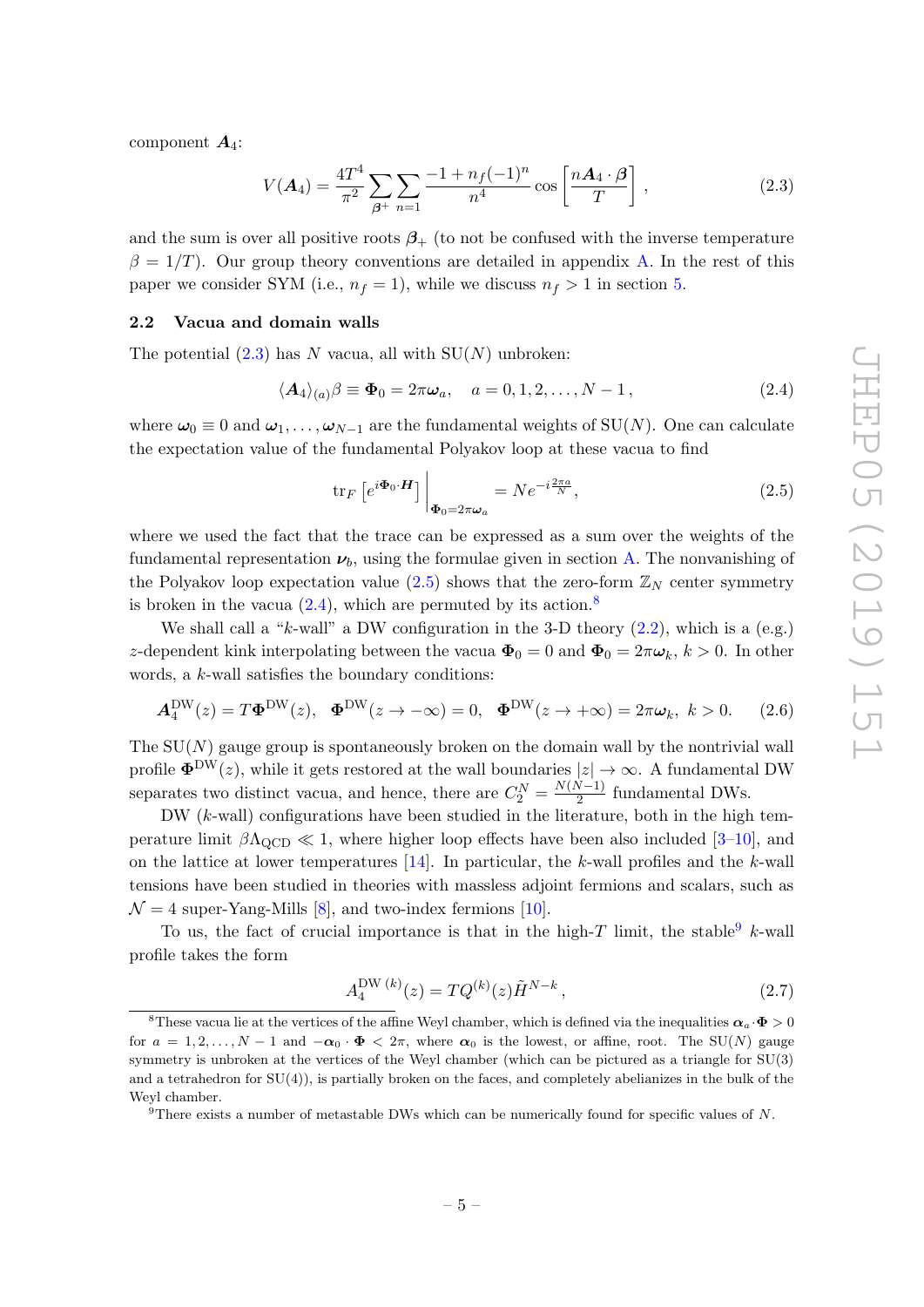where  $\tilde{H}^{N-k}$  denotes the Cartan generator

<span id="page-7-3"></span>
$$
\tilde{H}^{N-k} = \frac{1}{\sqrt{kN(N-k)}} \text{diag}\left[\underbrace{k, k, \dots, k}_{N-k \text{ times}}, \underbrace{k-N, k-N, \dots, k-N}_{k \text{ times}}\right],\tag{2.8}
$$

see also [\(A.8\)](#page-22-0) in appendix [A.](#page-21-0) The wall profile function  $Q^{(k)}(z)$  obeys the boundary conditions

<span id="page-7-1"></span>
$$
Q^{(k)}(z \to -\infty) = 0, \qquad Q^{(k)}(z \to +\infty) = -2\pi \sqrt{\frac{k(N-k)}{N}}.
$$
 (2.9)

To obtain the solution of the k-wall profile, we substitute the ansatz  $(2.7)$  into  $(2.2)$ , taking  $n_f = 1$ , and use the change of variables

<span id="page-7-2"></span>
$$
q(z) \equiv -\frac{1}{2\pi} \sqrt{\frac{N}{k(N-k)}} Q^{(k)}(z) \,, \quad z' \equiv \frac{T\sqrt{g^2 N}}{\pi^2} z \,, \tag{2.10}
$$

along with the fact that the  $(N-k)$ -th component of the roots that contribute to the potential  $V(A_4)$  is given by  $\gamma^{(N-k)} = \sqrt{\frac{N}{k(N-k)}}$ . Then, the k-wall action  $(n_f = 1)$  reads

<span id="page-7-0"></span>
$$
S_{k\text{-wall}} = 4\mathcal{A}T^2 \frac{(N-k)k}{\sqrt{g^2 N}} \int_{-\infty}^{\infty} dz' \left\{ \left( \frac{\partial q(z')}{\partial z'} \right)^2 + \sum_{n=1} \frac{-1 + (-1)^n}{n^4} \cos\left(2\pi n q(z')\right) \right\},\tag{2.11}
$$

where A is the wall area, and the boundary conditions [\(2.9\)](#page-7-1) translate into  $q(z' \to -\infty) = 0$ and  $q(z' \to \infty) = 1$ . From [\(2.11\)](#page-7-0), [\(2.10\)](#page-7-2) it is easily seen that the k-wall tension follows the Casimir scaling  $\frac{S_{k\text{-wall}}}{S_{1\text{-wall}}} = \frac{k(N-k)}{N-1}$  $\frac{(N-k)}{N-1}$ , while its width  $\sim \frac{1}{T\sqrt{N}}$  $\frac{1}{T\sqrt{g^2N}}$  is independent of k.

Two comments are now in order. First, the  $k$ -wall  $(2.7)$  interpolates between the two vacua

$$
A_4^{\text{DW}(k)}(-\infty) = \text{diag}[0, 0, \dots, 0],
$$
\n
$$
A_4^{\text{DW}(k)}(+\infty) = 2\pi T \text{diag}\left[\underbrace{-\frac{k}{N}, -\frac{k}{N}, \dots, -\frac{k}{N}}_{N-k \text{ times}}, \underbrace{1 - \frac{k}{N}, 1 - \frac{k}{N}, \dots, 1 - \frac{k}{N}}_{k \text{ times}}\right].
$$
\n(2.12)

It is then easily seen that as one crosses the  $k$ -wall, the trace of the Polyakov loop interpolates between  $\text{tr } e^{i\beta A_4^{\text{DW }(k)}(-\infty)} = N$  and  $\text{tr } e^{i\beta A_4^{\text{DW }(k)}(\infty)} = N e^{-i\frac{2\pi k}{N}}$ , as in [\(2.5\)](#page-6-2), hence the k-wall obeys the desired boundary conditions.

Second, as the form of the DW profile [\(2.7\)](#page-6-6) shows, the  $SU(N)$  group breaks to  $U(1)$   $\times$  $SU(k)\times SU(N-k)$  on the k-wall. The mass of the off-diagonal gauge bosons on the k-wall will be seen, see the following section [2.3](#page-8-0) and appendix [B,](#page-24-0) to be of order  $T\sqrt{\frac{N}{k(N-k)}}$ . The massless gauge bosons are localized near the DW due to the fact that the bulk gauge theory has a mass gap  $\sim g^2T$  due to 3-D confinement in the bulk. Thus, there is an unbroken  $U(1) \times SU(k) \times SU(N - k)$  2-D gauge theory on the k-wall worldvolume.

As the bulk confinement scale  $(g^2T)^{-1}$  is much larger than the DW width  $(T\sqrt{g^2N})^{-1}$ , the validity of the semiclassical treatment of the DW solution and the appearance of localized fermion zero modes (section  $2.3$ ) is beyond doubt. The k-wall gauge coupling,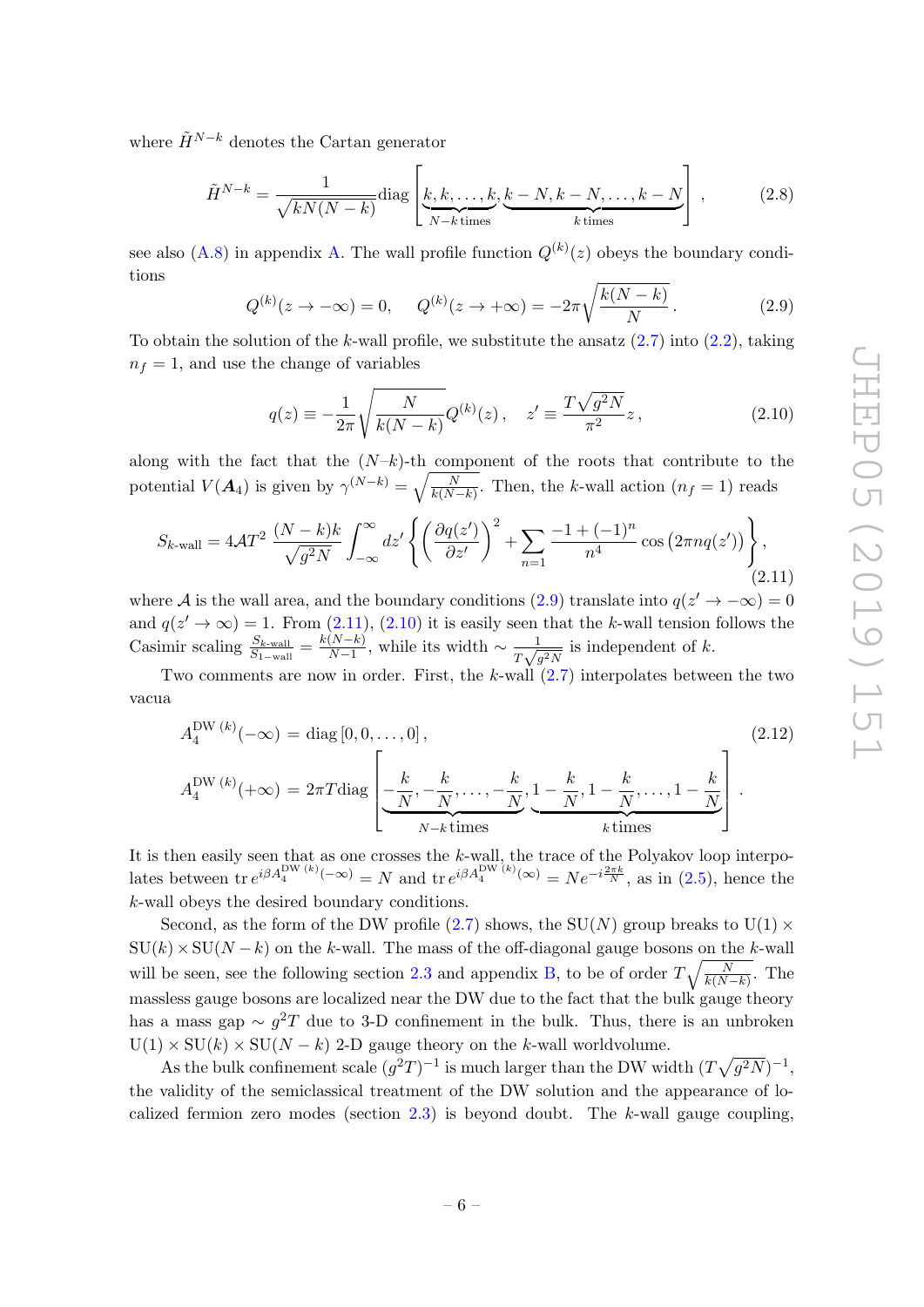however, is not precisely calculable, since the mechanism responsible for the localization of the massless gauge bosons on the wall is nonperturbative, due to bulk confinement, as in [\[54,](#page-36-5) [55\]](#page-36-6). As we already remarked in [\[25\]](#page-34-10), introducing a localization length  $\delta$  of the DW gauge fields, whose (not precisely known) value is between the DW width and the bulk confining scale, the strong coupling scale of the worldvolume theory is estimated as  $\left(\frac{g^2 T}{\delta}\right)$  $(\frac{2T}{\delta})^{1/2}.$ If this scale were of the order of the bulk mass gap  $g^2T$ , a 2-D QFT treatment would not be appropriate as there would be significant mixing between 3-D bulk and 2-D DW strong coupling physics, a difficult problem awaiting a dedicated study. With the above remarks in mind, in what follows, we continue with a 2-D treatment of the k-wall theory to derive an IR 2D TQFT matching the  $k$ -wall 't Hooft anomalies and consistent with anomaly inflow (sections [2.4.2](#page-12-0) and [4\)](#page-16-0). We stress, however, that our prediction of a nonvanishing bilinear condensate on the DW and the associated breaking of the  $Z_{2\lambda}^{d\chi}$  $\frac{dX}{2N}$  chiral symmetry (section [4\)](#page-16-0) as well as of the screening of fundamental quarks on the wall (section [3\)](#page-14-0) is a likely consequence of the presence of fermion zero modes, irrespective of the details of the localization of the worldvolume gauge fields. The uncertainties just discussed make a strong case for a lattice study, continuing [\[13,](#page-34-1) [14\]](#page-34-2).

#### <span id="page-8-0"></span>2.3 Fermions and the k-wall worldvolume theory

The k-wall worldvolume theory, apart form the massless  $U(1) \times SU(N - k) \times SU(k)$  gauge fields, also involves the normalizable fermion zero modes in the k-wall background. Thus, we now turn to fermions on the k-th DW.

We begin with introducing some necessary notation; more details are given in ap-pendix [A.](#page-21-0) The unbroken U(1) generator was already given in [\(2.8\)](#page-7-3) and satisfies  $\text{tr} \left[ \tilde{H}^{N-k} \right]$  $\cdot \tilde{H}^{N-k}$  = 1 (we use the tilde to stress that this is not one of the SU(N) generators given in [\(A.1\)](#page-21-1)). Further, we break the Lie-algebra generators of  $SU(N)$  as follows<sup>[10](#page-8-1)</sup>

<span id="page-8-3"></span>
$$
T = \begin{bmatrix} \mathcal{T}_{(N-k)\times(N-k)}^a & E_{\beta(N-k)\times k} \\ E_{-\beta k \times (N-k)} & \mathcal{T}_{k \times k}^A \end{bmatrix},\tag{2.13}
$$

where the subscript indicates the matrix dimensionality. We expand the fermions and gauge fields using the basis of  $U(1) \times SU(N - k) \times SU(k)$  generators:

<span id="page-8-2"></span>
$$
\lambda = \lambda^{N-k} \tilde{H}^{N-k} + \lambda^a \mathcal{T}^a + \lambda^A \mathcal{T}^A + \sum_{CC'} \lambda^{\beta_{CC'}} E_{\beta_{CC'}} + \lambda^{-\beta_{CC'}} E_{-\beta_{C'C}} ,\qquad(2.14)
$$

$$
A_{\mu} = A_{\mu}^{N-k} \tilde{H}^{N-k} + A_{\mu}^{a} \mathcal{T}^{a} + A_{\mu}^{A} \mathcal{T}^{A} + \sum_{CC'} A_{\mu}^{\beta_{CC'}} E_{\beta_{CC'}} + A_{\mu}^{-\beta_{CC'}} E_{-\beta_{CC'}}, \quad (2.15)
$$

where the sums over C and C' run over  $1, \ldots, N-k$  and  $1, \ldots, k$ , respectively; for brevity, the ranges of these sum as well as those over a (the  $SU(N - k)$ ) generators) and A (the  $SU(k)$  generators) are not explicitly shown.

We now note that  $A_{\mu}^{N-k}$  includes the k-wall background [\(2.7\)](#page-6-6). The first commutation relation in [\(A.13\)](#page-23-0) then implies that the "W-bosons"  $A_{\mu}^{-\beta_{CC'}}$  (the gauge field component

<span id="page-8-1"></span><sup>&</sup>lt;sup>10</sup>For brevity, omitting  $\tilde{H}^{N-k}$  of [\(2.8\)](#page-7-3), which commutes with the SU(N – k) and SU(k) hermitean generators  $\mathcal{T}^a$  and  $\mathcal{T}^A$ .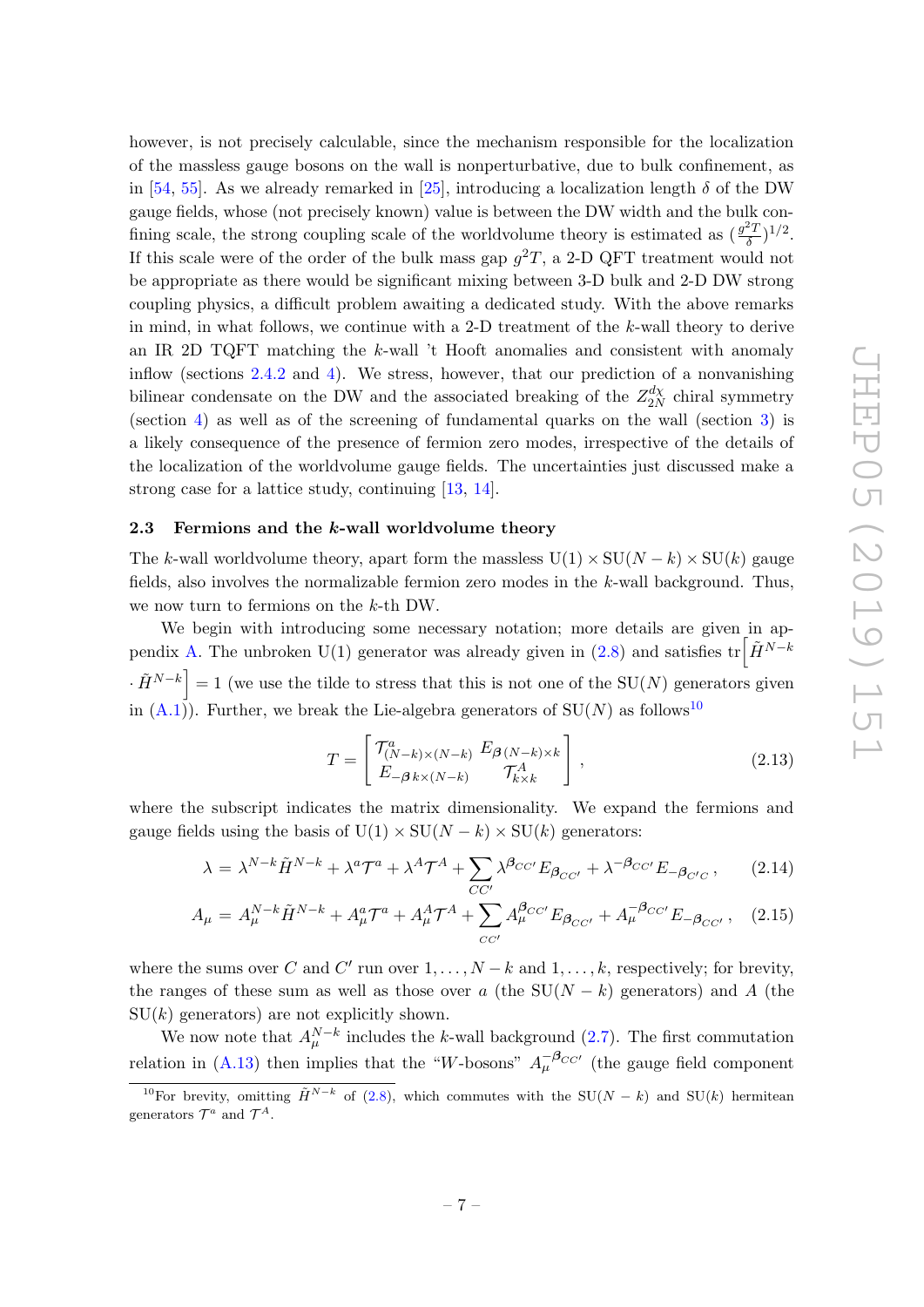| fermion field   | $\psi_{+}$                                    | $\psi_-$          |
|-----------------|-----------------------------------------------|-------------------|
| 2-D chirality   | left mover                                    | right mover       |
| gauge $U(1)$    | $\gamma^{(N-k)}\equiv\sqrt{\frac{N}{k(N-k)}}$ | $-\gamma^{(N-k)}$ |
| gauge $SU(k)$   |                                               |                   |
| gauge $SU(N-k)$ |                                               |                   |
| global $U(1)_R$ |                                               |                   |

<span id="page-9-1"></span>Table 1. The massless fermions of the k-wall worldvolume theory and their charges under the  $U(1) \times SU(N - k) \times SU(k)$  gauge group and the bulk global  $U(1)_R$  chiral symmetry. Opposite chirality fermions are in conjugate representations, thus the 2-D  $k$ -wall theory is axial, while the bulk  $U(1)_R$  chiral symmetry is vectorlike on the 2-D worldolume. A  $\mathbb{Z}_{2N}$  subgroup of  $U(1)_R$  is anomaly free on the k-wall worldvolume, as in the 4-D bulk, see  $(2.19)$ ,  $(2.20)$ .

along the broken generators  $E_{\pm \beta_{CC'}}$ ) obtain mass of order  $T\gamma^{(N-k)} = T\sqrt{\frac{N}{k(N-k)}}$  on the  $k$ -wall, as already noted. Thus, we ignore the W-boson fields in what follows. Further, the behavior of the fermions is determined by their covariant derivative  $D_\mu \lambda = \partial_\mu \lambda - i[A_\mu, \lambda]$ . From [\(2.14\)](#page-8-2) and the fact that the DW background commutes with  $\tilde{H}^{N-k}$ ,  $\mathcal{T}^{a}$ , and  $\mathcal{T}^{A}$ , it follows that the fields  $\lambda^{N-k}$ ,  $\lambda^a$ , and  $\lambda^A$  do not couple to the DW. These fields would remain massless, were it not for the antiperiodic boundary conditions associated with the compact Euclidean time direction, which give them a 3-D mass of order  $T$ . Since they do not couple to the DW, they remain massive in the k-wall background and we also ignore them in what follows.

Since, as explained above, all other fermions are massive, the object of our interest is the coupling of the zero modes of the  $\lambda^{\beta_{CC'}}$  fermions to the massless gauge fields on the wall. The detailed derivation is given in appendix [B.](#page-24-0) Here we just summarize the resulting k-wall worldvolume theory: it has massless  $U(1) \times SU(N - k) \times SU(k)$  gauge fields and fermions  $\psi_+$  and  $\psi_-$  with quantum numbers given in table [1.](#page-9-1) The matter part of the Lagrangian of the  $k$ -wall theory can be written as:

<span id="page-9-2"></span>
$$
L_{k\text{-wall}} = i \operatorname{tr} \bar{\psi}_{+} (\partial_{-} \psi_{+} - i \gamma^{(N-k)} A_{-}^{N-k} \psi_{+} - i A_{-}^{a} \mathcal{T}^{a} \psi_{+} + i \psi_{+} A_{-}^{A} \mathcal{T}^{A}) + i \operatorname{tr} \bar{\psi}_{-} (\partial_{+} \psi_{-} + i \gamma^{(N-k)} A_{+}^{N-k} \psi_{-} - i A_{+}^{A} \mathcal{T}^{A} \psi_{-} + i \psi_{-} A_{+}^{a} \mathcal{T}^{a}), \quad (2.16)
$$

where  $\psi_+$  is represented as a  $(N-k) \times k$  matrix and  $\psi_-$  as a  $k \times (N-k)$  matrix. The  $SU(N-k)$  and  $SU(k)$  generators  $\mathcal{T}^a$ ,  $\mathcal{T}^A$  are the ones from  $(2.13)$  and  $\partial_{\pm} = \partial_1 \pm i \partial_2$ .

In addition to the zero-form symmetries discussed above and shown in table [1,](#page-9-1) the k-wall theory inherits the reduction of the  $\mathbb{Z}_N^{(1)}$  $_{N}^{(1)}$  1-form global symmetry of the underlying  $SU(N)$  bulk theory to the 2-D worldvolume. Its action on the transition functions for the gauge fields on the torus is given in appendix [C.](#page-26-0)

#### <span id="page-9-0"></span>2.4 Anomalies on the k-wall and anomaly inflow

The two-dimensional anomaly-free axial theory  $(2.16)$  has a classical global (vectorlike)  $U(1)_R$  symmetry, where  $\psi_{\pm}$  have the same charge, as per table [1.](#page-9-1) This symmetry is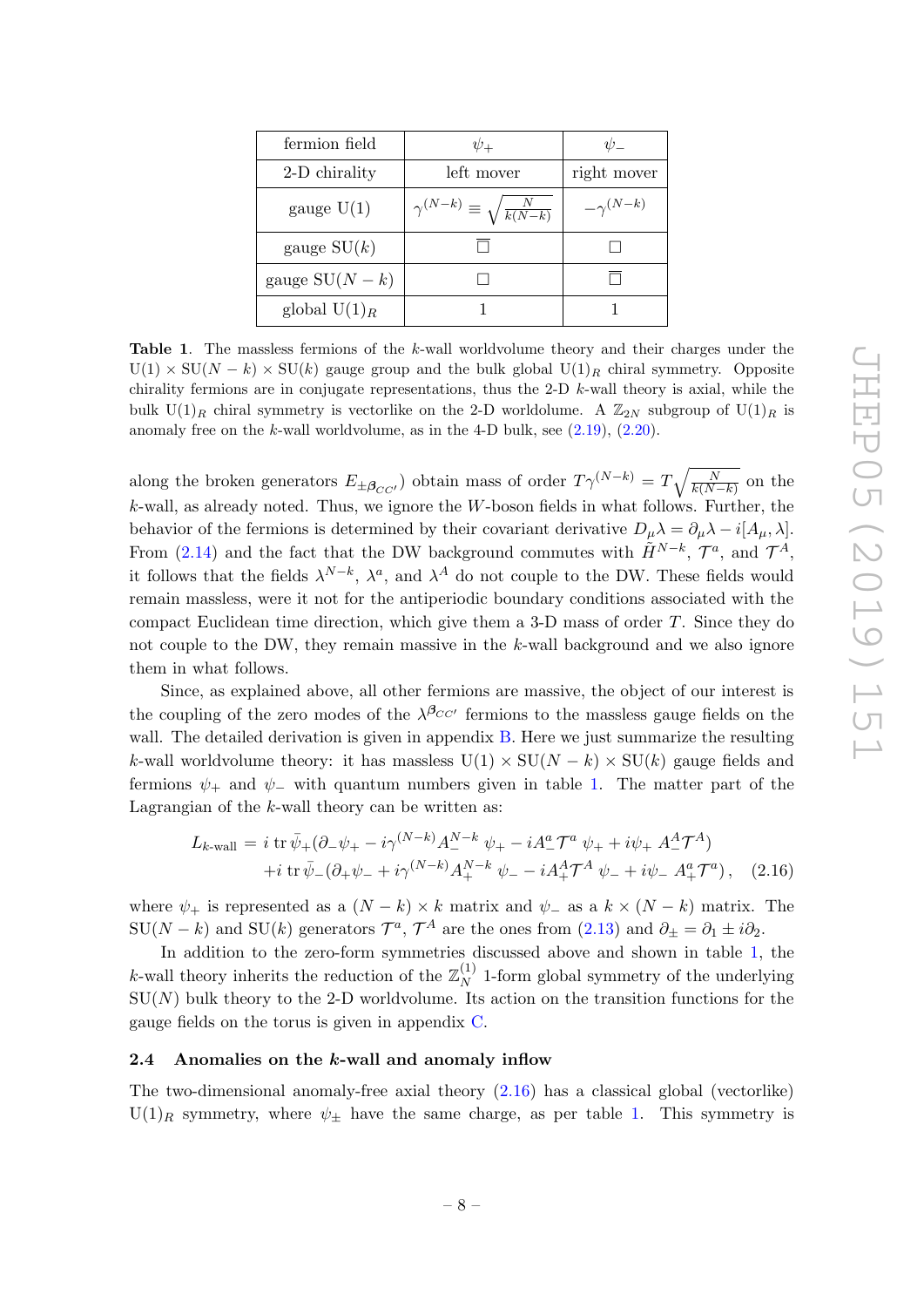inherited from the classical bulk chiral  $U(1)_R$  symmetry. Recall that in the 4-D bulk  $SU(N)$ theory the chiral anomaly breaks  $U(1)_R \to \mathbb{Z}_{2N}^{d\chi}$  $\frac{a_X}{2N}$ . Similarly, the 2-D vectorlike global  $\mathrm{U}(1)_R$ of table [1](#page-9-1) is anomalous. There is no 2-D mixed  $U(1)_R$ –SU $(N-k)$  or  $U(1)_R$ –SU $(k)$  anomaly, but only a U(1)<sub>R</sub>–U(1) anomaly. Under a U(1)<sub>R</sub> transformation,  $\psi_{\pm} \to e^{i\chi} \psi_{\pm}$ , the 2-D fermion measure, denoted by  $\mathcal{D}\psi$ , changes as<sup>[11](#page-10-2)</sup>

<span id="page-10-4"></span>
$$
\mathcal{D}\psi \to \mathcal{J} \,\mathcal{D}\psi, \text{ where } \mathcal{J} \equiv \exp\left[i\,2\chi(N-k)k\,\gamma^{(N-k)}\oint \frac{F_{12}^{N-k}dx^1dx^2}{2\pi}\right],\tag{2.17}
$$

where  $\oint \frac{F_{12}^{N-k} dx^1 dx^2}{2\pi}$  is the U(1) flux through the 2-D torus (as usual, to study anomalies, we imagine that the k-wall plane is compactified to a two-torus  $x^1 \in (0, L_1]$  and  $x^2 \in (0, L_2]$ .

In order to determine the anomaly-free chiral symmetry, we need to understand the U(1) flux quantization. This entails understanding the boundary conditions for the U(1)  $\times$  $\text{SU}(N-k)\times \text{SU}(k) \in \text{SU}(N)$  gauge bundle on the torus, a question addressed in appendix [C.](#page-26-0) There, we show that in the SU(N) theory the U(1) flux is quantized in units of  $\gamma^{(N-k)}$ 

<span id="page-10-3"></span>
$$
\oint \frac{F_{12}^{N-k} dx^1 dx^2}{2\pi} = \gamma^{(N-k)} n, \ n \in \mathbb{Z}.
$$
\n(2.18)

A physical way to interpret this quantization condition is as follows. A fundamental of  $SU(N)$  decomposes into two representations under the unbroken  $U(1) \times SU(N - k) \times SU(k)$ gauge group:  $q_1 \sim (\frac{k}{N})$  $\frac{k}{N} \gamma^{(N-k)}$ ,  $\Box$ , **1**) and  $q_2 \sim \left( \left( \frac{k-N}{N} \right) \gamma^{(N-k)}$ , **1**,  $\Box \right)$ , as seen from [\(2.8\)](#page-7-3), [\(2.13\)](#page-8-3). The SU(N – k)-singlet "baryons"  $(q_1)^{N-k}$  and their SU(k) counterparts  $(q_2)^k$  both have the same absolute value of U(1) charge  $1/\gamma^{(N-k)}$ . The flux quantization condition [\(2.28\)](#page-12-1) is precisely the one appropriate for particles of charge  $1/\gamma^{(N-k)}$ . The condition [\(2.18\)](#page-10-3) is also discussed in section [2.4.1](#page-11-0) using constant flux backgrounds and derived from considering the boundary conditions on the 2-D torus in appendix [C.](#page-26-0)

Substituting  $(2.18)$  into the measure transformation  $(2.17)$  we find that the Jacobian of a  $U(1)_R$  transformation is

<span id="page-10-0"></span>
$$
\mathcal{J} = e^{2i\chi Nn} \,. \tag{2.19}
$$

The anomaly-free subgroup of  $U(1)_R$  is determined by the condition that  $\mathcal{J}=1$  for all n, hence  $\chi = \frac{2\pi}{2\lambda}$  $\frac{2\pi}{2N}$  gives a unit Jacobian and there is an anomaly free  $\mathbb{Z}_{2N}^{d\chi} \in \mathrm{U}(1)_R$  discrete symmetry on the  $k$ -wall worldvolume — inherited from the bulk anomaly free chiral symmetry. As the 2-D k-wall theory is axial, the anomaly free subgroup of  $U(1)<sub>R</sub>$  is vectorlike:

<span id="page-10-1"></span>
$$
\mathbb{Z}_{2N}^{d\chi} : \psi_{\pm} \to e^{i\frac{\pi}{N}} \psi_{\pm} \,. \tag{2.20}
$$

Before we continue the discussion of anomalies, we pause and, in the following section [2.4.1](#page-11-0) give a perhaps more transparent derivation of [\(2.18\)](#page-10-3), making use of a particular constant flux background; a more formal derivation is in appendix [C.](#page-26-0) The reader interested in the mixed zero-form/one-form anomaly can proceed to section [2.4.2.](#page-12-0)

<span id="page-10-2"></span><sup>&</sup>lt;sup>11</sup>The factor of 2 in the exponent occurs because the 2-D left- and right- movers  $\psi_+$  and  $\psi_-$  have opposite signs of the Jacobian, but also opposite gauge-U(1) charges, while the  $(N - k)k$  factor counts the number of charged fermion components.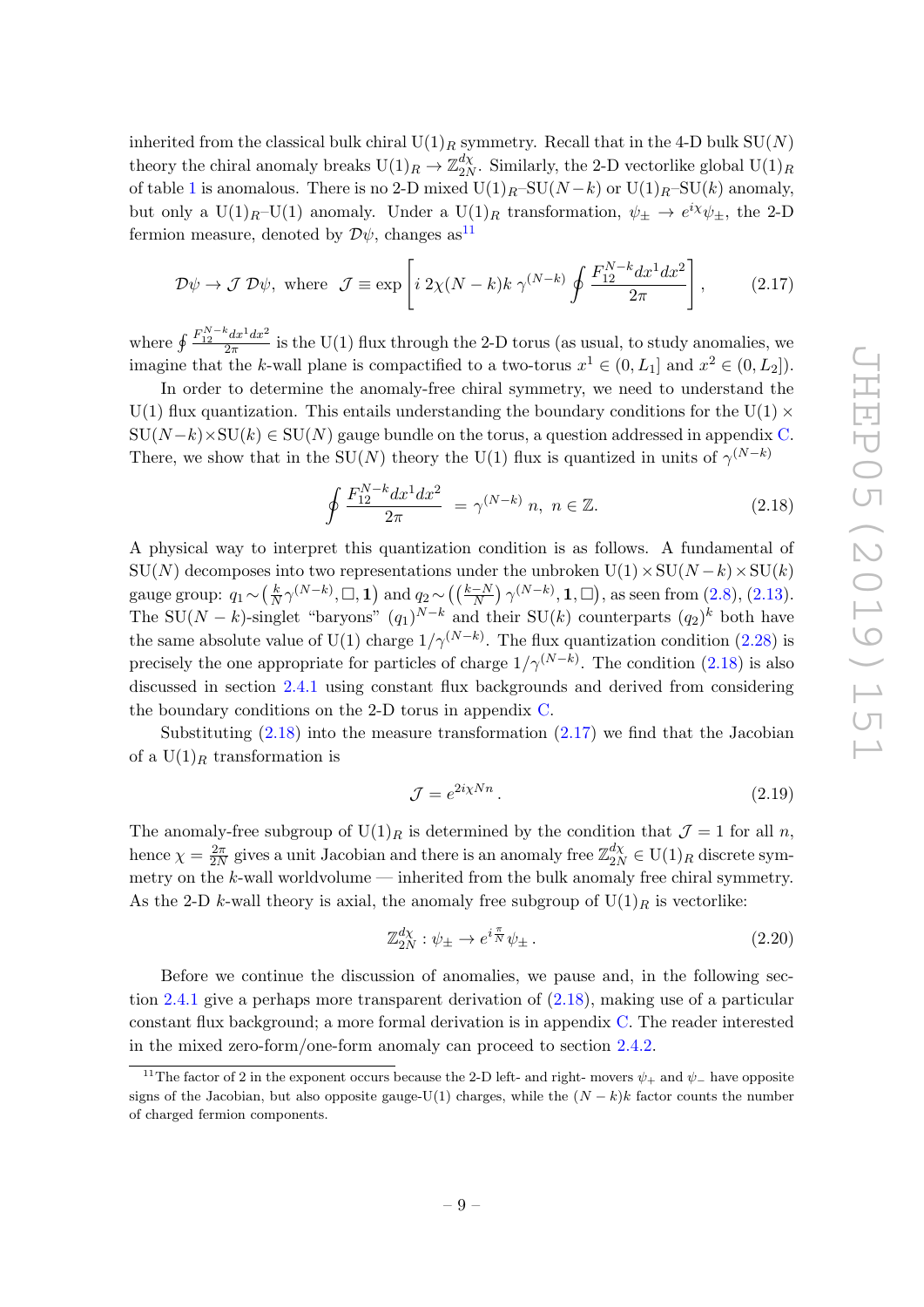#### <span id="page-11-0"></span>2.4.1 Flux quantization from a constant flux background

Here, we consider constant field strength backgrounds on the 2-D torus, which can be rotated into the Cartan subalgebra. The constant field strength background we use here to motivate the flux quantization  $(2.18)$  (and  $(2.24)$  below) is an example of configurations obeying the twisted boundary conditions discussed in the appendix, see  $(C.12).^{12}$  $(C.12).^{12}$  $(C.12).^{12}$  $(C.12).^{12}$  We denote the gauge field in these flux backgrounds  $A_i$  (here and below  $i = 1, 2, \epsilon_{12} = 1$ ) and take

<span id="page-11-5"></span><span id="page-11-4"></span><span id="page-11-3"></span>
$$
\mathcal{A}_i(x_1, x_2) = \frac{\pi n_{12} \epsilon_{ij} x_j}{L_1 L_2} \mathbf{u} \cdot \mathbf{H}, \qquad (2.21)
$$

where  $n_{12}$  is an integer, **u** is a vector in the Cartan subalgebra of  $SU(N)$  whose possible values will be discussed shortly, and  $H$  are the SU(N) Cartan generators defined in  $(A.1)$ . For unconstrained u, [\(2.21\)](#page-11-3) represents general constant field strength ( $\mathcal{F}_{12} = \partial_1 \mathcal{A}_2 - \partial_2 \mathcal{A}_1$ ) backgrounds. The gauge backgrounds [\(2.21\)](#page-11-3) are periodic up to gauge transformations  $\Omega_{1,2}$ :

$$
\mathcal{A}_i(x_1 + L_1, x_2) = \Omega_1(x_2) [\mathcal{A}_i(x_1, x_2) + i \partial_i] \Omega_1^{\dagger}(x_2), \ \ \Omega_1(x_2) \equiv e^{i \frac{\pi n_1 2 x_2}{L_2} \mathbf{u} \cdot \mathbf{H}},
$$

$$
\mathcal{A}_i(x_1, x_2 + L_2) = \Omega_2(x_1) [\mathcal{A}_i(x_1, x_2) + i \partial_i] \Omega_2^{\dagger}(x_1), \ \ \Omega_2(x_1) \equiv e^{-i \frac{\pi n_1 2 x_1}{L_1} \mathbf{u} \cdot \mathbf{H}}.
$$
(2.22)

The matrices  $\Omega_{1,2}$  are the transition functions of a  $SU(N - k) \times SU(k) \times U(1)$  bundle on the torus [\[56](#page-36-7)[–58\]](#page-36-8) and obey a consistency condition at the corners of the torus, the cocycle condition, which reads (z in [\(2.23\)](#page-11-4) is a  $\mathbb{Z}_N$  phase):

<span id="page-11-1"></span>
$$
\Omega_1(L_2)\Omega_2(0) = z \Omega_2(L_1)\Omega_1(0) \tag{2.23}
$$

$$
\implies e^{i2\pi n_1} \mathbf{u} \cdot \mathbf{H} = z \implies \begin{cases} \mathbf{u} \in \{\alpha_1, \dots, \alpha_{N-1}\}, \text{ if } z = 1, \\ \mathbf{u} \in \{\omega_1, \dots, \omega_{N-1}\}, \text{ if } z \in \mathbb{Z}_N, \ z \neq 1, \end{cases}
$$
(2.24)

where we used the specific form of  $\Omega_{1,2}$  from [\(2.22\)](#page-11-5) in [\(2.24\)](#page-11-1). Notice that only the product of the SU( $N - k$ ), SU(k), and U(1) transition functions  $\Omega_{1,2}$  corresponding to the constant flux background  $(2.21)$ , but not the individual ones, obeys the cocycle condition  $(2.23)$ (recall the earlier remark from footnote [7](#page-5-2) that the gauge group of the k-wall theory is  $\text{SU}(N-k)\times \text{SU}(k)\times \text{U}(1)/(\mathbb{Z}_{N-k}\times \mathbb{Z}_k)$ . In the  $\text{SU}(N)$  theory, only  $z\equiv 1$  is allowed, hence u should be an element of the SU(N) root lattice, recall [\(A.3\)](#page-22-1), i.e.  $u = \alpha_a$ , any of the simple roots, or an integer valued linear combination thereof.<sup>[13](#page-11-6)</sup> On the other hand, nontrivial z factors describe 't Hooft fluxes in the  $SU(N)$  theory, i.e. nontrivial two-form center symmetry gauge backgrounds. Thus, a generic 't Hooft flux background also permits  $u = \omega_k$ , for any weight vector  $\omega_k$ , so that u is an element in the weight lattice as indicated in [\(2.24\)](#page-11-1). The backgrounds with  $u = \omega_k$  are considered explicitly in appendix [D.](#page-31-0) In this section, we are after the U(1)-flux quantization in the  $SU(N)$  theory and consider in detail the  $u = \alpha_k$  case.

<span id="page-11-2"></span><sup>&</sup>lt;sup>12</sup>For example, the background [\(2.21\)](#page-11-3) below with  $u = \alpha^{N-k}$  is a gauge field configuration of the SU(N) theory that is summed over in the k-wall theory path integral.

<span id="page-11-6"></span><sup>&</sup>lt;sup>13</sup>To see this recall from appendix [A](#page-21-0) that  $\alpha_a = \nu_a - \nu_{a+1}$  and that  $\nu_1, \ldots, \nu_N$ , are the eigenvalues of **H** [\(A.1\)](#page-21-1). Thus  $e^{i2\pi\alpha_a \cdot H}$  is a diagonal matrix with eigenvalues  $e^{i2\pi(\nu_a - \nu_{a+1}) \cdot \nu_c} = 1$  for all a, c.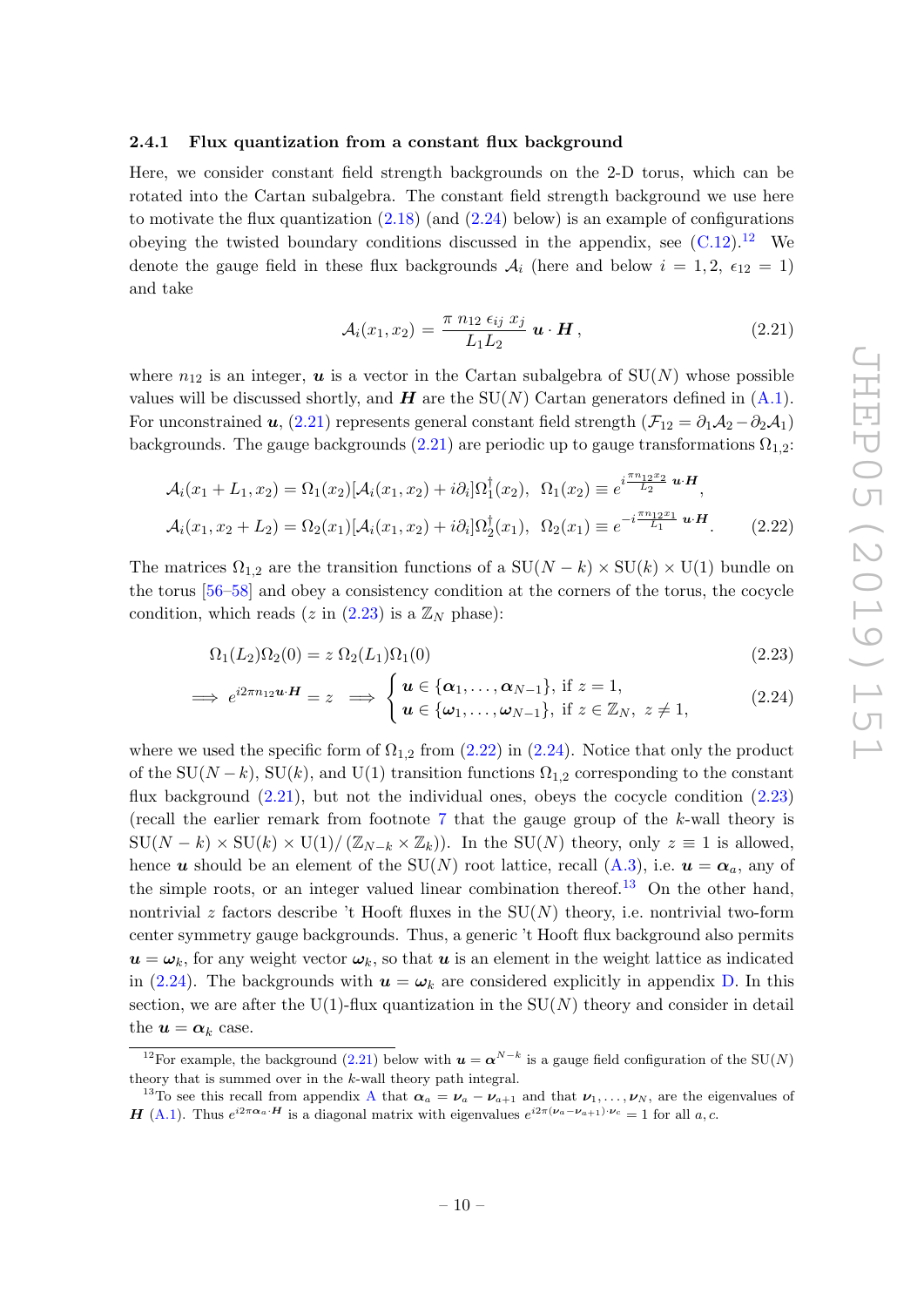We now compute the field strength flux of the background  $(2.21)$  through the torus

<span id="page-12-2"></span>
$$
\oint \frac{\mathcal{F}_{12}dx^1dx^2}{2\pi} = -n_{12} \mathbf{u} \cdot \mathbf{H}.
$$
\n(2.25)

It is clear from [\(2.24\)](#page-11-1) that the eigenvalues of [\(2.25\)](#page-12-2) are integers for  $u = \alpha_a$  (i.e. u in the root lattice) and are valued in  $\frac{z}{N}$  for  $u = \omega_a$  (i.e. u in the weight lattice). We now project the SU(N) Cartan subalgebra flux [\(2.25\)](#page-12-2) onto the  $\tilde{H}^{N-k}$  generator [\(2.8\)](#page-7-3) (as this is the only part of the SU(N) flux appearing in the Jacobian of the U(1)<sub>R</sub> transformation [\(2.17\)](#page-10-4)). To this end we note that the generators  $H^a$  of  $(A.1)$  form a complete orthonormal set of traceless diagonal  $N \times N$  matrices; a different orthonormal set can be found, which includes the unit-norm [\(A.8\)](#page-22-0) generator  $\tilde{H}^{N-k}$  as one of its elements. Thus, the projection of  $H^a$  [\(A.1\)](#page-21-1) on  $\tilde{H}^{N-k}$  [\(A.8\)](#page-22-0) is

$$
\text{tr}\,H^{a}\tilde{H}^{N-k} = -\sqrt{\frac{N}{k(N-k)}}\sum_{A=N-k+1}^{N}\lambda^{aA}.
$$
 (2.26)

Our interest is really in the projection of  $\mathbf{u} \cdot \mathbf{H}$  onto  $\tilde{H}^{N-k}$ . Thus, we find that [\(2.25\)](#page-12-2), projected on  $\tilde{H}^{N-k}$  equals (recalling from [\(A.2\)](#page-22-2) that  $\lambda^{aA} = (\nu^{A})^a$ )

<span id="page-12-3"></span>
$$
\oint \frac{F_{12}^{N-k} dx^1 dx^2}{2\pi} = -n_{12} \mathbf{u} \cdot \text{tr } \mathbf{H} \tilde{H}^{N-k}
$$
\n
$$
= n_{12} \sqrt{\frac{N}{k(N-k)}} \sum_{A=N-k+1}^{N} \sum_{a=1}^{N-1} (\nu^A)^a (\mathbf{u})^a = n_{12} \gamma^{(N-k)} \sum_{A=N-k+1}^{N} \nu^A \cdot \mathbf{u}.
$$
\n(2.27)

We recall from  $(A.3)$ ,  $(A.4)$  that the roots are differences of fundamental weights, thus  $\boldsymbol{\nu}^A\cdot\boldsymbol{\alpha}^a=\boldsymbol{\nu}^A\cdot\boldsymbol{\nu}^a-\boldsymbol{\nu}^A\cdot\boldsymbol{\nu}^{a+1}=\delta^{A,a}-\delta^{A,a+1}$ ; thus, the sum  $\sum_{A=N-k+1}^{N}\boldsymbol{\nu}^A\cdot\boldsymbol{\alpha}^a$  appearing in [\(2.27\)](#page-12-3) is 0 unless  $a = N - k$  when it equals -1. Finally, we obtain the U(1)-flux quantization condition  $(2.25)$ ,  $(2.27)$  in the form

<span id="page-12-1"></span>
$$
\oint \frac{F_{12}^{N-k} dx^1 dx^2}{2\pi} = \gamma^{(N-k)} \times n, \ n \in \mathbb{Z},
$$
\n(2.28)

which agrees with the one quoted earlier in [\(2.18\)](#page-10-3); see also the more general discussion in appendix [C.](#page-26-0)

#### <span id="page-12-0"></span>2.4.2 Mixed discrete chiral-center anomaly

Backgrounds for the discrete  $\mathbb{Z}_N^{(1)}$  $N^{(1)}$  one-form center symmetry are nontrivial 't Hooft fluxes of the SU(N) theory. The corresponding boundary conditions in the U(1)×SU(N-k)×SU(k) theory are studied in appendix [C,](#page-26-0) where the general rule for  $U(1)$  flux quantization in a nontrivial  $SU(N)$  't Hooft flux is found. Explicit constant flux examples are given in appendix [D.](#page-31-0) Introducing nontrivial topological backgrounds for the one-form symmetry is equivalent to introducing 't Hooft fluxes, labeled by  $p \in \mathbb{Z}$  (mod N).

Consider now the fate of an anomaly-free  $\mathbb{Z}_{2N}$  chiral symmetry transformation [\(2.20\)](#page-10-1). The measure transforms with a Jacobian [\(2.17\)](#page-10-4)

<span id="page-12-4"></span>
$$
\mathcal{J} = e^{i\frac{2\pi}{N}k(N-k)\gamma^{(N-k)}\alpha},\qquad(2.29)
$$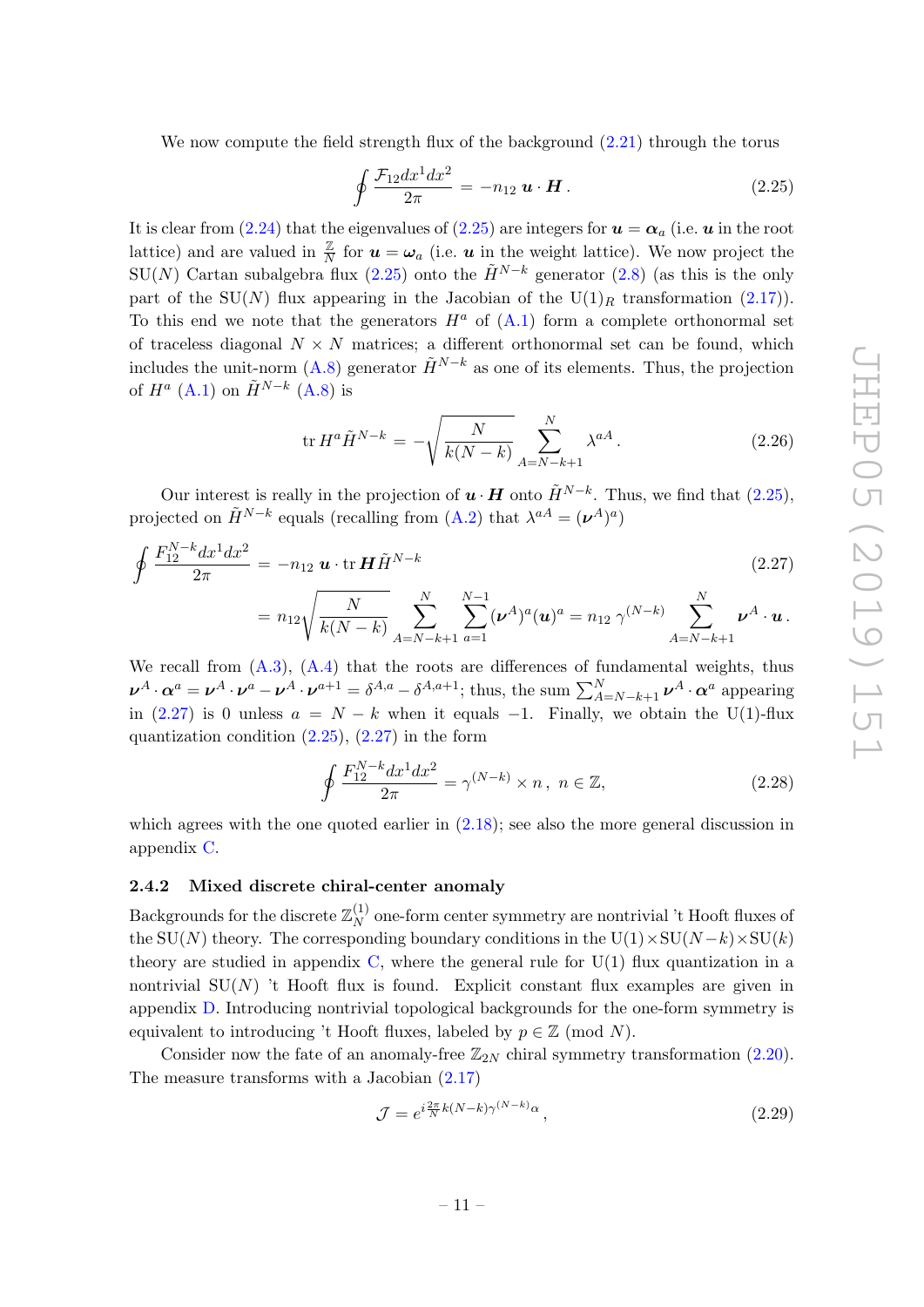where  $\alpha$  denotes the U(1) flux,  $\alpha = \oint \frac{F_{12}^{N-k} dx^1 dx^2}{2\pi}$ , see q. [\(C.17\)](#page-29-0). The solution for  $\alpha$  for a general nonzero 't Hooft flux<sup>[14](#page-13-0)</sup>  $p \equiv p_N$ , from [\(C.13\)](#page-28-1), is given by  $\alpha \gamma^{(N-k)} k(N-k)$  $p(N-k)-Np_{N-k}-N(N-k)m_4$ . Substituting into [\(2.29\)](#page-12-4), we obtain a nontrivial Jacobian of the  $\mathbb{Z}_{2\Lambda}^{d\chi}$  $\frac{a_X}{2N}$  transformation in the 't Hooft flux background

<span id="page-13-1"></span>
$$
\mathcal{J} = e^{i\frac{2\pi}{N}p(N-k)} = e^{-i\frac{2\pi}{N}kp}.
$$
\n(2.30)

We conclude that the k-wall theory has a 't Hooft anomaly between the  $\mathbb{Z}_{2N}$  discrete chiral symmetry and the 1-form  $\mathbb{Z}_N$  center symmetry of the 4-D theory projected on the DW plane.

Also, for further use (section [4\)](#page-16-0), note that the effect of turning on a single unit of 't Hooft flux in the  $x^1-x^2$  plane has the effect of turning on k units of fractional (recall the U(1) quantization condition [\(2.18\)](#page-10-3)) U(1) flux  $-\frac{\gamma^{(N-k)}}{N}$  $\frac{N}{N}$  in the k-wall worldvolume theory: eq. [\(2.30\)](#page-13-1) follows from [\(2.29\)](#page-12-4) with  $\alpha = kp \left(-\frac{\gamma^{(N-k)}}{N}\right)$  $\frac{N-k}{N}$ . One way to physically understand this is that the  $k$ -wall can be thought of as the result of the merging of  $k$  1-walls into the minimal action configuration, with each of the  $k$  1-walls contributing equally to the total anomaly, thus multiplying the result by  $k$ .

The appearance of the extra factor of  $k$  in the phase of the Jacobian for the  $k$ -wall is also naturally expected from the anomaly inflow argument. The  $\mathbb{Z}_{2N}^{d\chi}$  $\frac{d\chi}{2N}$   $(\mathbb{Z}_N^{(1)}$  $\binom{1}{N}^2$  anomaly in the 4-D theory is the variation of a 5d Chern-Simons term:

<span id="page-13-3"></span>
$$
S_{5-D} = i \frac{2\pi}{N} \int_{M_5 \, (\partial M_5 = M_4)} \frac{2NA^{(1)}}{2\pi} \wedge \frac{NB^{(2)}}{2\pi} \wedge \frac{NB^{(2)}}{2\pi}, \tag{2.31}
$$

such that the 4-D spacetime  $M_4$  is the boundary of  $M_5$ . Here  $A^{(1)}$  and  $B^{(2)}$  are 1-form and 2-form gauge fields, respectively, gauging the  $\mathbb{Z}_{2N}^{d\chi}$  $\frac{d\chi}{2N}$  0-form chiral and  $\mathbb{Z}_N^{(1)}$  $N_N^{(1)}$  center symmetries of the 4-D theory. As in [\[59\]](#page-36-9), they are defined as pairs: for the discrete chiral  $\mathbb{Z}_{2N}^{d\chi}$  $\frac{d\chi}{2N}$ , we have  $(A^{(1)}, A^{(0)})$ :  $2NA^{(1)} = dA^{(0)}$  ( $\oint A^{(0)} \in 2\pi\mathbb{Z}$ , so that  $e^{i \oint A^{(1)}} = e^{i \frac{2\pi}{2N}\mathbb{Z}}$ ), while for the  $\mathbb{Z}_N^{(1)}$ N center symmetry  $(B^{(2)}, B^{(1)})$  obey  $NB^{(2)} = dB^{(1)}$  ( $\oint B^{(1)} \in 2\pi\mathbb{Z}$ , so that  $e^{i \oint B^{(2)}} = e^{i \frac{2\pi}{N} \dot{\mathbb{Z}}},$ where the integrals are over closed 1- and 2-cycles as appropriate. Under chiral symmetry  $\delta_{\mathbb{Z}_{2N}}A^{(1)}=d\phi^{(0)},\,\oint d\phi^{(0)}\in 2\pi Z,$  so the closed  $A^{(1)}$  Wilson loop is invariant.<sup>[15](#page-13-2)</sup>

Then, under a  $\mathbb{Z}_{2N}$  chiral symmetry transformation with parameter  $\phi^{(0)}|_{M_4} = \frac{2\pi}{2N}$  $\frac{2\pi}{2N}$ , the variation of the Chern-Simons action  $(2.31)$  localizes to the physical boundary  $M_4$ 

$$
\delta_{\chi} S_{5-D} = i \frac{2\pi}{N} \frac{2N\phi^{(0)}|_{M_4}}{2\pi} \int_{M_4} \frac{NB^{(2)}}{2\pi} \wedge \frac{NB^{(2)}}{2\pi} = i \frac{2\pi}{N} m,
$$
\n(2.32)

and is equal to the variation of the phase of the 4-D partition function under a discrete chiral symmetry in a nontrivial 't Hooft flux background, where  $\int_{M_4}$  $NB^{(2)}$  $\frac{B^{(2)}}{2\pi} \wedge \frac{NB^{(2)}}{2\pi} = m \in \mathbb{Z}$ is nonzero.

<span id="page-13-2"></span><span id="page-13-0"></span><sup>&</sup>lt;sup>14</sup>In appendix [C,](#page-26-0) the  $\mathbb{Z}_N$  twist corresponding to nontrivial 't Hooft flux is denoted by  $p_N = 1, \ldots, N - 1$ . <sup>15</sup>For use below, under center symmetry we have  $B^{(1)} \to N\lambda^{(1)}$ ,  $B^{(2)} \to d\lambda^{(1)}$  with  $\oint d\lambda^{(1)} \in 2\pi\mathbb{Z}$ , so

that  $e^{i \oint B^{(2)}}$  is gauge invariant (and, as already mentioned, valued in  $e^{i \frac{2\pi}{N} \mathbb{Z}}$ ) [\[59\]](#page-36-9).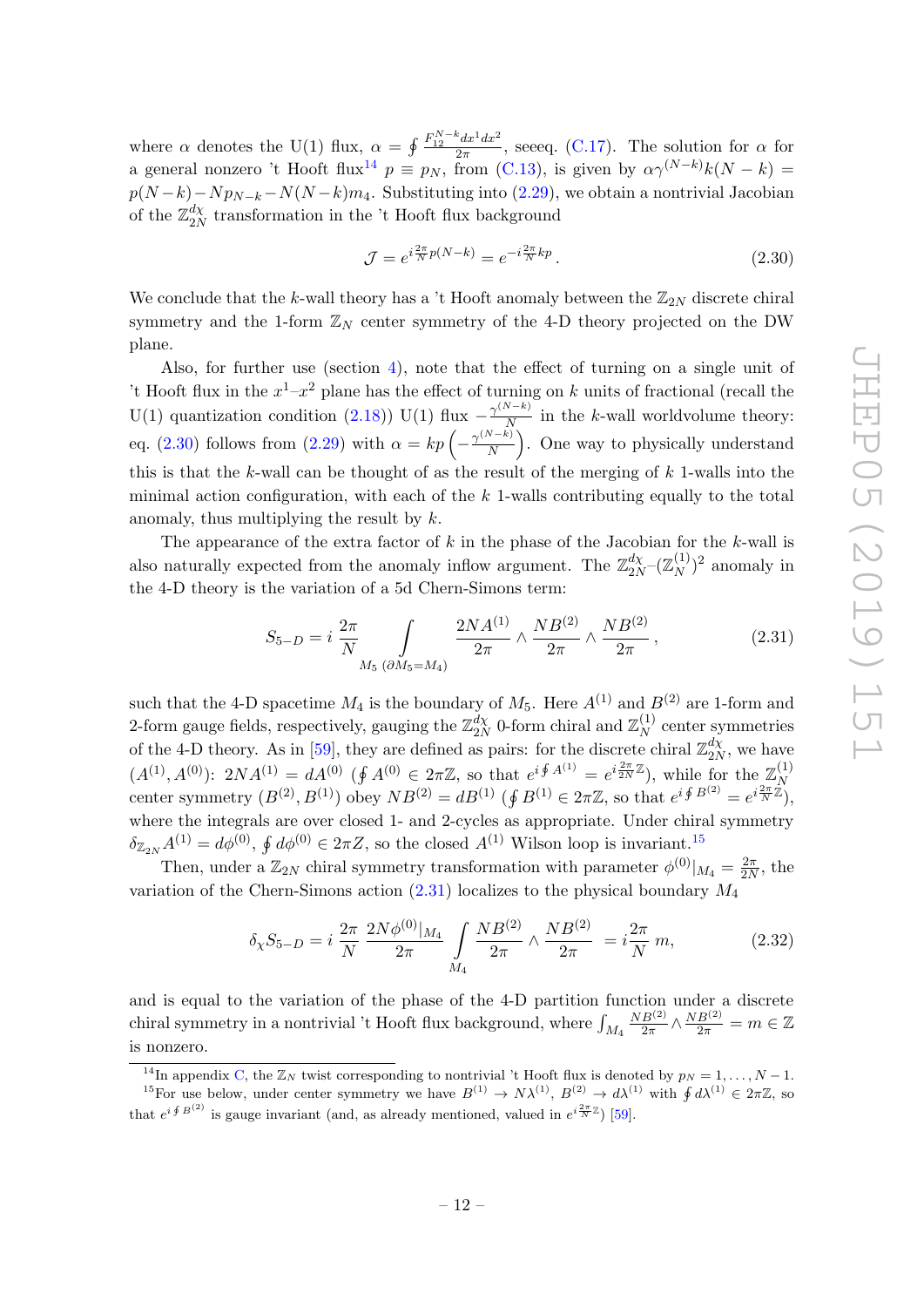Turning on a  $B^{(2)}$  background  $\oint_{M_{x^3x^4}}$  $\frac{B^{(2)}N}{2\pi} = k$  corresponds to k units of 't Hooft flux in the  $x^3-x^4$  plane denoted by  $M_{x^3x^4}$  ( $x^4$  is the compact time direction). In the center broken high- $T$  phase, this induces a  $k$ -wall configuration with worldvolume perpendicular to  $x^3$  and separating two center-breaking vacua.<sup>[16](#page-14-1)</sup> In this background, the 5d CS term reduces to a 3-D one, with  $\partial M_3 = M_2$ , the k-wall world volume:

<span id="page-14-3"></span>
$$
S_{3-D} = i \frac{2\pi k}{N} \int_{M_3 \, (\partial M_3 = M_2)} \frac{2NA^{(1)}}{2\pi} \wedge \frac{NB^{(2)}}{2\pi}.
$$
 (2.33)

The  $\mathbb{Z}_{2N}^{d\chi}$  $\frac{dX}{2N}$  variation of  $S_{3-D}$  localizes to the k-wall worldvolume and is given by

<span id="page-14-2"></span>
$$
\delta_{\chi} S_{3-D} = i \frac{2\pi k}{N} \frac{2N\phi^{(0)}|_{M_2}}{2\pi} \int_{M_2} \frac{NB^{(2)}}{2\pi} = i \frac{2\pi kp}{N},
$$
\n(2.34)

where, in the last equality, we turned on  $p$  units of 't Hooft flux in the 12 plane of the *k*-wall  $\int_{M_2}$  $\frac{NB^{(2)}}{2\pi}$  = p, as in obtaining [\(2.30\)](#page-13-1). The variation [\(2.34\)](#page-14-2) of the 3-D Chern-Simons "anomaly inflow" term  $(2.33)$  is equal to the one obtained from the k-wall theory.

## <span id="page-14-0"></span>3 Screening and strings ending on walls

To probe the confinement properties of the k-wall theory  $(2.16)$ , we turn to the behavior of Wilson loops. As already noted, a fundamental of  $SU(N)$  decomposes into two representations under the unbroken  $U(1) \times SU(N - k) \times SU(k)$  gauge group:

$$
q_1 \sim \left(\frac{k}{N}\gamma^{(N-k)}, \square, \mathbf{1}\right), \quad q_2 \sim \left(\left(\frac{k-N}{N}\right)\gamma^{(N-k)}, \mathbf{1}, \square\right). \tag{3.1}
$$

Further, the trace of an SU(N)-fundamental Wilson loop,  $W_{\text{SU}(N)}$ , when reduced to the massless sector of the  $k$ -wall theory,<sup>[17](#page-14-4)</sup> becomes

<span id="page-14-5"></span>
$$
W_{\text{SU}(N)} \simeq W_{q_1} + W_{q_2} \,. \tag{3.2}
$$

Explicit expressions for the Wilson loops  $W_{q_1}$  and  $W_{q_2}$ , for definiteness taken to wind in the  $x^1$  direction of the k-wall wordlvolume, are

$$
W_{q_1}(x_2) = \text{tr}\begin{bmatrix} i \int_{0}^{L_1} A_1 \left[ N - k \right] dx^1 \\ e^{i \int_{0}^{L_1} A_1 \left[ N - k \right]} \Omega_1 \left[ N - k \right] \left( x_2 \right) \end{bmatrix} e^{i \frac{k}{N} \gamma^{(N-k)} \int_{0}^{L_1} A_1^{N-k} dx^1} e^{i \omega_1 (x_2) \frac{k}{N} \gamma^{(N-k)}},
$$
  
\n
$$
W_{q_2}(x_2) = \text{tr}\begin{bmatrix} i \int_{0}^{L_1} A_1 \left[ k \right] dx^1 \\ e^{i \int_{0}^{L_1} A_1 \left[ k \right]} \Omega_1 \left[ k \right] \left( x_2 \right) \end{bmatrix} e^{i \frac{k - N}{N} \gamma^{(N-k)} \int_{0}^{L_1} A_1^{N-k} dx^1} e^{i \omega_1 (x_2) \frac{k - N}{N} \gamma^{(N-k)}},
$$
\n(3.3)

<span id="page-14-1"></span><sup>&</sup>lt;sup>16</sup>This procedure is equivalent to imposing twisted boundary conditions and has been used in lattice simulations  $[14]$ . The k-wall is the minimum action configuration in the background with k units of 't Hooft flux. A stack of  $k$  1-walls also obeys the boundary conditions but has higher action (recall the Casimir scaling  $(2.11)$ ).

<span id="page-14-4"></span><sup>&</sup>lt;sup>17</sup>When considering the worldvolume theory in isolation, one could also introduce separate Wilson loops for the three k-wall gauge groups; however, these loops do not probe the center symmetry of the bulk  $SU(N)$ theory.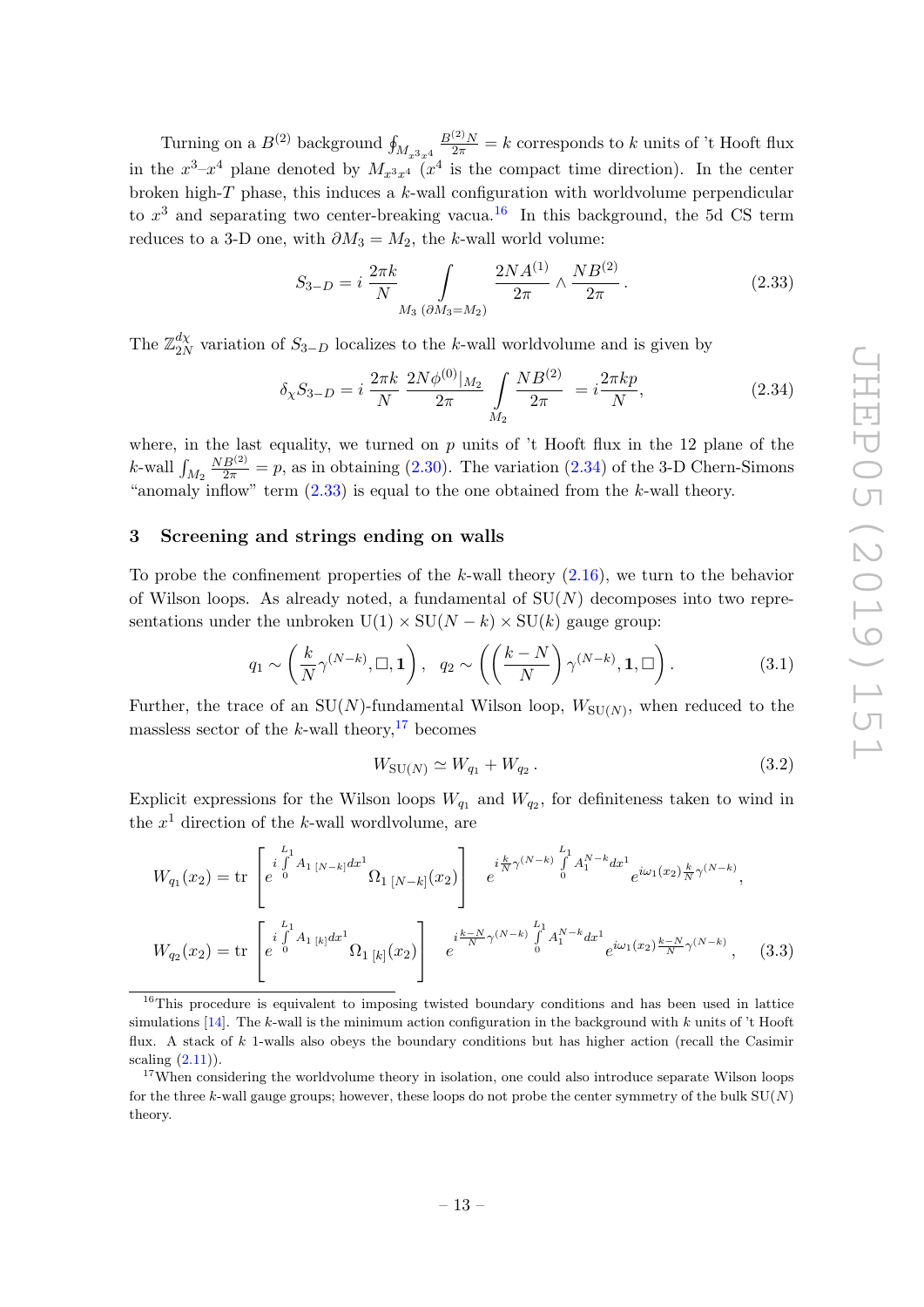where, as described in appendix  $C$ , to insure gauge invariance we inserted appropriate  $U(1), SU(N-k)$ , and  $SU(k)$  transition functions  $e^{i\omega_1}, \Omega_{1}$  [N-k],  $\Omega_{1}$  [k]. Under a  $\mathbb{Z}_N^{(1)}$  $N^{(1)}$  center symmetry transformation, see [\(C.22\)](#page-30-0), [\(C.23\)](#page-30-1), in the  $i = 1$  direction, the Wilson loops [\(3.3\)](#page-14-5) transform as  $W_{q_1 (q_2)}(x_2) \to e^{i \frac{2\pi}{N} p_{(1)}} W_{q_1 (q_2)}(x_2)$ , as appropriate for a  $\mathbb{Z}_N^{(1)}$  $N \atop N$  1-form symmetry.

It has been argued a long time ago [\[60\]](#page-36-10) that nonabelian gauge theories with massless fermions in 2-D are in the screening rather then the confining phase. One argument for screening in a massless adjoint theory is based on the equivalence of the effective actions (or fermion determinants, which are exactly calculable in 2-D) for massless Majorana adjoint fermions to that of N-fundamental Dirac flavors. Since the latter screen fundamental charges, the equivalence of the effective actions implies that the adjoint theory also screens, i.e. breaks its 1-form center symmetry. For more general theories with massless fermions, one can use the observation of  $[61–63]$  $[61–63]$  that the effect of an external source in any representation of the gauge group can be removed by a judiciously chosen chiral rotation of the fermions. This argument also holds for our  $U(1) \times SU(N - k) \times SU(k)$  k-wall theory with massless left-moving fermions  $\psi_+ \sim (\gamma^{(N-k)}, \square, \overline{\square})$  and right-moving fermions in the conjugate representation. The screening also holds for the simplest case of  $k = 1$  walls in an  $SU(2)$  gauge theory, where the worldvolume theory is abelian, see [\[25\]](#page-34-10).

The fact that fundamental charges are screened on the k-wall means that confining strings can end on these hot DW. Consider an  $N$ -ality  $p$  flux due to a probe quark in the bulk. As the flux approaches the k-wall, due to the Higgsing of the gauge group on the wall, the flux reduces to a  $U(1) \times SU(N - k) \times SU(k)$  flux, which is screened by the wall's massless fermions, allowing thus the flux tube to end on the DW. This effect is interesting from several points of view.

To the best of our knowledge, it was first observed in the strong coupling limit of  $T > 0$  $\mathcal{N} = 4$  super-YM (we consider the infinite spatial volume limit) via holography [\[15\]](#page-34-4). There, the deconfined phase DW are represented by Euclidean D1-branes on which fundamental strings can end (see [\[8,](#page-33-3) [10\]](#page-34-3) for discussions of k-walls with  $k \sim N/2$ ). In this paper, we found a semiclassical explanation of this in supersymmetric (as well as nonsupersymmetric) YM theory with massless adjoints, based on the screening properties of the 2-D DW theories containing massless fermions. We note that our semiclassical findings also apply to the case of  $T > 0$  deconfined phase of weakly coupled  $\mathcal{N} = 4$  super-YM.<sup>[18](#page-15-0)</sup>

The second observation is about the intriguing similarities between the 2-D physics on the high-T DW and the physics on the 3-D (or, sometimes, 2-D, see below) DW associated with the broken discrete chiral R-symmetry in the low-T confined phase of super-YM theory. That confining strings can end on these low- $T$  domain walls was shown first using the M-theory embedding (in the essentially  $\mathbb{R}^4$  setup of [\[26\]](#page-34-11), the worldvolume of these DW is 3-D). Recently, such behavior has also been explained semiclassically, using only weakly coupled semiclassical quantum field theory arguments, in the low temperature phase of super-YM and QCD(adj) on  $\mathbb{R}^3 \times \mathbb{S}^1$  [\[27\]](#page-34-12). Here, the DW worldvolume is 2-D, similar to the high- $T$  domain walls discussed in this article. In both cases, quarks are deconfined and

<span id="page-15-0"></span><sup>&</sup>lt;sup>18</sup>The only difference is the number of massless fermions. There is also no discrete chiral symmetry in  $\mathcal{N} = 4$  SYM (as it is broken by various Yukawa couplings) but only a nonabelian SU(4) flavor  $(R)$ symmetry, as in QCD(adj) with  $n_f = 4$ .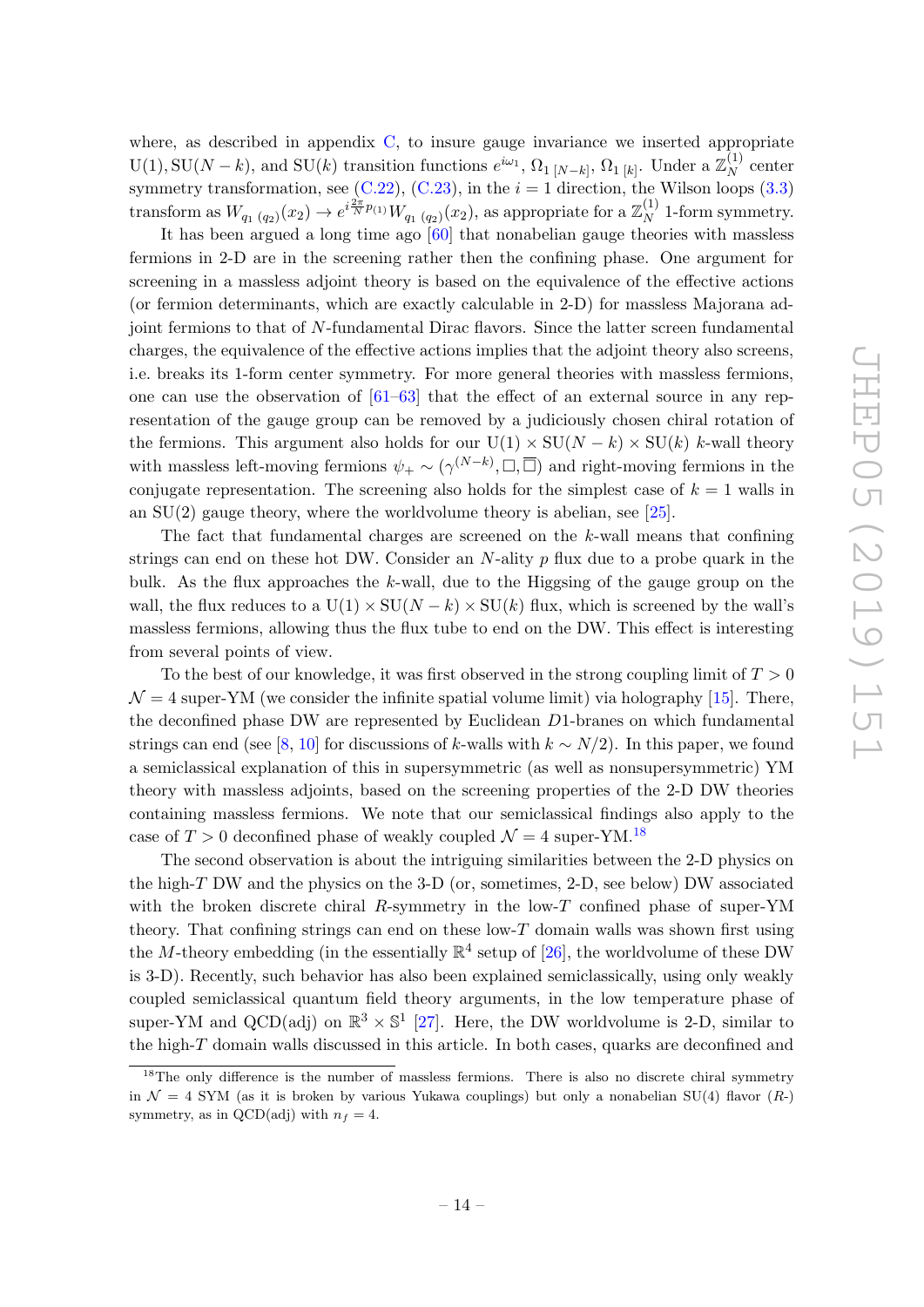therefore the one-form bulk center symmetry is broken on the worldvolume of these DW. In the calculable  $\mathbb{R}^3 \times \mathbb{S}^1$  setup, the physics of deconfinement on the walls is quite explicit and well understood, especially in the case of  $k = 1$  walls between neighboring chiral-broken vacua (the semiclassical understanding of  $k > 1$  DW between R-symmetry breaking vacua on  $\mathbb{R}^3 \times \mathbb{S}^1$  $\mathbb{R}^3 \times \mathbb{S}^1$  is not yet complete); see figure 1 for illustration. Achieving a microscopic quantum field theory understanding of the mechanism leading to deconfinement on the 3-D walls in  $\mathbb{R}^4$  [\[17\]](#page-34-6) and of its relation to that on  $k = 1$  walls on  $\mathbb{R}^3 \times \mathbb{S}^1$ , as understood in [\[27\]](#page-34-12), and on general  $k > 1$  walls, would be of interest.<sup>[19](#page-16-1)</sup>

#### <span id="page-16-0"></span>4 Discrete chiral symmetry and the IR matching of the anomaly

In order to answer the question of how the mixed discrete-chiral/center anomaly of section [2.4.2](#page-12-0) is matched by the IR physics of the k-wall theory, we need to be cognizant of the IR behavior of the 2-D worldvolume theory given in table [1](#page-9-1) and eq.  $(2.16)$ . As opposed to the  $SU(2)$  case [\[25\]](#page-34-10), where the worldvolume theory was exactly solvable, we can not rigorously show how the theory behaves. However, arguments involving nonabelian bosonization and gauged Wess-Zumino-Witten (WZW) models, along the lines of [\[50,](#page-36-1) [51\]](#page-36-2), suggest that the k-wall  $U(1)\times SU(N-k)\times SU(k)$  theory develops a nonvanishing bi-fermion condensate (in SYM).

The nonabelian bosonization [\[64\]](#page-36-13) is a set of rules that map fermionic to bosonic operators, see  $[50, 51]$  $[50, 51]$  $[50, 51]$  for reviews. Using these rules one can show that the action of N free Majorana fermions, which is invariant under some global symmetry  $G$ , is equivalent to a WZW model of a nonabelian bosonic field  $\mathcal{U}$ , which is a matrix in G. One can also gauge an appropriate  $H \subset G$ , which yields 2-D QCD with gauge group H and fermions in the fundamental representation of  $H$ . The gauge theory is then mapped to a gauged version of WZW model. To be more specific, we consider the worldvolume theory of the  $k = 1$ -wall, which, from [\(2.16\)](#page-9-2), is 2-D QCD with gauge group<sup>[20](#page-16-2)</sup> U(1) × SU(N – 1). It was argued that the bosonization rule for the fermion bilinear  $\bar{\psi}_+\psi_-$  in this theory is given by

<span id="page-16-4"></span>
$$
\bar{\psi}^a_+\psi_{-b} = \mu h^a_b e^{-i\sqrt{\frac{4\pi}{N-1}}\phi},\tag{4.1}
$$

where  $\mu$  is a normalization scale and h and  $e^{-i\sqrt{\frac{4\pi}{N-1}}\phi}$  are bosonic fields, SU(N – 1) and U(1) group elements, respectively. In the gauged U(1)  $\times$  SU(N – 1) theory, if the fermions are very light or massless (as is the case in our worldvolume theory), the  $h$  and  $\phi$  sectors of the theory become strongly coupled and acquire a mass gap. The correla- $\cos \langle e^{-i\sqrt{\frac{4\pi}{N-1}}\phi(x)}e^{i\sqrt{\frac{4\pi}{N-1}}\phi(y)}\rangle$  and  $\langle \text{tr}h^{\dagger}(x) \text{ tr}h(y)\rangle$  approach constants, determined by the strongly coupled dynamics  $[65]$ ,<sup>[21](#page-16-3)</sup> in the limit  $|x - y| \to \infty$ . This, in turn, implies that

<span id="page-16-2"></span><span id="page-16-1"></span> $^{19}{\rm{We}}$  thank Zohar Komargodski for discussions of unpublished work on this topic.

<sup>&</sup>lt;sup>20</sup>To avoid confusion, note that the correlators in the following paragraph refer to the vectorlike version of the axial worldvolume theory, obtained by relabeling  $\psi_+ \leftrightarrow \bar{\psi}_+$  in [\(2.16\)](#page-9-2).

<span id="page-16-3"></span><sup>&</sup>lt;sup>21</sup>For a calculation of the condensate in the large-N limit, see [\[66\]](#page-36-15).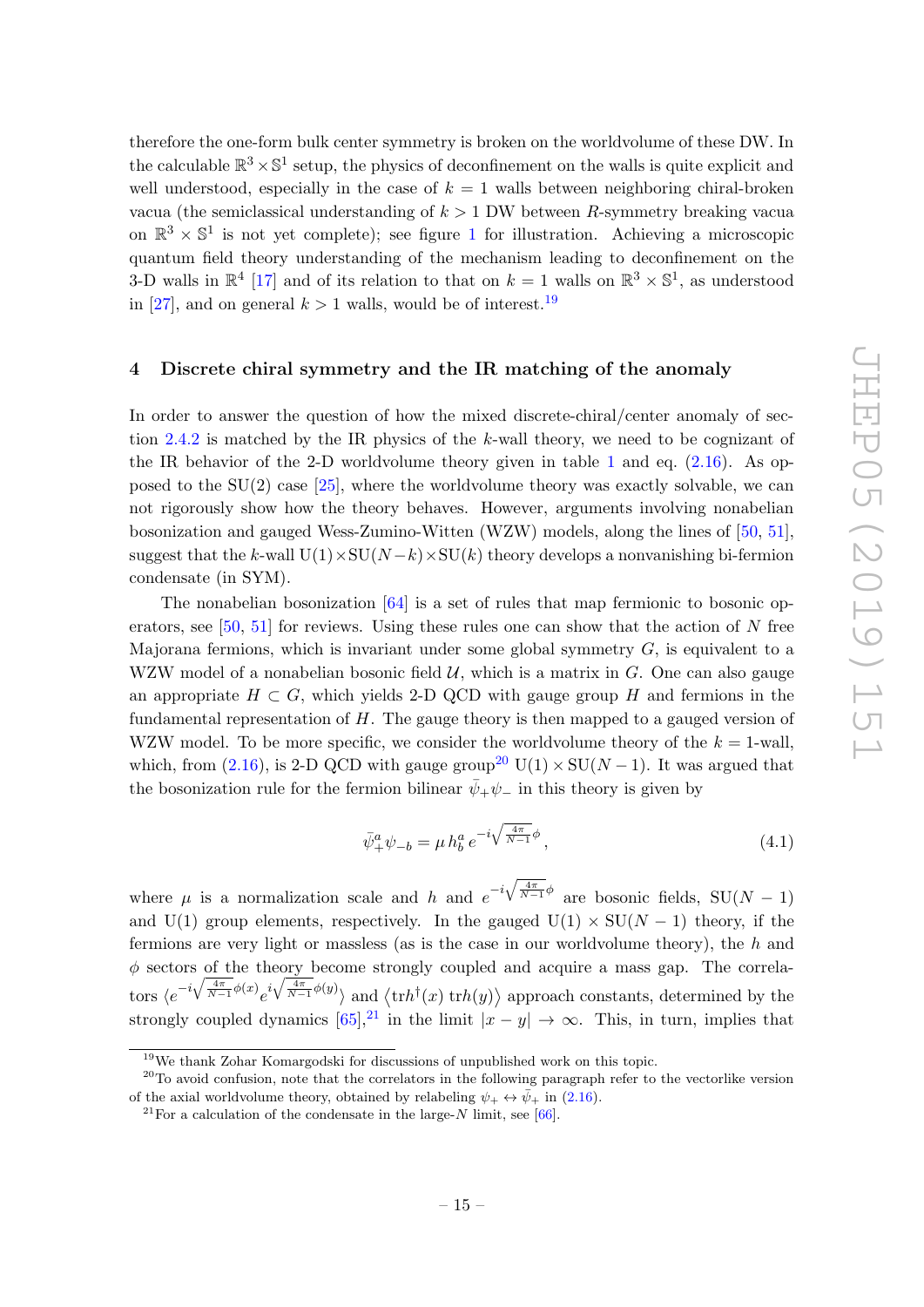$\langle \text{tr}\bar{\psi}_+(x)\psi_-(x) \text{ tr}\bar{\psi}_-(y)\psi_+(y)\rangle \sim \text{constant.}^{22}$  $\langle \text{tr}\bar{\psi}_+(x)\psi_-(x) \text{ tr}\bar{\psi}_-(y)\psi_+(y)\rangle \sim \text{constant.}^{22}$  $\langle \text{tr}\bar{\psi}_+(x)\psi_-(x) \text{ tr}\bar{\psi}_-(y)\psi_+(y)\rangle \sim \text{constant.}^{22}$  Therefore, from cluster decomposition, we conclude that

<span id="page-17-1"></span>
$$
\langle \operatorname{tr} \bar{\psi}_+ \psi_- \rangle \neq 0: \quad \mathbb{Z}_{2N}^{d\chi} \to \mathbb{Z}_2 \,, \tag{4.2}
$$

breaking the  $\mathbb{Z}_{2N}^{d\chi}$  $\frac{d\chi}{2N}$  discrete chiral symmetry [\(2.20\)](#page-10-1) to fermion number  $\mathbb{Z}_2$ . Similar arguments apply to the k-wall theory, but the bosonization rules are more involved  $[50, 51]$  $[50, 51]$  $[50, 51]$  and we simply assume [\(4.2\)](#page-17-1) holds. We note that tr  $\bar{\psi}_+\psi_-$  is the only fermion bilinear which is gauge and Euclidean invariant (it equals tr  $\psi_+\psi_-$  in the axial worldvolume theory of [\(2.16\)](#page-9-2)). The scenario [\(4.2\)](#page-17-1) with broken discrete chiral symmetry is similar to what was rigorously shown to be the case for  $N = 2$ , where only  $k = 1$ -walls exist [\[25\]](#page-34-10).

If [\(4.2\)](#page-17-1) is true, the IR limit of the DW theory is "empty" with no massless degrees of freedom. Thus, the mixed anomaly has to be matched by a TQFT describing the N vacua. Recall from [\(2.33\)](#page-14-3) that the mixed anomaly [\(2.30\)](#page-13-1) can be obtained from the variation of the 3-D Chern-Simons action,  $(2.34)$ , which we repeat here, taking  $k = 1$ :

<span id="page-17-2"></span>
$$
S_{3-D} = i \frac{2\pi}{N} \int_{M_3 \, (\partial M_3 = M_2)} \frac{2NA^{(1)}}{2\pi} \wedge \frac{NB^{(2)}}{2\pi}, \tag{4.3}
$$

under  $\delta_{\mathbb{Z}_{2N}} A^{(1)} = d\phi^{(0)}$ , with  $\phi^{(0)}|_{M_2} = \frac{2\pi}{2N}$  $\frac{2\pi}{2N}$  in a background  $\int_{M_2}$  $\frac{NB^{(2)}}{2\pi} = p.$ 

A 2-D TQFT whose quantization gives rise to N vacua and matches the anomalous variation of  $(4.3)$  is, see [\[59\]](#page-36-9)

<span id="page-17-3"></span>
$$
S_{2-D} = i \frac{N}{2\pi} \int_{M_2} \varphi^{(0)} da^{(1)}.
$$
 (4.4)

The action [\(4.4\)](#page-17-3) has two gauge symmetries, one shifting the scalar  $\varphi^{(0)}$  by  $2\pi\mathbb{Z}$  (this gauge symmetry can be thought to be responsible for its compactness) and the other a usual 0 form gauge transformation of the one-form gauge field  $a^{(1)}$ . The gauge field  $a^{(1)}$  is compact,  $\oint da^{(1)} \in 2\pi\mathbb{Z}$ . The gauge invariant observables are  $e^{i\varphi}$  and  $e^{i\oint a^{(1)}}$  and powers thereof, with correlation function (on  $\mathbb{R}^2$ )  $\langle e^{i\varphi(x)}e^{i\oint_C a^{(1)}} \rangle = e^{i\frac{2\pi}{N}l_{x,C}}$ , with  $l_{x,C}$  the linking number of x and C (the N-th powers  $e^{iN\varphi}, e^{iN\oint a^{(1)}}$  have trivial correlation functions).

The action also has 0-form and 1-form global symmetries. The  $\varphi^{(0)}$  compact scalar  $(\oint d\varphi^{(0)} \in 2\pi\mathbb{Z})$  shifts under the 0-form global  $\mathbb{Z}_N$  as  $\varphi^0 \to \varphi^{(0)} + \frac{2\pi}{N}$  $\frac{2\pi}{N}$ ; the action remains invariant due to  $a^{(1)}$  flux quantization. This scalar can be thought of as describing the phase of the fermion condensate [\(4.2\)](#page-17-1). The  $a^{(1)}$  gauge field shifts under 1-form global  $\mathbb{Z}_N^{(1)}$ N as  $a^{(1)} \to a^{(1)} + \frac{1}{\lambda}$  $\frac{1}{N} \epsilon^{(1)}$ , where  $\epsilon^{(1)}$  is a closed form with  $\oint \epsilon^{(1)} \in 2\pi \mathbb{Z}$ . The gauge invariant observables  $e^{i\varphi}$  and  $e^{i\oint a^{(1)}}$  transform by  $\mathbb{Z}_N$  phases under the global 0-form and 1-form  $\mathbb{Z}_N$  symmetries, respectively:  $e^{i\varphi} \to e^{i\frac{2\pi}{N}} e^{i\varphi}, e^{i\oint a^{(1)}} \to e^{i\frac{1}{N}\oint e^{(1)}} e^{i\oint a^{(1)}} = e^{i\frac{2\pi\mathbb{Z}}{N}} e^{i\oint a^{(1)}}.$ 

The TQFT [\(4.4\)](#page-17-3) can be thought of as a "chiral lagrangian" describing the IR physics of the N chiral-symmetry breaking vacua (the assumed vacua  $(4.2)$  are gapped). This can be seen more explicitly upon quantizing the TQFT  $(4.4)$  on a finite spatial circle  $\mathbb{S}^1$ . In the

<span id="page-17-0"></span><sup>&</sup>lt;sup>22</sup>Notice that the gauging of the U(1) factor is crucial for this conclusion. As the above is a finite-N consideration, a nonvanishing condensate breaking a continuous global symmetry (the anomaly free chiral  $U(1)$  of 2-D QCD) in 2-D would contradict the Coleman theorem [\[67\]](#page-36-16).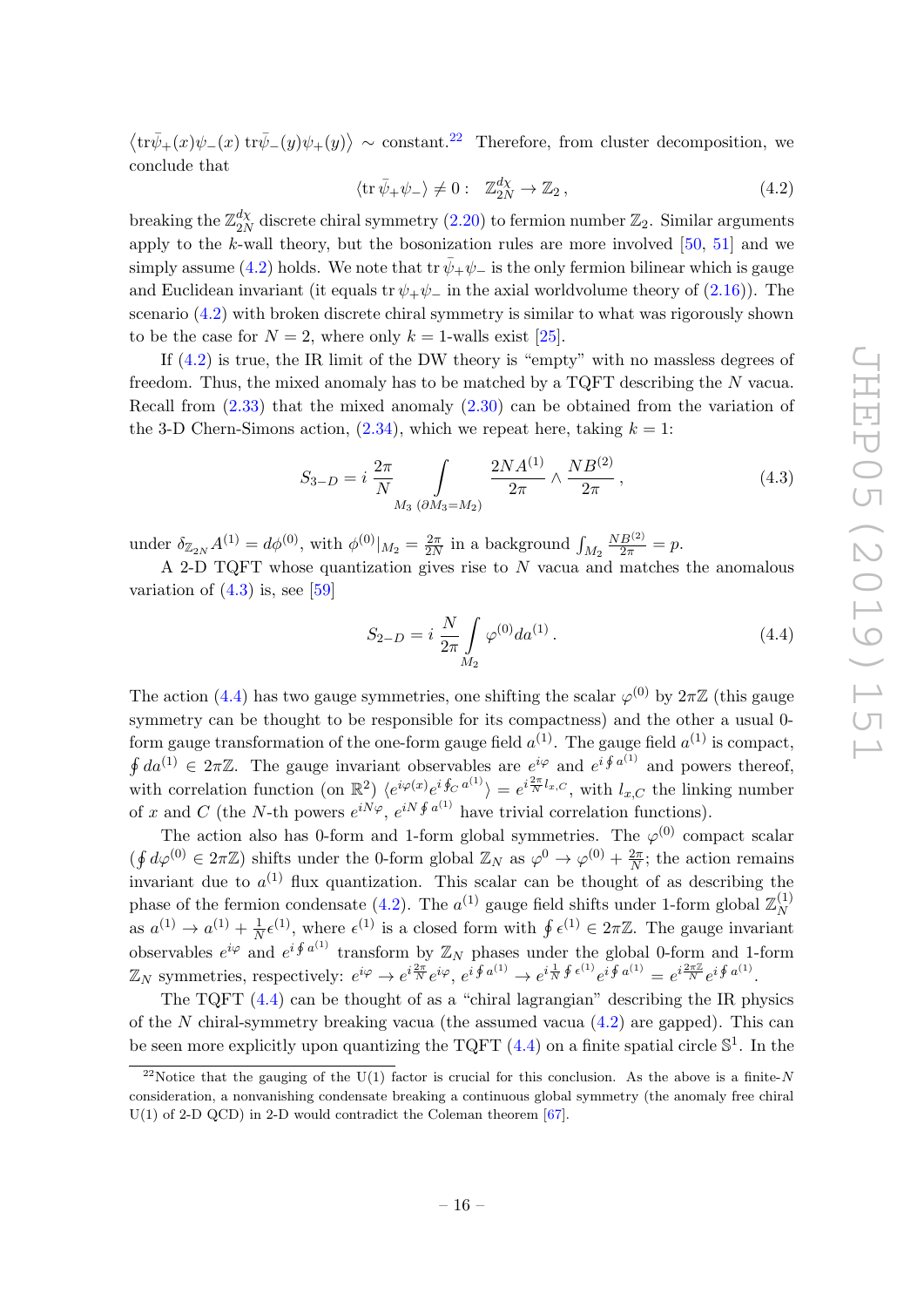temporal gauge,  $a_0^{(1)} = 0$ , one obtains the quantum mechanical action<sup>[23](#page-18-0)</sup> for the compact variables  $a(t) \equiv \oint_{\mathbb{S}_1} a^{(1)}$  and  $\varphi(t)$ :

<span id="page-18-2"></span>
$$
S_{\mathbb{R}_t \times \mathbb{S}_1} = \frac{N}{2\pi} \int dt \, \varphi \, \frac{da}{dt} \,, \tag{4.5}
$$

leading to the canonical commutation relations  $[\hat{\varphi}, \hat{a}] = -i \frac{2\pi}{N}$  $\frac{2\pi}{N}$ , a vanishing Hamiltonian, and the centrally extended algebra<sup>[24](#page-18-1)</sup>  $e^{i\hat{\varphi}}e^{i\hat{a}} = e^{i\frac{2\pi}{N}}e^{i\hat{a}}e^{i\hat{\varphi}}$ ; as already noted,  $e^{iN\hat{\varphi}}$  and  $e^{iN\hat{a}}$ are trivial operators. The Hilbert space, treating  $\hat{\varphi}$  as coordinate, is that of N states  $|P\rangle$ such that  $e^{i\hat{\varphi}}|P\rangle = |P\rangle e^{i\frac{2\pi P}{N}}$  and  $e^{i\hat{a}}|P\rangle = |P + 1(\text{mod}N)\rangle$ .

The  $|P\rangle$  states are the N finite volume ground states due to the breaking  $Z_{2N}^{d\chi} \rightarrow$  $Z_2$  [\(4.2\)](#page-17-1), described by the expectation value of  $\varphi$ . On the other hand, a, the spatial Wilson loop of N-ality one, is an operator facilitating transitions to a neighboring vacuum. As in the case of the Schwinger model  $(N = 2)$  there are no physical (i.e. an intrinsic part of the gauge theory dynamics) DW in the  $k$ -wall theory. The role of DW on the  $k$ -wall worldvolume is played by insertions of static Wilson loops  $e^{i \int_{\mathbb{R}_t} a^{(1)}}$ , which are now defects localized in x, in the path integral. The correlation function  $\langle e^{i\varphi(x)}e^{i\oint_C a^{(1)}} \rangle = e^{i\frac{2\pi}{N}l_x,c}$ discussed earlier, taking a loop C consisting of two infinite lines some distance apart (or, consider a compact time direction and have C consist of two Wilson loops winding in opposite directions around  $\mathbb{R}_t$ , implies that one finds neigboring vacua of the DW theory on the two sides of the static unit N-ality defect.

We pause to note that essentially the same picture  $-$  different vacua on the DW worldvolume are separated by probe quarks — was found, by an explicit semiclassical analysis, to hold on DW between chirally broken vacua of super-YM in the calculable regime on  $\mathbb{R}^3 \times \mathbb{S}^1$ . While a TQFT description was not given in [\[27\]](#page-34-12), here we note that [\(4.4\)](#page-17-3) can also be used there, with the 0-form  $\mathbb{Z}_N$  of the TQFT being the 0-form center symmetry along the compact  $\mathbb{S}^1$  (unbroken in the bulk, but broken on the DW). The 1-form  $\mathbb{Z}_N$  is the same bulk- $\mathbb{R}^3$  center symmetry as in the present high-T discussion, see figure [1](#page-19-1) for an illustration.

Continuing with the high- $T$  theory, in order to see that the topological "chiral lagrangian" [\(4.4\)](#page-17-3) matches the mixed anomaly, consider gauging the 1-form center symmetry via the 2-form  $\mathbb{Z}_N$  gauge field  $B^{(2)}$  (reverting back to Euclidean space and rearranging factors of N and  $2\pi$  in [\(4.4\)](#page-17-3) for convenience):

$$
S_{2-D} = i \frac{2\pi}{N} \int_{M_2} \frac{N\varphi^{(0)}}{2\pi} \wedge \frac{N(da^{(1)} - B^{(2)})}{2\pi}, \qquad (4.6)
$$

consistent with the gauged 1-form invariance  $a^{(1)} \to a^{(1)} + \lambda^{(1)}$  and  $B^{(2)} \to B^{(2)} + d\lambda^{(1)}$ . As per our earlier discussion (see footnote [15\)](#page-13-2) the 1-form transformation parameter has

<span id="page-18-0"></span><sup>&</sup>lt;sup>23</sup>The spatial Wilson loop of the compact U(1) field  $a^{(1)}$  is a compact variable, due to large gauge transformations around the  $\mathbb{S}^1$ . Gauss' law in the temporal gauge implies that  $\varphi \equiv \varphi^{(0)}$  is independent of x. Note also that the action  $(4.5)$  is written in Minkowski space, hence the absence of i.

<span id="page-18-1"></span> $^{24}$ In ref. [\[25\]](#page-34-10), we explicitly showed that, in the charge-N massless Schwinger model, this is the algebra of the operators implementing discrete chiral and center symmetry transformations. One can thus view this map as an explicit derivation of the IR TQFT from the microscopic physics.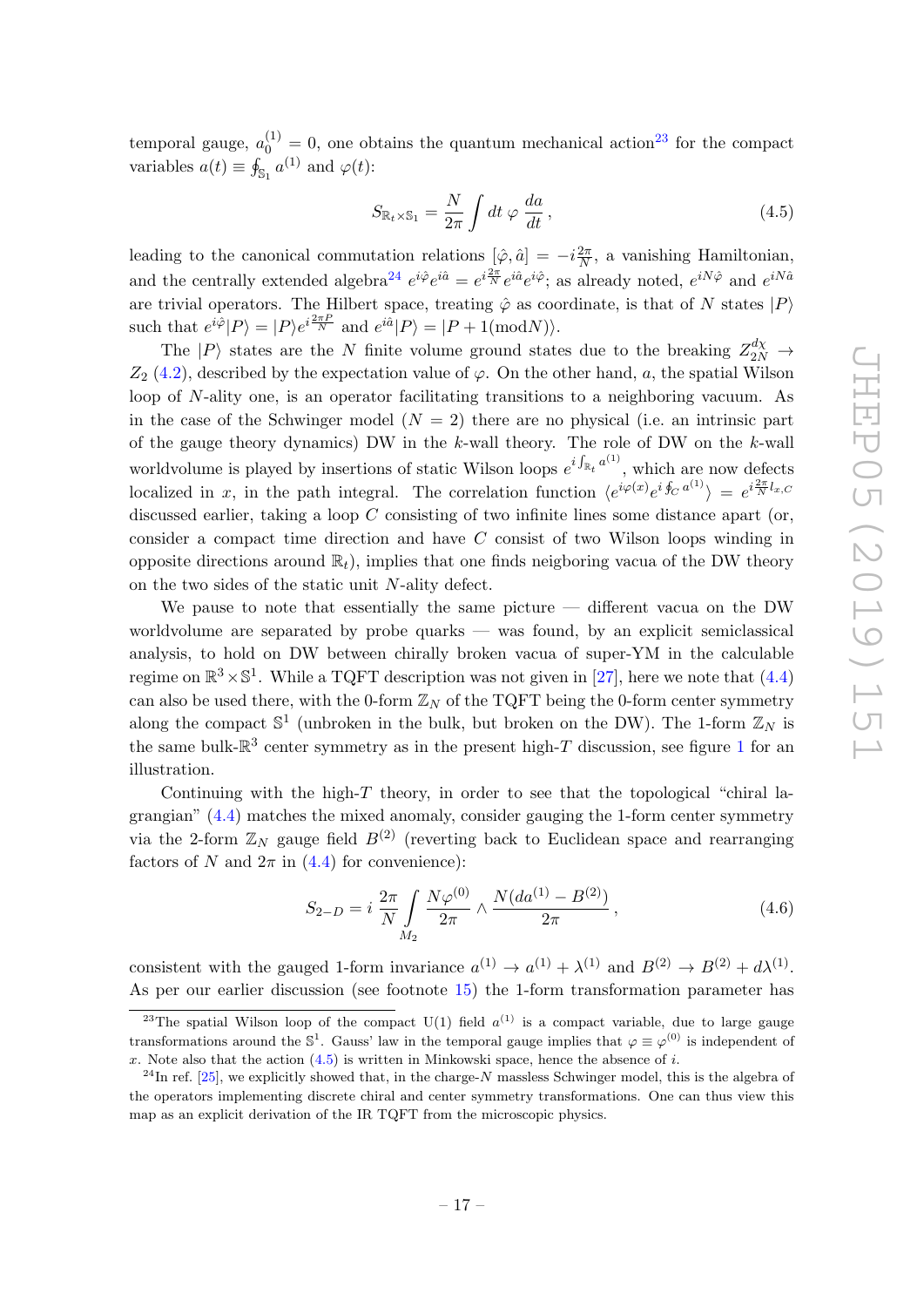

<span id="page-19-1"></span>Figure 1. Two DW vacua [\(4.2\)](#page-17-1) separated by a fundamental quark worldline (Euclidean). As explained in section [3,](#page-14-0) W can be viewed as the end of a confining string worldsheet extending into the  $\mathbb{R}^3$  bulk. The picture holds in the high-T DW on  $\mathbb{R}^3 \times S^1_{\beta}$ , associated with center symmetry breaking. It also applies in the zero- $T \mathbb{R}^3 \times \mathbb{S}^1_L$ , in the semiclassically calculable  $\Lambda NL \ll 1$  regime, where the DW is associated with chiral symmetry breaking. In both the small- $\beta$  and small-L case, the DW worldvolume is 2-D. In the small- $L$  case, the  $N$  P-vacua are represented by distinct semiclassical DW solutions (N such solutions are known to exist for  $k = 1$ ), each carrying one-half the fundamental quark flux, see [\[27,](#page-34-12) [68–](#page-37-0)[70\]](#page-37-1) for details. The resemblance between the small- $\beta$  and small-L cases is because the relevant 't Hooft anomalies on the DW are saturated in a similar mode. Note that on  $\mathbb{R}^3 \times \mathbb{S}_L^1$ , confinement in the  $\mathbb{R}^3$  bulk is abelian [\[71\]](#page-37-2), in contrast to the small- $\beta$  case.

quantized flux  $\oint d\lambda^{(1)} \in 2\pi\mathbb{Z}$  and  $\oint B^{(2)} = \frac{2\pi\mathbb{Z}}{N}$  $\frac{2\pi\mathbb{Z}}{N}$ .<sup>[25](#page-19-2)</sup> Under a chiral transformation  $\delta\varphi^{(0)} = \frac{2\pi}{N}$  $\frac{2\pi}{N},$ in the background of  $p$  units of 't Hooft flux,  $\oint_{M_2}$  $\frac{NB^{(2)}}{2\pi} = p$ , we have

$$
\delta_{\mathbb{Z}_N^{d_X}} S_{2-D} = i \frac{2\pi}{N} \int_{M_2} \frac{N(da^{(1)} - B^{(2)})}{2\pi} = -i \frac{2\pi p}{N},\tag{4.7}
$$

as required by the anomaly [\(2.30\)](#page-13-1).

Assuming that the  $\mathbb{Z}_{2N}^{d\chi} \to \mathbb{Z}_2$  breaking pattern [\(4.2\)](#page-17-1) holds for all k-walls, the TQFT describing the IR k-wall physics should also be given by  $(4.4)$ , as the  $k > 1$  theory has the same number of vacua. As noted in the paragraph after [\(2.30\)](#page-13-1), turning on a unit 't Hooft flux in the bulk theory corresponds to  $k$  units of fractional  $U(1)$  flux on the  $k$ -wall, i.e.  $\oint_{M_2}$  $\frac{NB^{(2)}}{2\pi} = k$ , so the anomaly [\(2.30\)](#page-13-1) is also matched.

## <span id="page-19-0"></span>5  $k$ -walls in QCD(adj)

Finally, we comment on the k-walls in  $SU(N)$  QCD(adj), which is a Yang-Mills theory endowed with  $n_f$  adjoint Weyl fermions. As in SYM, the UV Lagrangian of this theory is

<span id="page-19-2"></span><sup>&</sup>lt;sup>25</sup>Now the  $a^{(1)}$  Wilson loop observable  $e^{i \oint_C a^{(1)}}$  requires a surface  $\Sigma$  bounding  $C$   $(C = \partial \Sigma)$  in order to preserve the 1-form gauge invariance  $e^{i(\oint_C a^{(1)} - \int_{\Sigma} B^{(2)})}$ . Its N-th power, on the other hand, is a genuine local operator,  $e^{i(N \oint_C a^{(1)} - \oint_C B^{(1)})}$ , see footnote [15.](#page-13-2)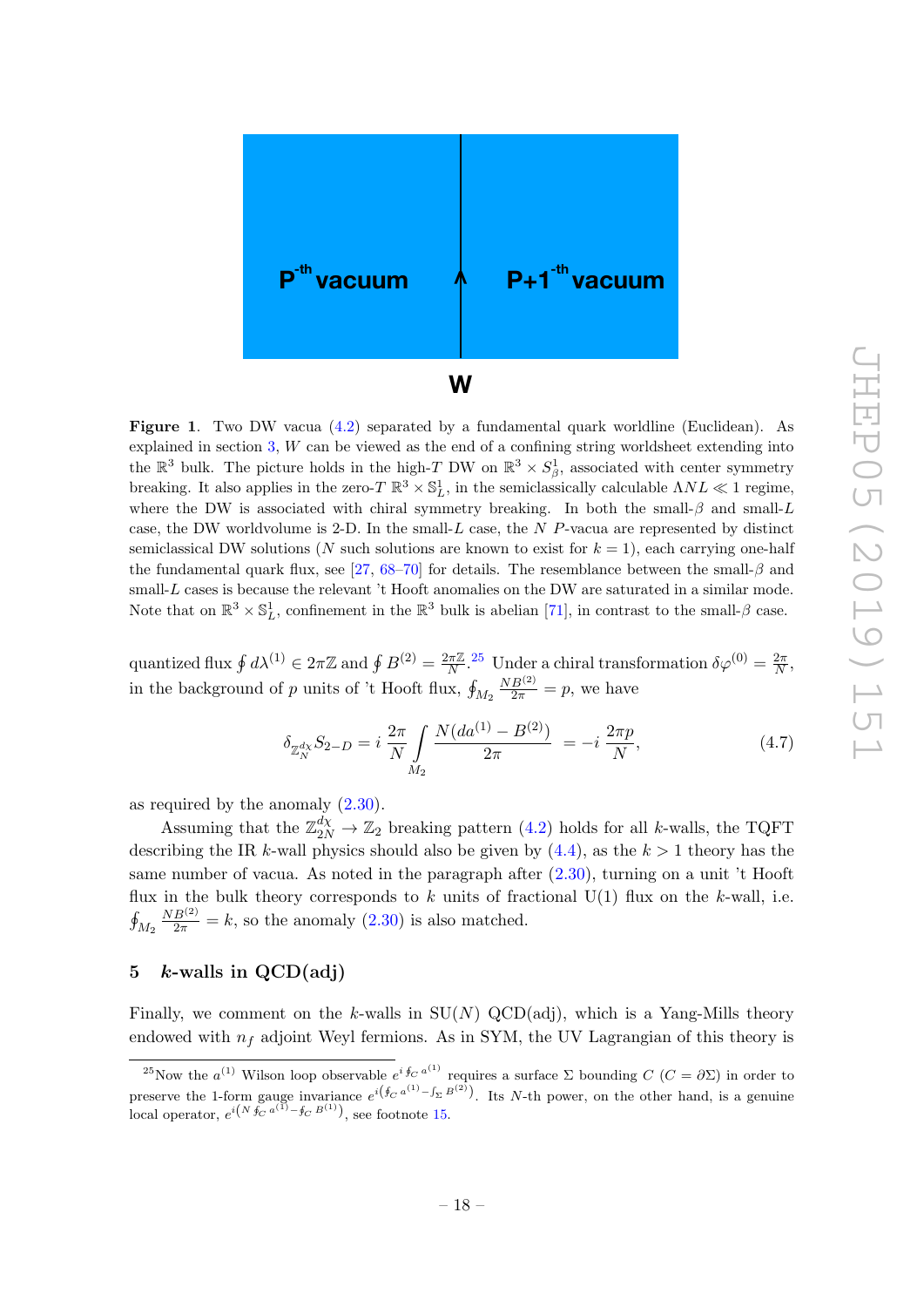invariant under a global  $U(1)_R$  axial symmetry. This symmetry, however, is anomalous and breaks down to the anomaly-free  $\mathbb{Z}_{2N}^{d\chi}$  $\frac{d\chi}{2Nn_f}$  discrete chiral symmetry.<sup>[26](#page-20-0)</sup> In addition, the theory is invariant under a global  $SU(n_f)$  symmetry, such that the adjoint fermions transform in the fundamental representation of  $SU(n_f)$ .<sup>[27](#page-20-1)</sup>

Everything we said about the wall action in SYM transcends naturally to QCD(adj); the only difference is an additional factor of  $n_f$  multiplying  $(-1)^n$  in  $(2.11)$ , which amounts to scaling the wall tension by a trivial numerical coefficient. The worldvolume of the  $k$ -wall is also a 2-D QCD with gauge group  $U(1) \times SU(N - k) \times SU(k)$  and fermions charged under U(1) and transforming in the bi-fundamental representation of  $SU(N - k) \times SU(k)$ . In addition, as in the UV theory, the fermions transform in the fundamental representation of the global  $SU(n_f)$ .<sup>[28](#page-20-2)</sup> Under an axial  $U(1)_R$  transformation  $\psi_{\pm} \to e^{i\chi}\psi_{\pm}$  the measure transforms as in  $(2.17)$ , with  $\mathcal J$  now replaced by

$$
\mathcal{J} \equiv \exp\left[i \ 2n_f \chi(N-k)k \ \gamma^{(N-k)} \oint \frac{F_{12}^{N-k} dx^1 dx^2}{2\pi}\right],\tag{5.1}
$$

i.e., there is an extra factor of  $n_f$  in the Jacobian. Repeating the same steps from  $(2.17)$ to [\(2.19\)](#page-10-0), one can easily see that there is an anomaly-free  $\mathbb{Z}_{2n}^{d\chi}$  $\frac{dX}{2n_fN}$  discrete chiral symmetry on the DW. Similarly, it is straightforward to see that there is a mixed discrete 't Hooft anomaly upon turning on a *p*-twist of SU(N):  $\mathcal{J} = e^{-i\frac{2\pi}{N}kp}$ .

Yet, the most interesting part of the story is the fate of the discrete  $\mathbb{Z}_{2n}^{d\chi}$  $\frac{a\chi}{2n_fN}$  and global  $SU(n_f)$  symmetries on the wall. Since our theory lives in 2-D, one expects that  $SU(n_f)$ remains unbroken in the IR, as suggested by the Coleman theorem [\[67\]](#page-36-16). Interestingly, one can use the nonabelian bosonization and WZW model, discussed in section [4,](#page-16-0) to show that this is indeed the case. Let us for simplicity consider the  $k = 1$ -wall. Now, since there is an extra  $SU(n_f)$  global symmetry, the bosonization rule [\(4.1\)](#page-16-4) should be replaced by<sup>[29](#page-20-3)</sup>

<span id="page-20-4"></span>
$$
\bar{\psi}_+^{a i} \psi_{-b j} = \mu h_b^a g_j^i e^{-i \sqrt{\frac{4\pi}{n_f(N-1)}} \phi}, \qquad (5.2)
$$

where, as before, h and  $e^{-i\sqrt{\frac{4\pi}{n_f(N-1)}}\phi}$  are boson fields, SU(N – 1)- and U(1)-group valued, respectively, while g is a global-SU( $n_f$ ) group-valued boson-field matrix. There are wellknown subtleties with the above multi-flavor bosonization rule, which, however, have been argued to be not important for studying the low-energy physics in the strong coupling limit  $e \gg m \to 0$  (e is the 2-D gauge coupling and m the fermion mass) [\[50,](#page-36-1) [65\]](#page-36-14). This is also the limit considered here and, for our qualitative considerations, we shall assume that [\(5.2\)](#page-20-4)

<span id="page-20-0"></span><sup>&</sup>lt;sup>26</sup>The breaking of U(1)<sub>R</sub> to  $\mathbb{Z}_{2Nn_f}^{d\chi}$  can be easily seen from the action of U(1)<sub>R</sub> in the background of a Belavin-Polyakov-Schwarz-Tyupkin (BPST) instanton.

<span id="page-20-1"></span><sup>&</sup>lt;sup>27</sup>The zero-temperature theory is thought to be conformal for a range of  $n_f$  (1 <  $n_f \leq n_f$  < 6) but the precise value of  $n_f^*$  is not known; see [\[72,](#page-37-3) [73\]](#page-37-4) and [\[44,](#page-35-3) [45,](#page-35-4) [47\]](#page-35-5) for recent lattice results and theoretical discussions, respectively.

<span id="page-20-2"></span><sup>&</sup>lt;sup>28</sup>As in the  $N = 2$  case [\[25\]](#page-34-10), for  $n_f > 1$  four-fermion terms on the k-wall worldvolume reduce the  $\text{SU}(n_f)$  + ×  $\text{SU}(n_f)$  chiral symmetry of the kinetic terms of the worldvolume theory to the diagonal  $\text{SU}(n_f)$ of the bulk.

<span id="page-20-3"></span> $^{29}$ Again, as in section [4,](#page-16-0) the correlators here refer to the vectorlike version of the axial worldvolume theory, obtained by relabeling  $\psi_+ \leftrightarrow \bar{\psi}_+$ .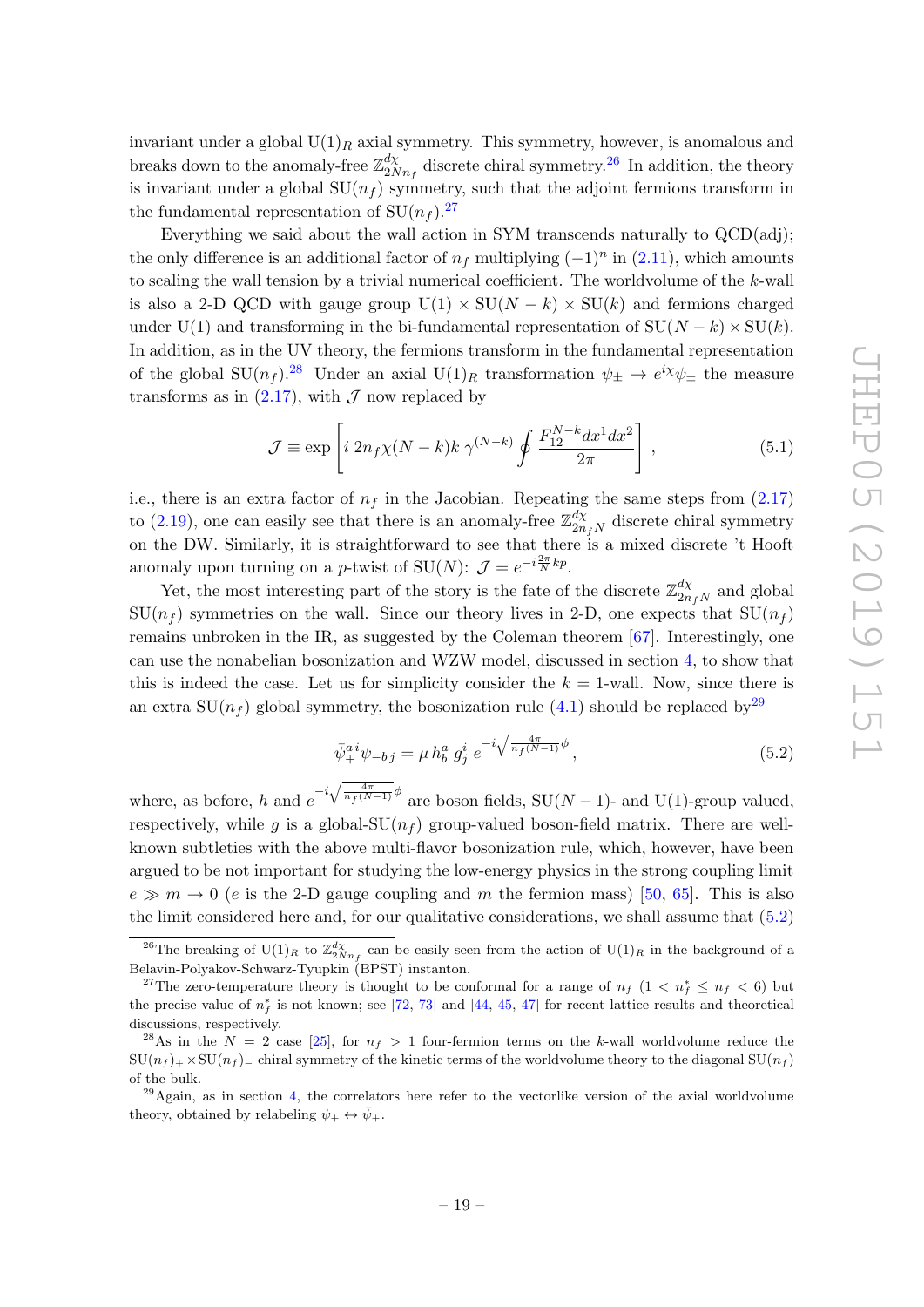holds. As before, the correlators  $\langle e^{-i\sqrt{\frac{4\pi}{n_f(N-1)}}\phi(x)}e^{i\sqrt{\frac{4\pi}{n_f(N-1)}}\phi(y)}\rangle$  and  $\langle \text{tr}h^{\dagger}(x) \text{ tr}h(y)\rangle$  approach constants in the limit  $|x - y| \to \infty$ , thanks to the gauging of  $U(1) \times SU(N - 1)$ . The correlator  $\langle g_i^j \rangle$  $\langle i(x)g_k^l(y)\rangle$ , however, behaves as [\[74\]](#page-37-5)

<span id="page-21-2"></span>
$$
\left\langle g_i^j(x)g_k^l(y)\right\rangle = \frac{\delta_i^l \delta_k^j}{\left|M|x-y|\right|^{\frac{n_f^2-1}{n_f(n_f+N-1)}}},\tag{5.3}
$$

and M is a mass scale. Next, we define the  $SU(N-1)$  color-singlet operator

<span id="page-21-3"></span>
$$
\mathcal{O}_j^{(1)\,i} \equiv \bar{\psi}_+^{a\,i} \psi_{-a\,j} \,,\tag{5.4}
$$

which transforms non-trivially under  $SU(n_f)$ . Then, we can use [\(5.2\)](#page-20-4) and [\(5.3\)](#page-21-2) to show that  $\langle \mathcal{O}_j^{(1)\dagger i}(x) \mathcal{O}_j^{(1)\, i}$  $\langle y_j^{(1)}(y) \rangle \to 0$  as  $|x - y| \to \infty$ . Therefore, we find

$$
\langle \bar{\psi}_+^{ai}\psi_{-aj}\rangle = 0\,,\tag{5.5}
$$

and conclude that  $SU(n_f)$  is unbroken in the IR, in accord with the Coleman theorem.

What remains is to examine the discrete chiral symmetry  $\mathbb{Z}_{2n}^{d\chi}$  $\int_{2n_fN}^{a\chi}$ . To this end we consider the color-singlet and  $SU(n_f)$ -singlet operator

$$
\mathcal{O}^{(2)}(x) \equiv \det_{i,j} \bar{\psi}_+^{ai}(x)\psi_{-aj}(x). \tag{5.6}
$$

It is trivial to see that  $\mathcal{O}^{(2)}$  acquires a phase  $e^{i\frac{2\pi}{N}}$  under a  $\mathbb{Z}_{2n}^{d\chi}$  $\frac{dX}{2n_fN}$  transformation, and hence, it can be used to examine the breaking of  $\mathbb{Z}_{2n}^{d\chi}$  $\sum_{2n_fN}^{a\chi}$ . As it is an SU $(n_f)$  singlet, it is possible that the correlator [\(5.3\)](#page-21-2) of the SU( $n_f$ )-valued bosonic field  $g_j^i$ , which disorders the fermion bilinear [\(5.4\)](#page-21-3), does not similarly affect the  $\mathcal{O}^{(2)}$  two-point correlation function. If so,  $\langle \mathcal{O}^{(2)}(x)\mathcal{O}^{(2)}(x) \rangle$  would approach constant at infinite  $|x-y|$ . Then,  $\mathbb{Z}_{2n}^{d\chi}$  $\frac{a\chi}{2n_fN}$  is broken down to  $\mathbb{Z}_{2n}^{d\chi}$  $\frac{dX}{2n_f}$  on the  $k = 1$ -wall leading to N distinct vacua on the wall, a result that also generalizes to the k-wall. In this scenario, the IR spectrum of the k-wall in  $QCD(\text{adj})$ would be free from massless excitations, and the mixed anomaly would be matched by a TQFT describing the N vacua, exactly as in SYM.

#### Acknowledgments

We thank Zohar Komargodski for discussions. MA is supported by an NSF grant PHY-1720135. EP is supported by a Discovery Grant from NSERC.

#### <span id="page-21-0"></span>A Group theory conventions

We denote the fundamental SU(N) generators by  $H^a$ ,  $a = 1, ..., N - 1$ . An explicit form is  $H^a = \text{diag}[\lambda^{a_1}, \dots, \lambda^{a_N}],$  where

<span id="page-21-1"></span>
$$
H^{a} = \text{diag}[\lambda^{a1}, \dots, \lambda^{aN}] = \frac{1}{\sqrt{a(a+1)}} \text{diag}[\underbrace{1, 1, \dots, 1}_{a \text{ times}}, -a, \underbrace{0, 0, \dots, 0}_{N-1-a \text{ times}}]
$$
(A.1)

$$
\lambda^{aA} \equiv \frac{1}{\sqrt{a(a+1)}} (\theta^{aA} - a\delta_{a+1,A}), \ a = 1, \dots, N-1, \ A = 1, \dots, N, \ \theta^{aA} \equiv \begin{cases} 1, a \ge A \\ 0, a < A \end{cases}.
$$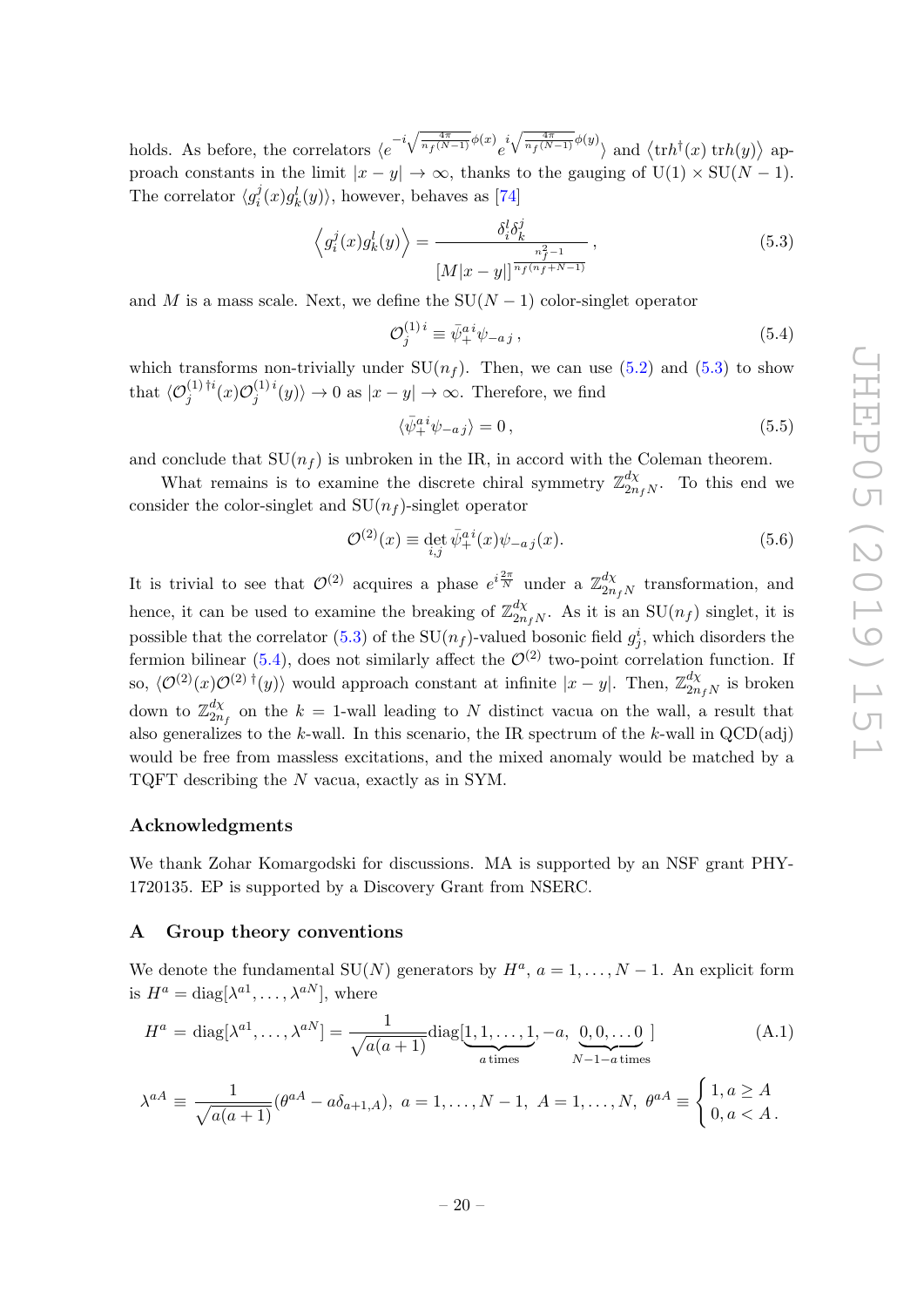The only utility in introducing  $\lambda^{aA}$  in [\(A.1\)](#page-21-1) is to note that the weights of the fundamental representation  $\nu^{A}$  can be expressed in this  $N-1$ -dimensional basis (we denote its a-th component by  $(\boldsymbol{\nu}^A)_a$  as:

<span id="page-22-2"></span>
$$
(\nu^A)_a = \lambda^{aA}, \quad \nu^A \cdot \nu^B \equiv \sum_{a=1}^{N-1} \lambda^{aA} \lambda^{aB} = \delta^{AB} - \frac{1}{N}, \quad \sum_{A=1}^{N} \lambda^{aA} \lambda^{bA} = \delta^{ab}, \tag{A.2}
$$

where we also noted the properties of the  $\lambda^{aA}$  implying that tr  $H^a H^b = \delta^{ab}$ .

Furthermore, the fundamental weights and simple roots of  $SU(N)$  which we denote by  $\boldsymbol{\omega}^a$  and  $\boldsymbol{\alpha}^a$ , respectively, are

<span id="page-22-1"></span>
$$
\omega^{a} = \sum_{A=1}^{a} \nu^{A}, \qquad a = 1, \dots N - 1,
$$
  
\n
$$
\alpha^{a} = \nu^{a} - \nu^{a+1}, \quad a = 1, \dots N - 1.
$$
\n(A.3)

We also define the positive roots  $\beta^{AB}$ ,  $A < B$ :

<span id="page-22-3"></span>
$$
\beta^{AB} \equiv \boldsymbol{\nu}^A - \boldsymbol{\nu}^B \,,\ A, B = 1, \dots N. \tag{A.4}
$$

The simple roots are a subset,  $\alpha^a = \beta^{a a+1}$  and the affine root is  $\alpha^0 = -\sum_{k=1}^{N-1} \alpha^k$ . We shall need several relations that follow from the definitions  $(A.1)$ ,  $(A.2)$ ,  $(A.3)$ :

$$
\omega^a \cdot \omega^b = \min(a, b) - \frac{ab}{N}
$$
 (A.5)

$$
\boldsymbol{\omega}^{b} \cdot \boldsymbol{H} = \sum_{a=1}^{N-1} (\boldsymbol{\omega}^{b})_{a} H^{a} = \text{diag} \left[ \underbrace{1 - \frac{b}{N}, 1 - \frac{b}{N}, \dots, 1 - \frac{b}{N}}_{b \text{ times}}, \underbrace{-\frac{b}{N}, -\frac{b}{N}, \dots - \frac{b}{N}}_{N-b \text{ times}} \right] \quad (A.6)
$$

$$
\omega^{b} \cdot \beta^{AB} = \sum_{k=1}^{b} \delta^{kA} - \delta^{kB} = \begin{cases} 0, \ b < A \\ 1, \ A \le b < B \\ 0, \ b \ge B \end{cases} .
$$
 (A.7)

Next, as will be seen below, on the DW the SU(N) group breaks to U(1)  $\times$  SU(k)  $\times$  $SU(N - k)$ . Here we introduce some algebraic notation that will be useful to study the DW theory. We define the unbroken  $U(1)$  generator as

<span id="page-22-0"></span>
$$
\tilde{H}^{N-k} = \frac{1}{\sqrt{kN(N-k)}} \text{diag}\left[\underbrace{k, k, \dots, k}_{N-k \text{ times}}, \underbrace{k-N, k-N, \dots, k-N}_{k \text{ times}}\right],\tag{A.8}
$$

satisfying tr  $\left[ \tilde{H}^{N-k} \tilde{H}^{N-k} \right] = 1$  (we use the tilde to stress that this is not one of the  $H^a$ previously introduced in  $(\overline{A.1})$ , but can be expressed as their linear combination). Further, we break the Lie-algebra generators of SU(N) as follows (omitting  $\tilde{H}^{N-k}$  [\(A.8\)](#page-22-0), which commutes with the SU( $N - k$ ) and SU(k) hermitean generators  $\mathcal{T}^a$  and  $\mathcal{T}^A$ )

<span id="page-22-4"></span>
$$
T = \begin{bmatrix} \mathcal{T}_{(N-k)\times(N-k)}^a & E_{\beta(N-k)\times k} \\ E_{-\beta k \times (N-k)} & \mathcal{T}_{k \times k}^A \end{bmatrix},\tag{A.9}
$$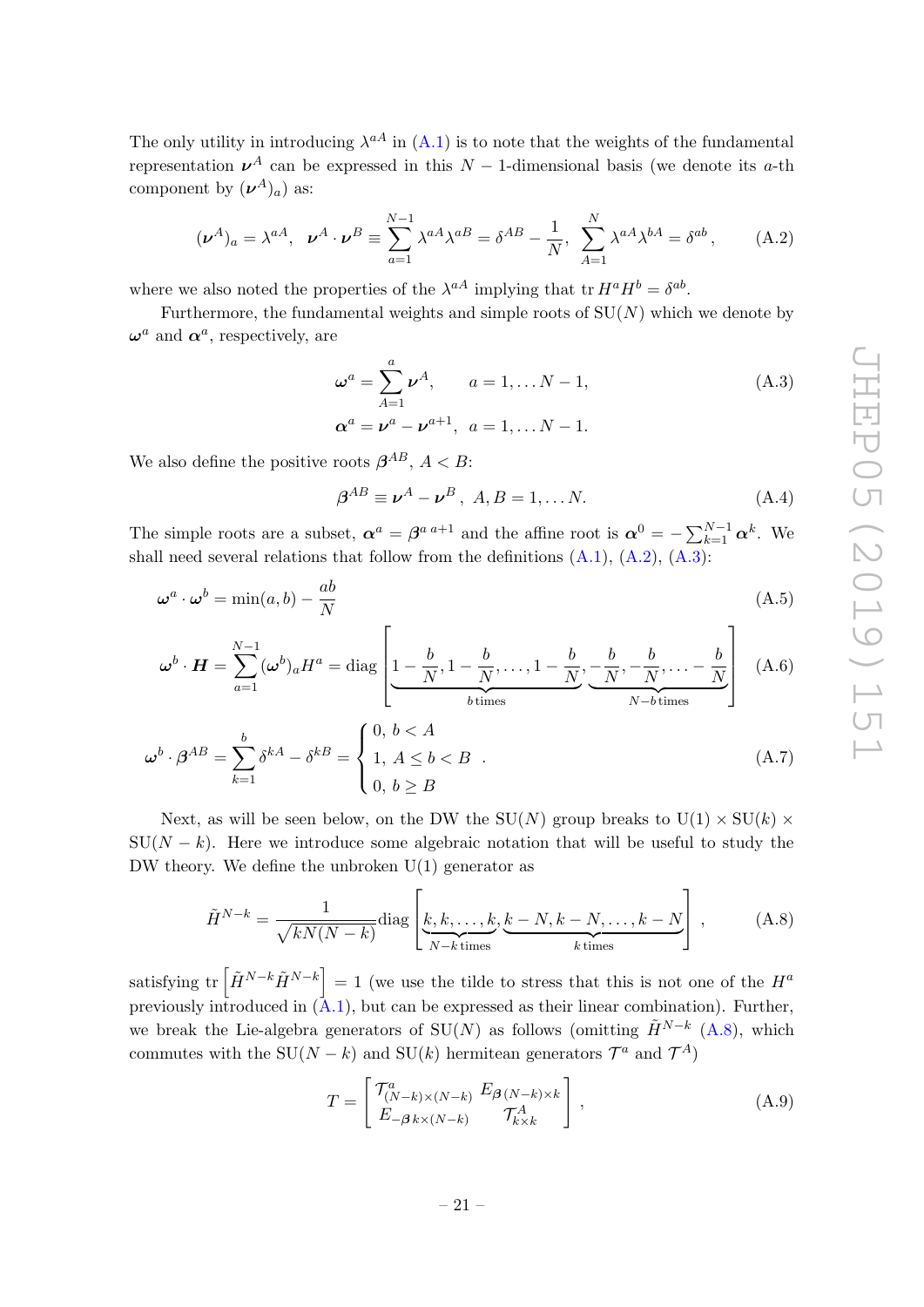where the subscript indicates the matrix dimensionality. There are  $a = 1, 2, ..., (N-k)^2-1$  $\text{SU}(N-k)$  generators  $\mathcal{T}^a$ ,  $A = 1, 2, ..., k^2 - 1$   $\text{SU}(k)$  generators  $\mathcal{T}^A$ , and  $2k(N-k)$ generators  $E_{\pm \beta}$  corresponding to  $2k(N - k)$  different roots of SU(N). This adds up to the original  $N^2 - 1$  generators of SU(N). We shall not need to explicitly define the  $\mathcal{T}^a$  and  $\mathcal{T}^A$  generators.

Explicitly, we define the  $(N - k) \times k$  matrix  $E_{\beta}$  as follows. First, to enumerate the roots  $\beta$ , we denote them as  $\beta_{AA'}$ , with  $A = 1, \ldots, N-k$  and  $A' = 1, \ldots, K$ . Next, regarding  $E_{\beta_{AA'}}$  as an  $(N-k)\times k$  matrix, we define its matrix elements as

<span id="page-23-2"></span>
$$
(E_{\beta_{AA'}})_{BB'} = \delta_{AB}\delta_{A'B'}, \ B = 1, \dots, N - k, \ B' = 1, \dots, k.
$$
 (A.10)

Clearly, these are  $k(N-k)$  linearly independent generators. The matrices  $E_{-\beta}$  are similarly defined: these are  $k \times (N - k)$  matrices, labeled by  $-\beta_{AA'}$ , with matrix elements

<span id="page-23-3"></span>
$$
(E_{-\beta_{AA'}})_{B'B} = \delta_{AB}\delta_{A'B'}, \ B = 1, \dots, N - k, \ B' = 1, \dots, k.
$$
 (A.11)

In matrix form, we have that  $E_{-\beta_{AA'}} = (E_{\beta_{AA'}})^{T.30}$  $E_{-\beta_{AA'}} = (E_{\beta_{AA'}})^{T.30}$  $E_{-\beta_{AA'}} = (E_{\beta_{AA'}})^{T.30}$  The explicit form [\(A.10\)](#page-23-2), [\(A.11\)](#page-23-3) of  $E_{\pm\beta}$  implies the following relations that we shall use in the following:

$$
\text{tr}\left(E_{\beta_{CC'}}E_{-\beta_{BB'}}\right) = \delta_{CB}\delta_{C'B'}
$$
\n
$$
\text{tr}\left(E_{\beta_{CC'}}\mathcal{T}^A E_{-\beta_{BB'}}\right) = \delta_{CB}\mathcal{T}^A_{C'B'}
$$
\n
$$
\text{tr}\left(E_{-\beta_{CC'}}\mathcal{T}^a E_{\beta_{BB'}}\right) = \delta_{C'B'}\mathcal{T}^a_{CB}.
$$
\n(A.12)

It is now straightforward to prove the relations that follow (the index convention below is the one from the previous paragraph: primed indices range from  $1, \ldots, k$  and unprimed from  $1, \ldots, N-k$ :

<span id="page-23-0"></span>
$$
\left[\tilde{H}^{N-k}, E_{\pm \beta_{AA'}}\right] = \pm \gamma^{(N-k)} E_{\pm \beta_{AA'}}, \quad \gamma^{(N-k)} \equiv \sqrt{\frac{N}{k(N-k)}},
$$
\n
$$
\left([\mathcal{T}^a, E_{\beta_{AA'}}]\right)_{BB'} \equiv (\mathcal{T}^a E_{\beta_{AA'}})_{BB'} = \sum_C (\mathcal{T}^a)_{BC} (E_{\gamma_{AA'}})_{CB'},
$$
\n
$$
\left([\mathcal{T}^a, E_{-\beta_{AA'}}]\right)_{B'B} = -(E_{-\beta_{AA'}} \mathcal{T}^a)_{B'B} = -\sum_C (E_{-\beta_{AA'}})_{B'C} (\mathcal{T}^a)_{CB}, \quad \text{(A.13)}
$$
\n
$$
\left([\mathcal{T}^A, E_{\beta_{AA'}}]\right)_{BB'} = -(E_{\beta_{AA'}} \mathcal{T}^A)_{BB'} = -\sum_{C'} (E_{\beta_{AA'}})_{BC'} (\mathcal{T}^A)_{C'B'},
$$
\n
$$
\left([\mathcal{T}^A, E_{-\beta}]\right)_{B'B} = (\mathcal{T}^A E_{-\beta})_{B'B} = \sum_{C'} (\mathcal{T}^A)_{B'C'} (E_{-\beta_{AA'}})_{C'B}.
$$

We kept the top equation in [\(A.13\)](#page-23-0) in matrix form, where we extended the  $(N - k) \times k$ matrix  $E_{\beta}$  to an  $N \times N$  matrix by embedding as in  $(A.9)$ . The rest of the equations representing the action of the  $SU(N - k)$  and  $SU(k)$  generators was shown explicitly using index notation, consistent with the definitions  $(A.10)$ ,  $(A.11)$ ,  $(A.9)$ .

<span id="page-23-1"></span><sup>&</sup>lt;sup>30</sup>We note that the roots  $\beta_{AA'}$  just defined should not be confused with  $\beta^{AB}$  of [\(A.4\)](#page-22-3) (they can be related but it is notationally challenging). We avoid introducing special notation to distinguish them, other than denoting them with lower-subscript indices.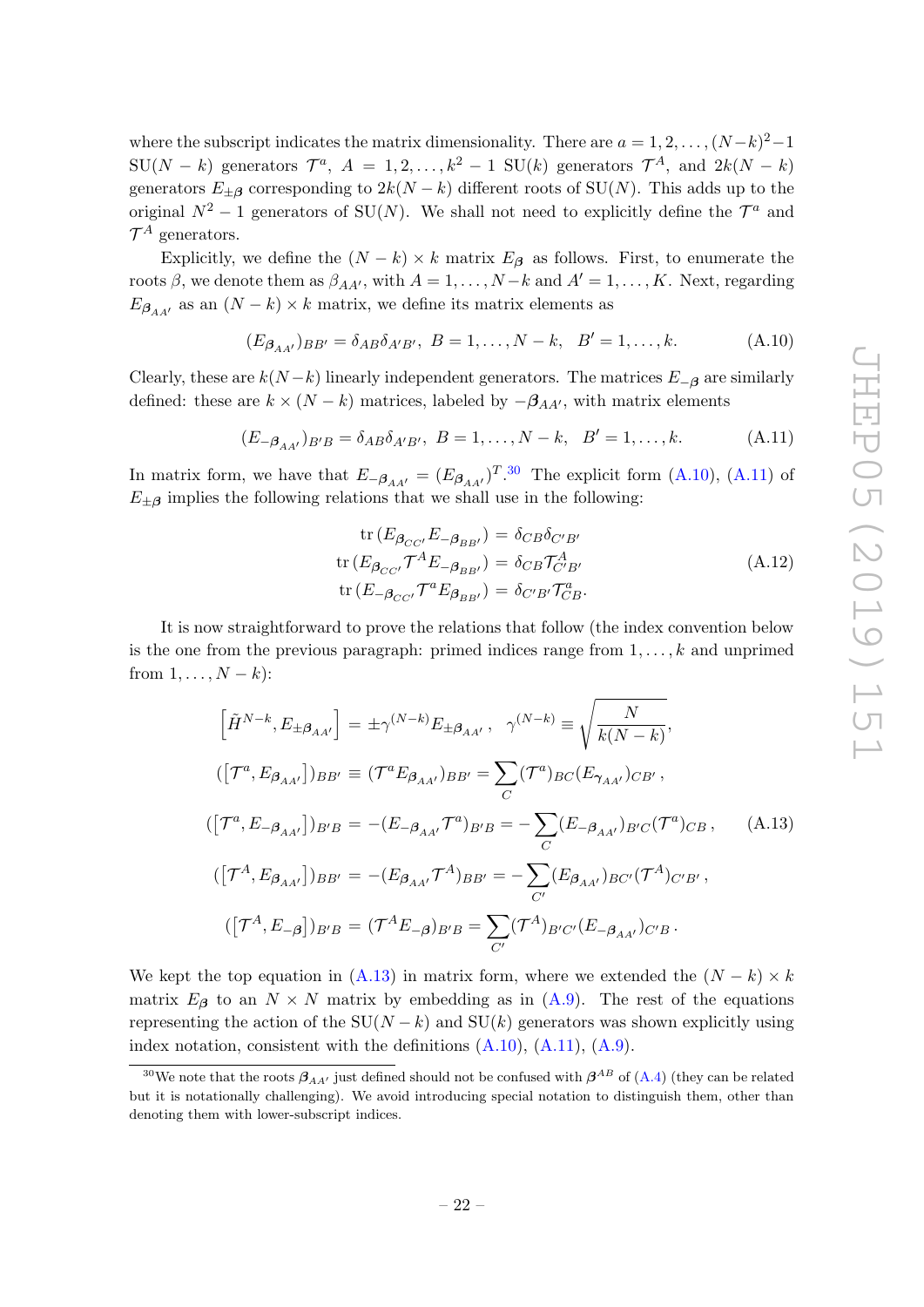#### <span id="page-24-0"></span>B Fermion zero modes

To find the fermion zero modes, we begin with the covariant derivative containing the  $\lambda^{\beta}$ fermions, as explained in section  $2.3$  of the main text. Using the decompositions  $(2.14)$ , and recalling the action of  $\mathcal{T}^{a,A}$  on  $E_{\pm\beta}$  of [\(A.13\)](#page-23-0) which we use below in matrix form (a summation over C is from  $1, \ldots, N-k$  and C' from  $1, \ldots, k$  is understood below), it is given by

$$
\partial_{\mu}\lambda - i[A_{\mu}, \lambda] = \partial_{\mu}\lambda^{\beta_{CC'}} E_{\beta_{CC'}} + \partial_{\mu}\lambda^{-\beta_{CC'}} E_{-\beta_{CC'}} \n- i\gamma^{(N-k)} A_{\mu}^{N-k} (\lambda^{\beta_{CC'}} E_{\beta_{CC'}} - \lambda^{-\beta_{CC'}} E_{-\beta_{CC'}}) \n- i A_{\mu}^{a} (\mathcal{T}^{a} E_{\beta_{CC'}} \lambda^{\beta_{CC'}} - E_{-\beta_{CC'}} \mathcal{T}^{a} \lambda^{-\beta_{CC'}}) \n+ i A_{\mu}^{A} (E_{\beta_{CC'}} \mathcal{T}^{A} \lambda^{\beta_{CC'}} - \mathcal{T}^{A} E_{-\beta_{CC'}} \lambda^{-\beta_{CC'}}).
$$
\n(B.1)

Because the matrices  $E_{\beta}$ ,  $\mathcal{T}^a E_{\beta}$ ,  $E_{\beta} \mathcal{T}^A$  and the matrices  $E_{-\beta}$ ,  $\mathcal{T}^A E_{-\beta}$ ,  $E_{-\beta} \mathcal{T}^a$  are in orthogonal subspaces of SU(N), we can write the equations of motion for  $\lambda^{\beta}$  and  $\lambda^{-\beta}$ separately as follows:

<span id="page-24-1"></span>
$$
\bar{\sigma}^{\mu}(\partial_{\mu}\lambda^{\beta_{CC'}}E_{\beta_{CC'}} - i\gamma^{(N-k)}A_{\mu}^{N-k}\lambda^{\beta_{CC'}}E_{\beta_{CC'}}\n-iA_{\mu}^{a} \mathcal{T}^{a}E_{\beta_{CC'}}\lambda^{\beta_{CC'}} + iA_{\mu}^{A} E_{\beta_{CC'}}\mathcal{T}^{A}\lambda^{\beta_{CC'}}) = 0,\n\bar{\sigma}^{\mu}(\partial_{\mu}\lambda^{-\beta_{CC'}}E_{-\beta_{CC'}} + i\gamma^{(N-k)}A_{\mu}^{N-k}\lambda^{-\beta_{CC'}}E_{-\beta_{CC'}}\n+iA_{\mu}^{a} E_{-\beta_{CC'}}\mathcal{T}^{a}\lambda^{-\beta_{CC'}} - iA_{\mu}^{A} \mathcal{T}^{A}E_{-\beta_{CC'}}\lambda^{-\beta_{CC'}}) = 0.
$$
\n(B.2)

We now multiply the first equation in [\(B.2\)](#page-24-1) by  $E_{-\beta_{BB'}}$  and take the trace to obtain the equation for  $\lambda^{\beta_{BB'}}$ :

<span id="page-24-2"></span>
$$
0 = \bar{\sigma}^{\mu} \left( \partial_{\mu} \lambda^{\beta_{BB'}} - i A_{\mu}^{N-k} \gamma^{(N-k)} \lambda^{\beta_{BB'}} - i A_{\mu}^{a} \mathcal{T}_{BD}^{a} \lambda^{\beta_{DB'}} + i A_{\mu}^{A} \lambda^{\beta_{BD'}} \mathcal{T}_{D'B'}^{A} \right). \tag{B.3}
$$

Eq. [\(B.3\)](#page-24-2) shows that  $\lambda^{\beta_{BB'}}$ , considered as the BB'-th element of a  $(N-k) \times k$  matrix  $\lambda^{\beta}$ , transforms as  $\lambda^{\beta} \to U_{N-k} \lambda^{\beta} U_{k}^{\dagger}$  $\chi_k^{\dagger}$  under  $SU(N-k) \times SU(k)$  gauge transformations, where  $U_{N-k} = e^{i\omega^a \mathcal{T}^a}$ ,  $U_k = e^{i\omega^A \mathcal{T}^A}$ . It is easy to see that the [\(B.3\)](#page-24-2) is invariant under these transformation, along with  $A^a_\mu \mathcal{T}^a \to U_{N-k} (A^a_\mu \mathcal{T}^a + i \partial_\mu) U_N^\dagger$  $N_{N-k}$  and  $A^A_\mu \mathcal{T}^A \to U_k (A^A_\mu \mathcal{T}^A + i \partial_\mu) U^\dagger_k$  $\frac{1}{k}$ .

Next, proceeding as in the derivation of [\(B.2\)](#page-24-1), multiplying the second equation by  $E_{\beta_{BB'}}$  and taking the trace, we obtain the equation of motion for  $\lambda^{-\beta_{BB'}}$ :

<span id="page-24-3"></span>
$$
0 = \bar{\sigma}^{\mu} \left( \partial_{\mu} \lambda^{-\beta_{BB'}} + i A_{\mu}^{N-k} \gamma^{(N-k)} \lambda^{-\beta_{BB'}} + i \lambda^{-\beta_{DB'}} \mathcal{T}_{DB}^{a} A_{\mu}^{a} - i A_{\mu}^{A} \mathcal{T}_{B'D'}^{A} \lambda^{-\beta_{BD'}} \right). \tag{B.4}
$$

Considering  $\lambda^{-\beta_{BB'}}$  as the B'B-th entry of a  $k \times (N-k)$  matrix  $\lambda^{-\beta}$ , we conclude that it transforms as  $\lambda^{-\beta} \to U_k \lambda^{-\beta} U_N^{\dagger}$  $_{N-k}^{T}$  under SU $(N-k) \times$  SU $(k)$  gauge transformations.

Finally, the transformation of  $\lambda^{\beta}$ ,  $\lambda^{-\beta}$  under the U(1) as  $\lambda^{\pm\beta} \to e^{\pm i\omega \gamma^{(N-k)}} \lambda^{\pm \beta}$ , with  $A_{\mu}^{N-k} \to e^{i\omega} (A_{\mu}^{N-k} + i\partial_{\mu})e^{-i\omega}$ ; these are inherited from the  $\mathrm{SU}(N)$  transformation  $e^{i\omega \tilde{H}^{N-k}}$ . The transformation properties of the fermions under the unbroken gauge group on the kwall are summarized in table [2.](#page-25-0)

To find the fermion zero modes in the k-wall background, we now restrict the gauge backgrounds in the equations of motion  $(B.3)$ ,  $(B.4)$  to the k-wall background  $(2.7)$ .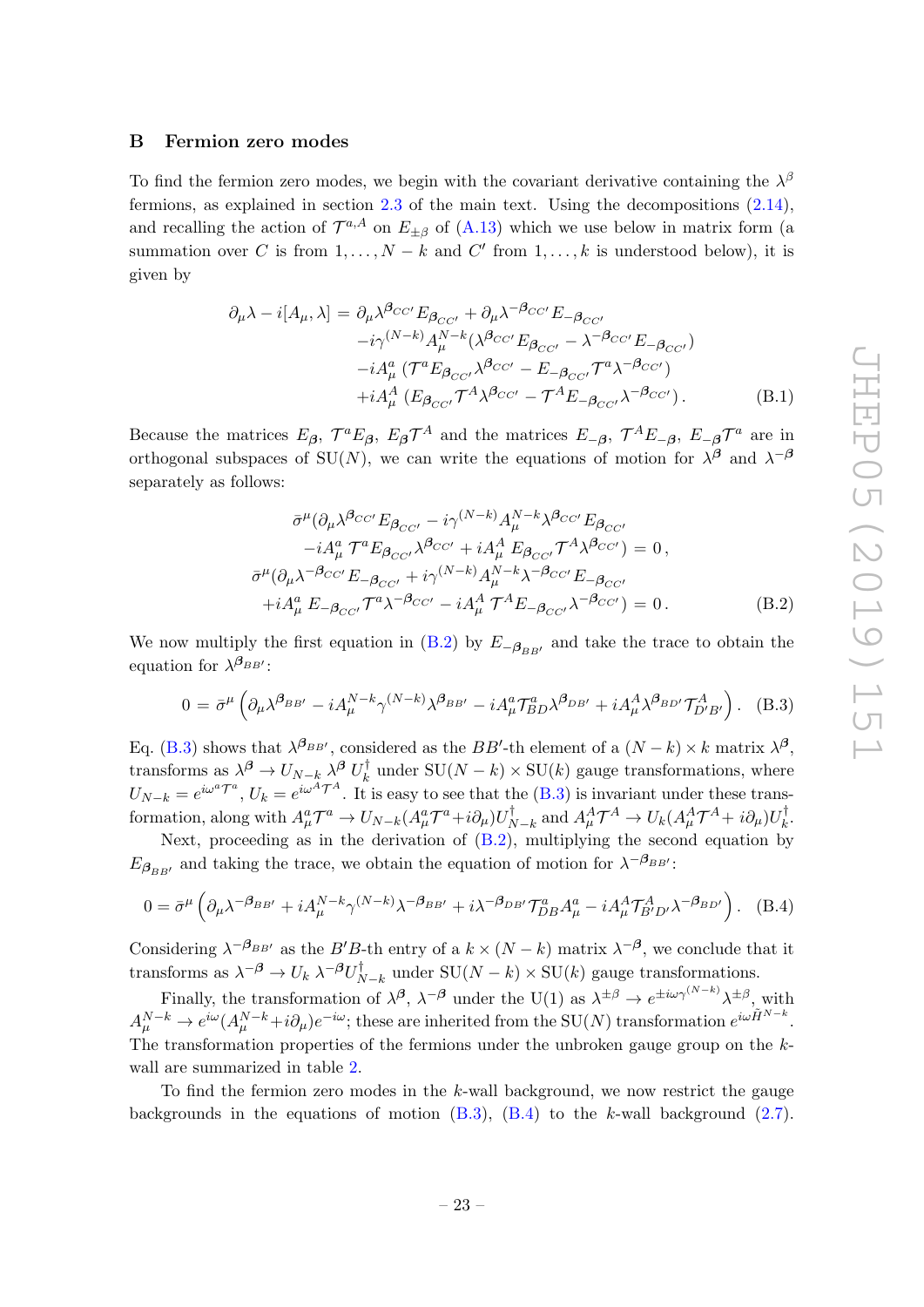|                 | $\lambda^{\boldsymbol{\beta}}$             | $\lambda^{-\beta}$                         |
|-----------------|--------------------------------------------|--------------------------------------------|
| gauge $U(1)$    | $\gamma^{(N-k)} = \sqrt{\frac{N}{k(N-k)}}$ | $-\gamma^{(N-k)}=-\sqrt{\frac{N}{k(N-k)}}$ |
| gauge $SU(k)$   |                                            |                                            |
| gauge $SU(N-k)$ |                                            |                                            |
| 2-D chirality   | left mover                                 | right mover                                |
| global $U(1)_R$ |                                            |                                            |
| 2-D field       |                                            |                                            |

<span id="page-25-0"></span>**Table 2**. Charges of the fermions  $\lambda^{\beta}$  (see [\(2.14\)](#page-8-2)) under the unbroken gauge group on the k-wall. In the bottom two rows, we show the normalizable zero modes' 2-D chirality and their charge under the anomalous 4-D  $U(1)_R$  chiral symmetry. The bottom line in the table introduces the 2-D notation for the Weyl fermions of the  $k$ -wall theory, see also eq.  $(B.7)$ .

We also decompose the fermions into Matsubara modes,  $\lambda_p^{\pm\beta}$ , defined as  $\lambda^{\pm\beta}(x^4, x^i)$  =  $\sum_{p\in\mathbb{Z}}\lambda_p^{\pm\beta}(x^i)e^{i2\pi T p' x^4}$ , where  $p'\equiv p+1/2$ . In the k-wall background, the equations of motion for the different Matsubara modes decouple.

The k-wall is orthogonal to the  $z = x^3$  direction, with worldvolume along  $x^{1,2}$  and, recalling that  $\bar{\sigma}^{\mu} = (\sigma, -i\sigma^{0}),$  we obtain the z-dependent Weyl equation

$$
0 = \left[\sigma^3 \partial_z + \sigma^0 \left(2\pi p' T + T Q^{(k)}(z) \gamma^{(N-k)}\right)\right] \lambda_p^{\pm \beta}, \tag{B.5}
$$

where the signs are correlated. The solution of this equation is

<span id="page-25-1"></span>
$$
\lambda_p^{\pm \beta}(z) = e^{-\sigma^3 \left[ -2\pi p' T z \pm T \gamma^{(N-k)} \int_0^z Q^{(k)}(z') dz' \right]} \lambda_p^{\pm \beta}(0). \tag{B.6}
$$

We now recall from [\(2.9\)](#page-7-1) that  $Q^{(k)}(z)$  vanishes as  $z \to -\infty$  and  $\int_0^{z \to -\infty} Q^{(k)}(z') dz'$  converges. Thus normalizability of the solutions as  $z \to -\infty$  is only determined by the first term in the exponent of [\(B.6\)](#page-25-1), requiring that only wave functions  $\lambda_p^{\pm \beta}(0)$  which are eigenstates of  $\sigma^3$  with  $\sigma^3 p' < 0$  lead to a zero mode normalizable as  $z \to -\infty$ . On the other hand, as  $z \to \infty$ , the boundary conditions imply that  $\gamma^{(N-k)} \int_0^{z \to +\infty} Q^{(k)}(z') dz' \to -2\pi z$ . Thus normalizability of [\(B.6\)](#page-25-1) at  $z \to +\infty$  requires that  $\lambda_p^{\pm \beta}(0)$  also be eigenvalues of  $\sigma^3$ with  $-\sigma^3 p' \mp \sigma^3 < 0$ .

To proceed, we recall that  $\lambda_p^{\pm \beta}$  are two-component Weyl spinors. We denote their upper components  $\lambda_{n,1}^{\pm\beta}$  $\pm \beta \atop p,1$  (with +1 eigenvalue of  $\sigma^3$ ) and the lower components by  $\lambda_{p,2}^{\pm \beta}$ p,2 (with  $-1$  eigenvalue of  $\sigma^3$ ). We further note that the upper  $\lambda_{n,1}^{\pm \beta}$  $\sum_{p,1}^{\pm\beta}$  (lower  $\lambda_{p,2}^{\pm\beta}$  $p_{p,2}^{\pm p}$  components obey a positive (negative) two-dimensional chirality Weyl equation, as follows from our definition of  $\bar{\sigma}^{\mu}$ .<sup>[31](#page-25-2)</sup> The two conditions for normalizability stated after [\(B.6\)](#page-25-1) admit (recalling

<span id="page-25-2"></span><sup>&</sup>lt;sup>31</sup>The 2-D positive chirality, or left mover, Euclidean Weyl equation is  $(\partial_1 + i\partial_2)\psi_+ = 0$  (the negative chirality, or right mover, one is  $(\partial_1 - i \partial_2)\psi_0 = 0$ .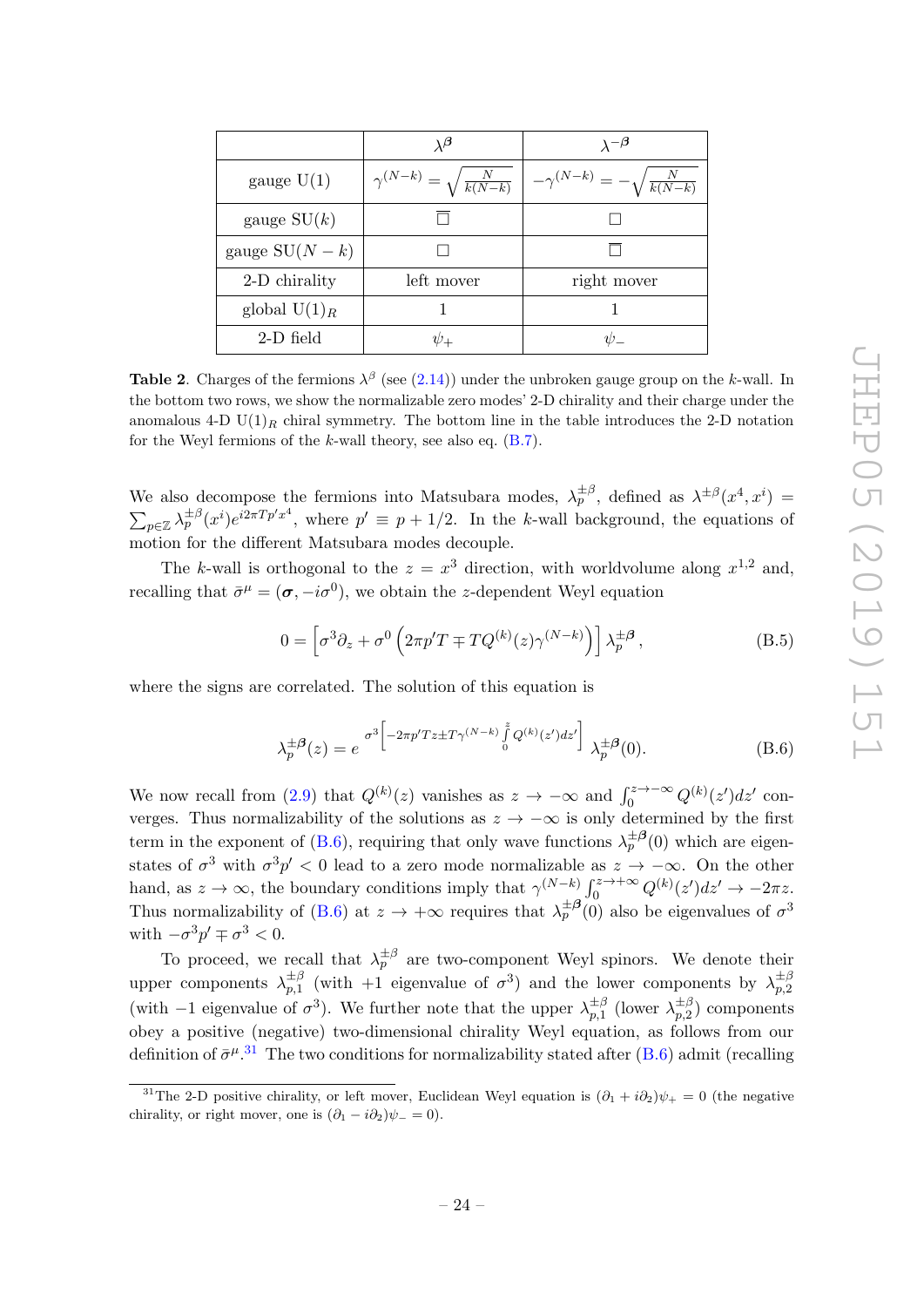$p' = p + 1/2$  only the following solutions:

<span id="page-26-1"></span>
$$
\lambda_{p=-1,1}^{\beta} : \psi_+, \text{ left mover}, (\gamma^{(N-k)}, \square, \overline{\square}) \text{ under } (\text{U}(1), \text{SU}(N-k), \text{SU}(k)),
$$
  

$$
\lambda_{p=0,2}^{-\beta} : \psi_-, \text{ right mover}, (-\gamma^{(N-k)}, \overline{\square}, \square) \text{ under } (\text{U}(1), \text{SU}(N-k), \text{SU}(k)), \text{ (B.7)}
$$

where we also display their quantum numbers under the unbroken gauge group on the k-wall. The information contained in  $(B.7)$  is also shown in table [2.](#page-25-0) There, we also note that the zero modes have the same charge under the anomalous chiral symmetry of the bulk 4-D theory as they originate in the same 4-D Weyl fermion. Finally, as in the case of the SU(2) theory of ref. [\[25\]](#page-34-10), the 2-D k-wall worldvolume theory is an axial one: the R− and L-moving fermions have opposite charges under all gauge groups; nonetheless, it is clear that the 2-D U(1)  $\times$  SU(N – k)  $\times$  SU(k) gauge theory with matter content given in [\(B.7\)](#page-26-1) is gauge anomaly free. For brevity, we rename the two 2-D Weyl fermions  $\psi_{+}$  and  $\psi$ <sub>−</sub> as shown also in table [2.](#page-25-0)

#### <span id="page-26-0"></span> $C$  U(1) flux quantization

In order to understand  $U(1)$  charge quantization, we need to recall the description of boundary conditions on the torus as in [\[56,](#page-36-7) [58\]](#page-36-8). We begin by recalling the description of gauge bundles in the U(1) × SU(N – k) × SU(k) theory on the two-torus ( $0 \le x_1 \le L_1$ ,  $0 \leq x_2 \leq L_2$ ). These are described by transition functions  $\Omega_{i}$  [1],  $\Omega_{i}$  [N−k],  $\Omega_{i}$  [k], where [1],  $[N-k]$ ,  $[k]$  indicates the gauge group and  $i = 1, 2$  the direction on the torus. The gauge fields obey the boundary conditions:

<span id="page-26-2"></span>
$$
A_{[b]}(L_1, x_2) = \Omega_{1\,[b]}(x_2) \left( A_{[b]}(0, x_2) + id \right) \Omega_{1\,[b]}^{\dagger}(x_2),
$$
  
\n
$$
A_{[b]}(x_1, L_2) = \Omega_{2\,[b]}(x_1) \left( A_{[b]}(x_1, 0) + id \right) \Omega_{2\,[b]}^{\dagger}(x_1),
$$
\n(C.1)

where  $[b] = [1], [N - k], [k]$ . The transition functions  $\Omega_{i,[b]}$  are gauge group elements (the U(1) boundary conditions are also given in [\(C.10\)](#page-28-2) below). For  $SU(N-k)$  and  $SU(k)$ , they are group elements in the defining representation. For later use, we embed them in  $SU(N)$ as in  $(A.9)$ :

$$
\hat{\Omega}_{i[N-k]} = \begin{bmatrix} \Omega_{i[N-k]} & 0\\ 0 & I_k \end{bmatrix},
$$
\n(C.2)

where we indicated by  $\hat{\Omega}$  that the transition function is embedded into  $SU(N)$  and  $I_k$  is a  $k \times k$  unit matrix (in the following, we shall often omit the hat and the context will show whether the above embedding is used). Similarly, for  $SU(k)$ , we have

$$
\hat{\Omega}_{i\,[k]} = \begin{bmatrix} I_{N-k} & 0\\ 0 & \Omega_{i\,[k]} \end{bmatrix},\tag{C.3}
$$

while the transition functions for  $U(1)$  follow from the form of its generator, eq. [\(A.8\)](#page-22-0)

<span id="page-26-3"></span>
$$
\Omega_{i\,[1]} = \begin{bmatrix} e^{i2\pi\omega_i \frac{k}{N}\gamma^{(N-k)}} I_{N-k} & 0\\ 0 & e^{i2\pi\omega_i \frac{k-N}{N}\gamma^{(N-k)}} I_k \end{bmatrix} . \tag{C.4}
$$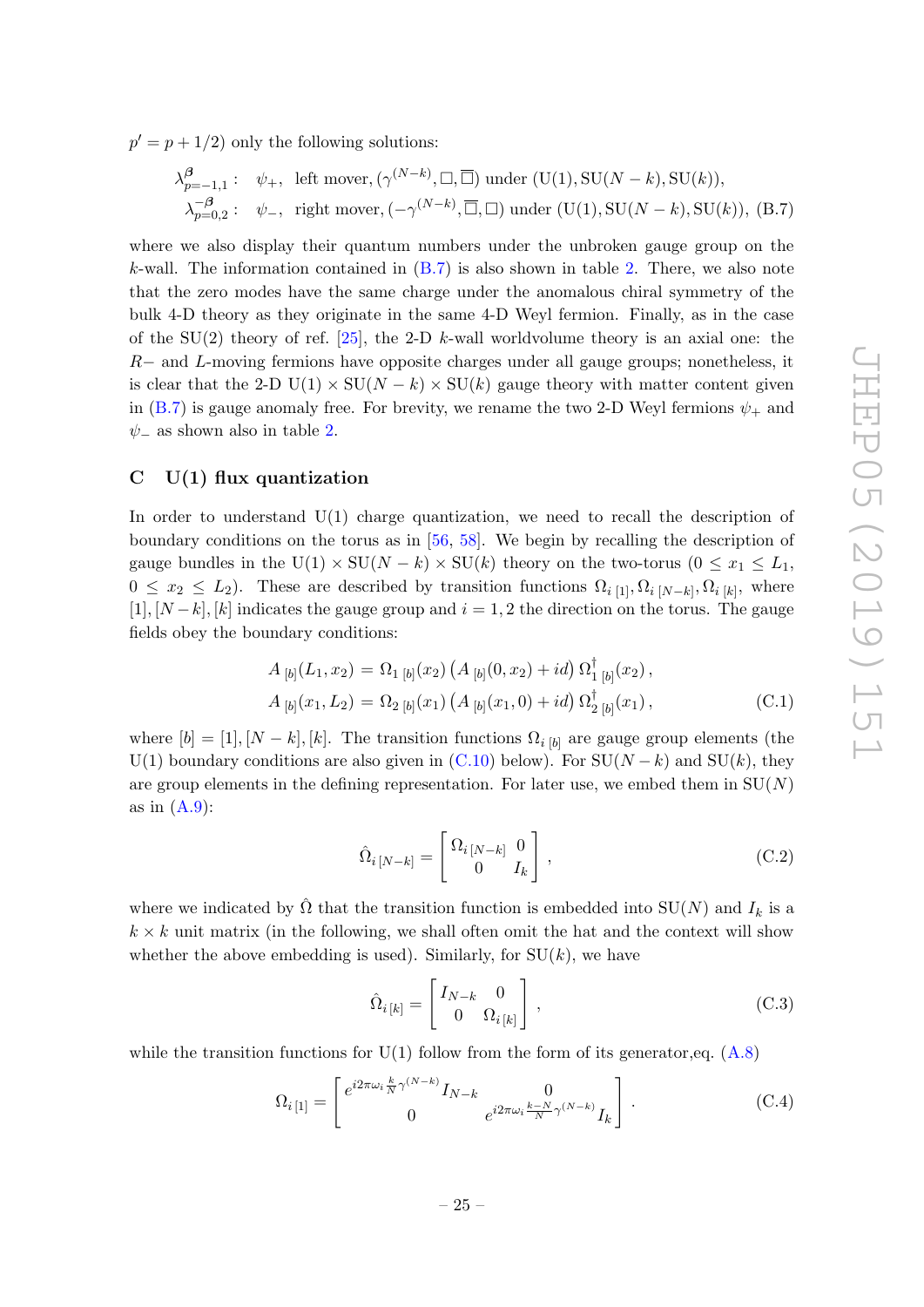Further, from [\(C.1\)](#page-26-2) it follows that under gauge transformations  $g_{[b]}(x_1, x_2)$  ( $0 \le x_1 \le$  $L_1, 0 \leq x_2 \leq L_2$ ) the transition functions transform

$$
A_{[b]} \to g_{[b]}(A_{[b]} + id)g_{[b]}^{\dagger}
$$
  
\n
$$
\Omega_{1 [b]}(x_2) \to g_{[b]}(L_1, x_2) \Omega_{1 [b]}(x_2) g_{[b]}^{\dagger}(0, x_2),
$$
  
\n
$$
\Omega_{2 [b]}(x_1) \to g_{[b]}(x_1, L_2) \Omega_{2 [b]}(x_1) g_{[b]}^{\dagger}(x_1, 0).
$$
\n(C.5)

The above gauge transformations and boundary conditions imply also that a fundamental Wilson loop winding the  $i$ -th direction of the torus requires an insertion of a transition function in order to be gauge invariant. For example, for  $i = 1$ ,

<span id="page-27-3"></span>
$$
W_{[b]}(x_2) = \text{tr}\left(e^{i\int\limits_{0}^{L_1} A_{1\,[b]}(x_1,x_2)dx^1} \Omega_{1\,[b]}(x_2)\right).
$$
 (C.6)

The transition functions must further obey the consistency conditions known as cocycle conditions, following from requiring that  $A_{[b]}(L_1, L_2)$  be well defined (i.e. obtained from  $A_{[b]}(0,0)$  along the two paths reaching  $(L_1, L_2)$  from  $(0,0)$ ). We begin with the cocycle conditions for the transition functions for  $SU(N - k)$  and  $SU(k)$ 

<span id="page-27-1"></span>
$$
\Omega_{1\,[N-k]}(L_2)\,\Omega_{2\,[N-k]}(0) = \begin{bmatrix} e^{i\frac{2\pi}{N-k}p_{N-k}}I_{N-k} & 0\\ 0 & I_k \end{bmatrix} \,\Omega_{2\,[N-k]}(L_1)\,\Omega_{1\,[N-k]}(0) \quad (C.7)
$$

$$
\Omega_{1 [k]}(L_2) \Omega_{2 [k]}(0) = \begin{bmatrix} I_{N-k} & 0 \\ 0 & e^{i\frac{2\pi}{k}p_k} I_k \end{bmatrix} \Omega_{2 [k]}(L_1) \Omega_{1 [k]}(0). \tag{C.8}
$$

In  $SU(N-k)$  and  $SU(k)$  gauge theories, taken in isolation,<sup>[32](#page-27-0)</sup> the center elements appearing on the r.h.s. of [\(C.7\)](#page-27-1), [\(C.8\)](#page-27-1) equal unity, i.e.  $p_{N-k} = p_k = 0$ .

We also recall that in SU(N) gauge theories, there is a global one-form  $\mathbb{Z}_N^{(1)}$  $N^{(1)}$  center symmetry acting on the transition functions. The boundary conditions for all fields are invariant under this symmetry if there are no fields in the fundamental representation (the boundary conditions for fundamental fields explicitly break the symmetry). The same holds for  $SU(N - k)$  or  $SU(k)$  gauge theories with only adjoint fields. For example, for  $\text{SU}(N-k)$  there is a 1-form  $\mathbb{Z}_N^{(1)}$  $_{N-k}^{(1)}$  acting on the SU( $N-k$ ) transition functions as

<span id="page-27-2"></span>
$$
\Omega_{i\,[N-k]}\to z_{i\,[N-k]}\,\Omega_{i\,[N-k]}\,,\ i=1,2,\tag{C.9}
$$

where  $z_{i}$  [N−k]  $\in \mathbb{Z}_{N-k}$  is an x-independent constant. The cocycle conditions [\(C.7\)](#page-27-1) and all boundary conditions (in a theory without fundamental fields) are invariant under  $(C.9)$ . The fundamental representation Wilson line operator  $(C.6)$  is the only one transforming under  $(C.9)$ . This follows from the explicit appearance of the transition function in its gauge invariant definition, implying  $W_{[N-k]}(x_2) \to z_{1}{}_{[N-k]}W_{[N-k]}(x_2)$ ; similarly, a loop winding

<span id="page-27-0"></span><sup>&</sup>lt;sup>32</sup>Our theory arises from the adjoint-Higgs breaking  $SU(N) \to U(1) \times SU(N - k) \times SU(k)$ . The gauge group of the k-wall worldvolume theory is  $\frac{\mathrm{SU}(N-k)\times\mathrm{SU}(k)\times\mathrm{U}(1)}{\mathbb{Z}_{N-k}\times\mathbb{Z}_k}$ .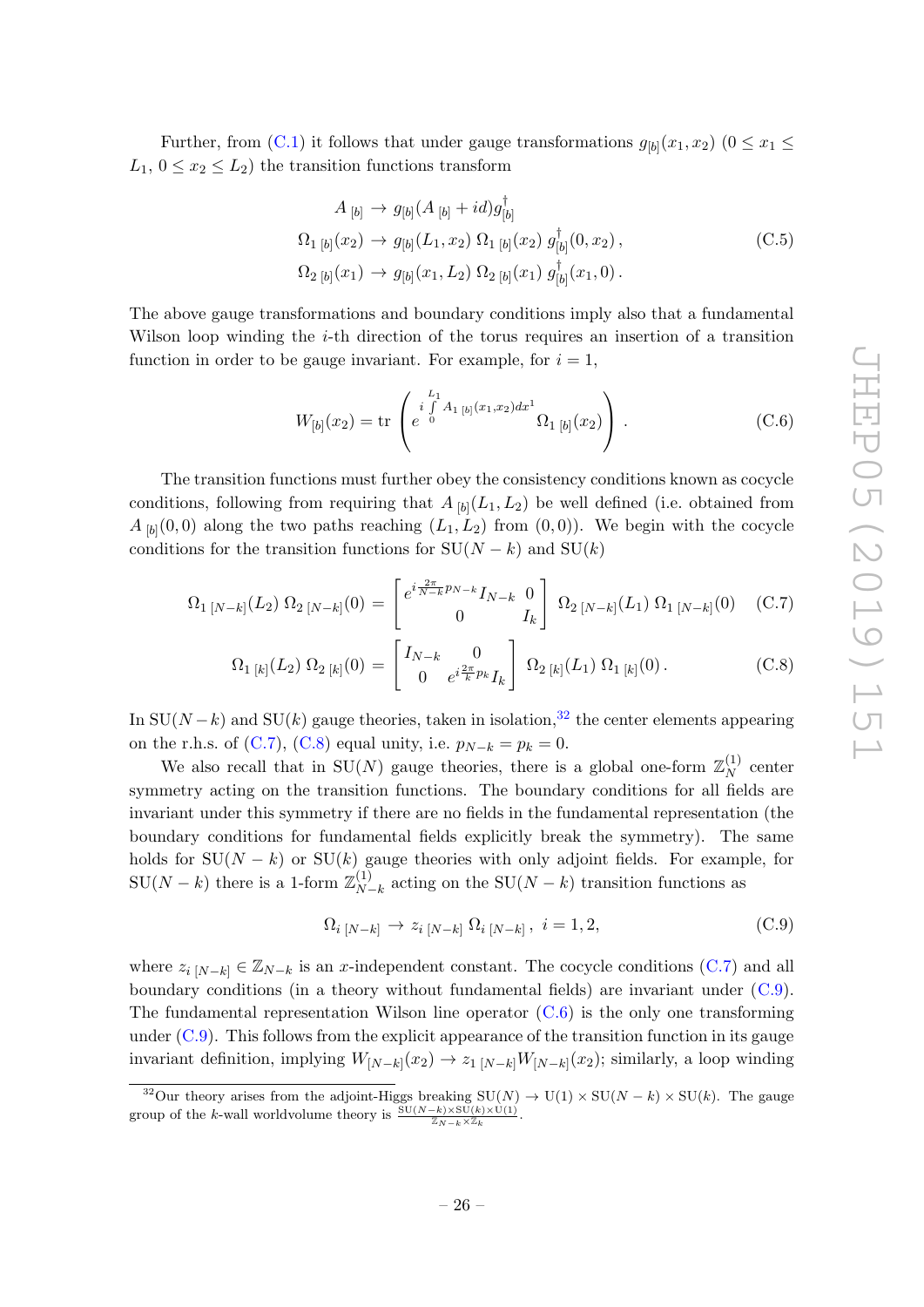in the  $x^2$  direction transforms by  $z_{2}$  [N−k]. We shall return to the one-form symmetries below when we consider the boundary conditions for the fermions in the k-wall theory.

We next write the U(1) cocycle condition using the group element  $e^{i\omega_i}$  as the *i*-th U(1) transition function. Notice that  $(C.1)$ , written for the U(1) field  $A^{N-k}$  as defined in [\(2.14\)](#page-8-2) is simply

<span id="page-28-2"></span>
$$
A^{N-k}(L_1, x_2) = e^{i\omega_1(x_2)} \left( A^{N-k}(0, x_2) + id \right) e^{-i\omega_1(x_2)},
$$
  
\n
$$
A^{N-k}(x_1, L_2) = e^{i\omega_2(x_1)} \left( A^{N-k}(x_1, 0) + id \right) e^{-i\omega_2(x_1)},
$$
  
\n
$$
e^{i\omega_1(L_2)} e^{i\omega_2(0)} = e^{i2\pi\alpha} e^{i\omega_2(L_1)} e^{i\omega_1(0)}
$$
\n(C.10)

while on the last line we wrote the  $U(1)$  cocycle condition on the torus determined by a for now arbitrary phase. In terms of the  $SU(N)$ -embedded representation [\(C.4\)](#page-26-3), the above U(1) cocycle condition becomes

<span id="page-28-3"></span>
$$
\Omega_{1\,[1]}(L_2)\,\Omega_{2\,[1]}(0) = \begin{bmatrix} e^{i2\pi\alpha\frac{k}{N}\gamma^{(N-k)}}I_{N-k} & 0\\ 0 & e^{i2\pi\alpha\frac{k-N}{N}\gamma^{(N-k)}}I_k \end{bmatrix} \Omega_{2\,[1]}(L_1)\,\Omega_{1\,[1]}(0). \quad \text{(C.11)}
$$

The main point we want to stress now is that when the  $U(1) \times SU(N - k) \times SU(k)$ theory arises from the adjoint-Higgs mechanism from the  $SU(N)$  theory, the individual twists (nontrivial phases in the cocycle conditions) in  $(C.7)$ ,  $(C.8)$ ,  $(C.11)$  do not have to vanish, but can instead conspire to lead to zero twist in  $SU(N)$ . In other words, we consider the transition functions embedded in the  $SU(N)$  theory and impose the cocycle condition for vanishing  $SU(N)$  twist

<span id="page-28-0"></span>
$$
e^{i\frac{2\pi}{N}p_N}I_N = \begin{bmatrix} e^{i\alpha\frac{2\pi k}{N}\gamma^{(N-k)}}I_{N-k} & 0\\ 0 & e^{i\alpha\frac{2\pi(k-N)}{N}\gamma^{(N-k)}}I_k \end{bmatrix} \begin{bmatrix} e^{i\frac{2\pi}{N-k}p_{N-k}}I_{N-k} & 0\\ 0 & I_k \end{bmatrix} \begin{bmatrix} I_{N-k} & 0\\ 0 & e^{i\frac{2\pi}{k}p_k}I_k \end{bmatrix}
$$

$$
= \begin{bmatrix} e^{i\alpha\frac{2\pi k}{N}\gamma^{(N-k)}}e^{i\frac{2\pi}{N-k}p_{N-k}}I_{N-k} & 0\\ 0 & e^{i\alpha\frac{2\pi(k-N)}{N}\gamma^{(N-k)}}e^{i\frac{2\pi}{k}p_k}I_k \end{bmatrix}.
$$
(C.12)

Above, we allowed for nonvanishing  $SU(N)$  twist,  $p_N \neq 0$  for future use; imposing vanishing  $SU(N)$  twist corresponds to taking  $p_N = 0$ . The above cocycle conditions, keeping  $p_N \neq 0$ , have the following general solution for  $\alpha$ , given below in one of many possible forms

<span id="page-28-1"></span>
$$
\alpha \gamma^{(N-k)} k(N-k) = p_N(N-k) - Np_{N-k} - N(N-k)m_4
$$
\n(C.13)

$$
p_k = p_N - p_{N-k} - km_5 - (N - k)m_4 \pmod{N} \tag{C.14}
$$

where  $m_4$  and  $m_5$  are arbitrary integers. On the top line we chose to express the U(1) twist  $\alpha$  in terms of the SU(N) twist  $p_N$  and the SU(N – k) twist  $p_{N-k}$ . Note that the SU(k) flux is determined by  $p_N, p_{N-k}$  and by the integers  $m_4$  and  $m_5$ .

For further use, we also write the solution  $(C.13)$  in an equivalent way:

<span id="page-28-4"></span>
$$
\alpha \gamma^{(N-k)} k(N-k) = (N-k)p_k - kp_{N-k} - m_4 + m_5 \tag{C.15}
$$

$$
p_k + p_{N-k} = p_N - km_5 - (N - k)m_4 \pmod{N}.
$$
 (C.16)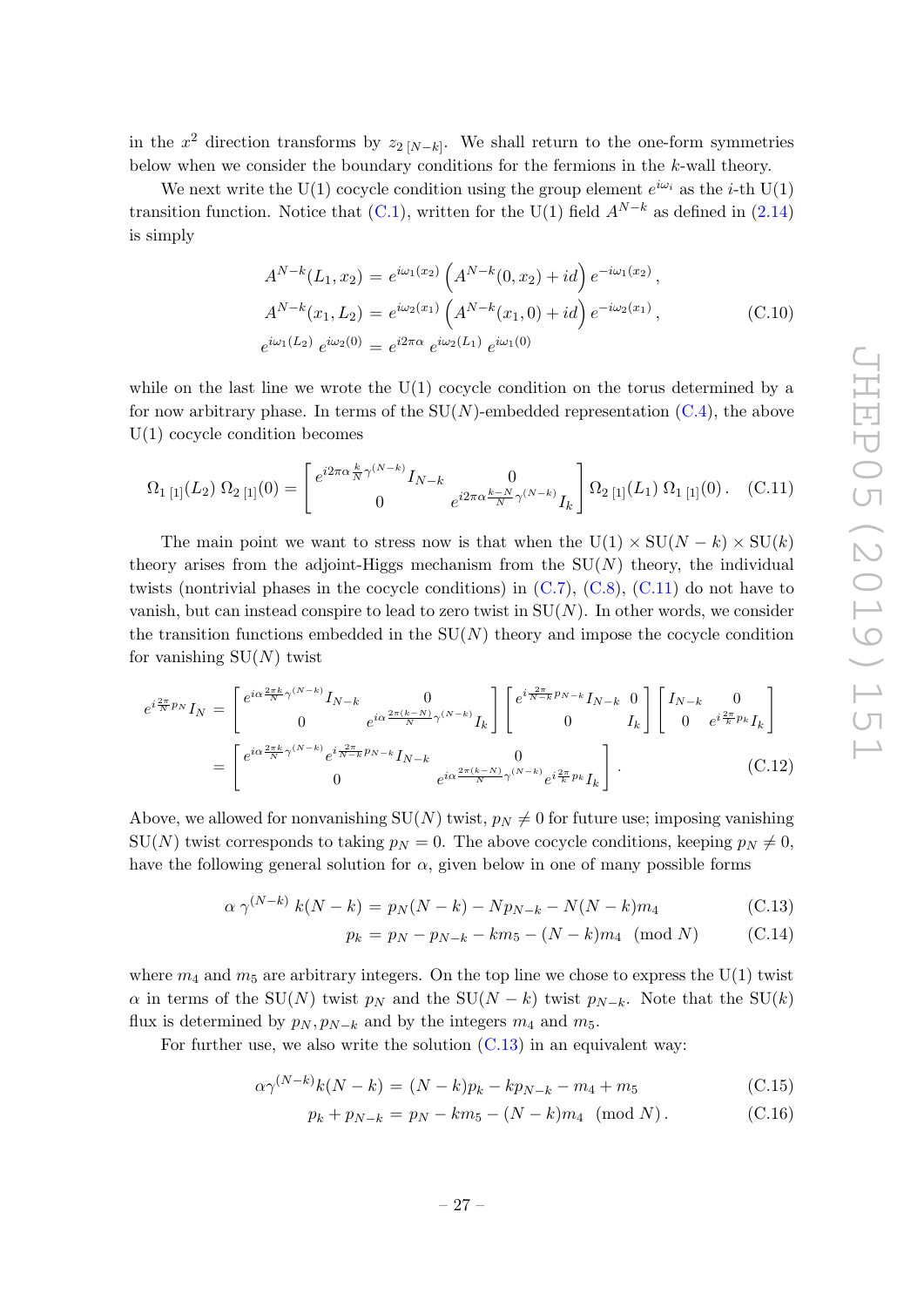The form  $(C.13)$  above is convenient to address our first task: what  $U(1)$  fluxes are possible in the SU(N) theory, i.e. for  $p_N = 0$  and varying  $p_{N-k}$ ? The relation between  $\alpha$ and  $U(1)$  flux follows from using  $(C.10)$  to express the  $U(1)$  flux through the torus in terms of the transition functions

<span id="page-29-0"></span>
$$
\oint \frac{F_{12}^{N-k} dx^1 dx^2}{2\pi} = \frac{1}{2\pi} [\omega_1(L_2) - \omega_1(0) - \omega_2(L_1) + \omega_2(0)] = \alpha.
$$
 (C.17)

where we used the  $U(1)$  cocycle condition in the form  $(C.10)$ . The above equation gives the U(1) flux quantization condition: explicitly, we have, putting  $p_N = 0$  in [\(C.13\)](#page-28-1):

$$
\alpha = -\gamma^{(N-k)}(p_{N-k} + (N-k)m_4), \qquad (C.18)
$$

i.e. completely equivalent toeq. [\(2.18\)](#page-10-3) from the main text, which was used to conclude that the k-wall theory has a  $\mathbb{Z}_{2N}$  anomaly free global symmetry inherited from the bulk theory. Another derivation of flux quantization, using constant flux backgrounds, is given in the main text, section [2.4.1.](#page-11-0)

Before continuing our discussion of 't Hooft flux backgrounds, we recall that the 2- D fermions  $\psi_{\pm}$  also satisfy a consistency condition on the corners of the torus (single valuedness of  $\psi_{\pm}(L_1, L_2)$  given by

$$
\psi_{\pm}(L_1, L_2) = \Omega_1(L_2) \Omega_2(0) \circ \psi_{\pm}(0, 0) = \Omega_2(L_1) \Omega_1(0) \circ \psi_{\pm}(0, 0), \tag{C.19}
$$

where ∘ denotes the action of the U(1)  $\times$  SU(N – k)  $\times$  SU(k) gauge transformations on the fermions and  $\Omega$  collectively denotes the transition functions for the three gauge groups. Recalling the discussion after [\(B.3\)](#page-24-2), [\(B.4\)](#page-24-3) of the gauge transformation properties of the fermions, we have explicitly  $\Omega \circ \psi_+ = e^{i\omega \gamma^{(N-k)}} \Omega_{[N-k]} \psi_+ \Omega_{[N-k]}^{\dagger}$  $_{[k]}^{\intercal},\;\Omega\circ\psi_{-}\,=\,$  $\epsilon^{-i\omega\gamma^{(N-k)}}\ \Omega_{[k]}\ \psi_+\ \Omega_{[k]}^\dagger$  $\iota_{[N-k]}^{\dagger}$ . Thus the cocycle condition for  $\psi_{+}$  (the  $\psi_{-}$  condition does not bring new constraints) becomes

<span id="page-29-2"></span>
$$
\psi_{+}(L_{1}, L_{2})
$$
\n
$$
= e^{i\omega_{1}(L_{2})\gamma^{(N-k)}} e^{i\omega_{2}(0)\gamma^{(N-k)}} \Omega_{1 \{N-k\}}(L_{2}) \Omega_{2 \{N-k\}}(0) \psi_{+}(0,0) \Omega_{2 \{k\}}^{\dagger}(0) \Omega_{1 \{k\}}^{\dagger}(L_{2})
$$
\n
$$
= e^{i\omega_{2}(L_{1})\gamma^{(N-k)}} e^{i\omega_{1}(0)\gamma^{(N-k)}} \Omega_{2 \{N-k\}}(L_{1}) \Omega_{1 \{N-k\}}(0) \psi_{+}(0,0) \Omega_{1 \{k\}}^{\dagger}(0) \Omega_{2 \{k\}}^{\dagger}(L_{1}).
$$
\n(C.20)

The bulk SU(N) theory has a  $\mathbb{Z}_N^{(1)}$  $_{N}^{(1)}$  1-form global symmetry. The part of this 1-form symmetry projected to the 2-D  $k$ -wall worldvolume is unbroken by the adjoint Higgsing and should still be manifest as a symmetry acting on transition functions, as described earlier. The transition functions  $\Omega_{i}$  [1],  $\Omega_{i}$  [N−k],  $\Omega_{i}$  [k], collectively denoted by  $\Omega_{i}$ , embedded into  $SU(N)$  are:

<span id="page-29-1"></span>
$$
\Omega_{i} = \begin{bmatrix} e^{i2\pi\omega_{i}\frac{k}{N}\gamma^{(N-k)}}\Omega_{i\,[N-k]} & 0\\ 0 & e^{i2\pi\omega_{i}\frac{k-N}{N}\gamma^{(N-k)}}\Omega_{i\,[k]} \end{bmatrix},\ i = 1, 2.
$$
 (C.21)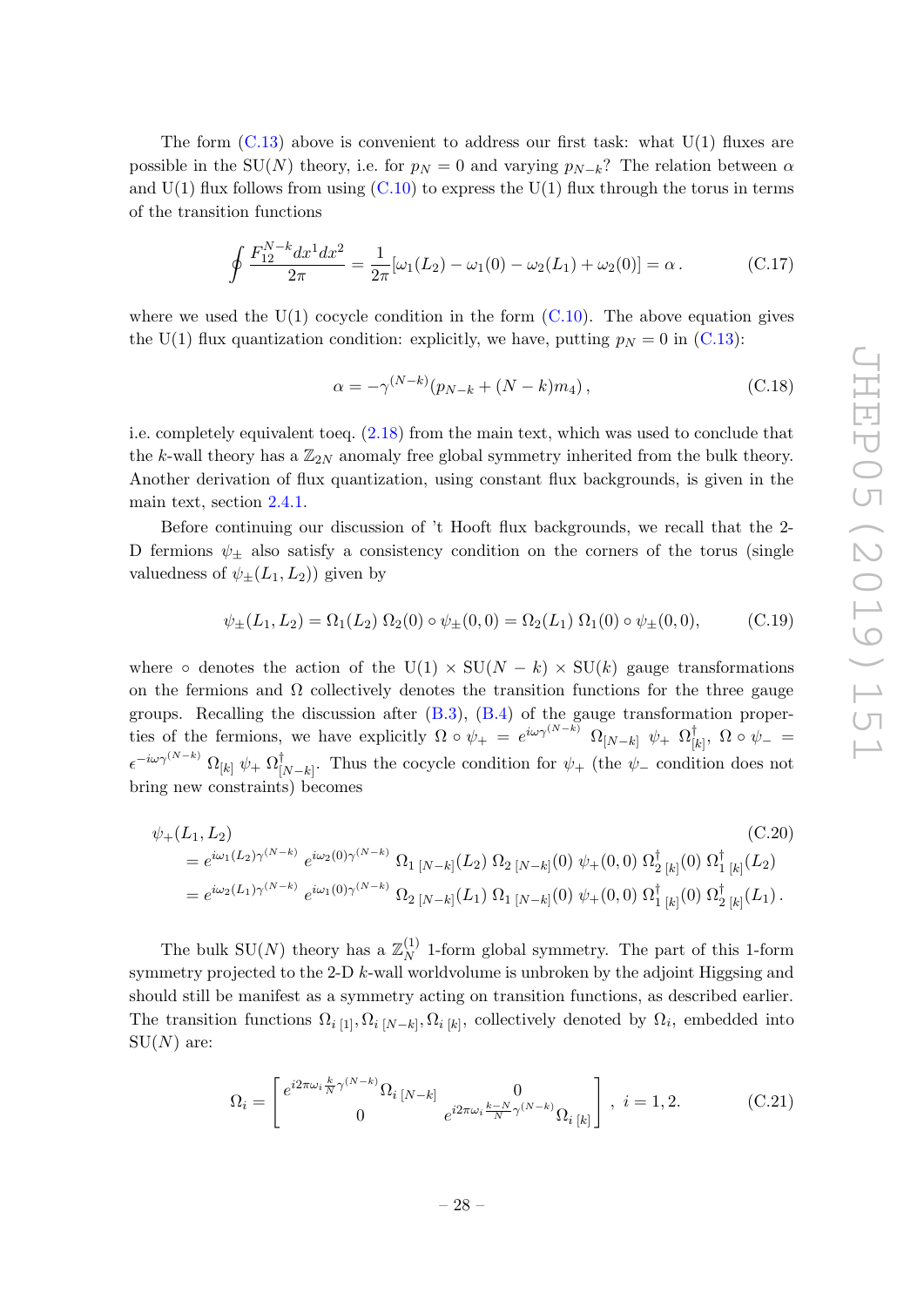Consider now the 1-form symmetry action (say, in the  $x^i$  direction) on the transition functions:

<span id="page-30-0"></span>
$$
e^{i\omega_i} \rightarrow e^{i2\pi\zeta_{(i)}} e^{i\omega_i},
$$
  
\n
$$
\Omega_i_{[N-k]} \rightarrow e^{i\frac{2\pi}{N-k}q_{(i)N-k}} \Omega_i_{[N-k]},
$$
  
\n
$$
\Omega_i_{[k]} \rightarrow e^{i\frac{2\pi}{k}q_{(i)k}} \Omega_i_{[k]}.
$$
\n(C.22)

In order that  $(C.21)$  transform by a  $\mathbb{Z}_N$  phase  $z_{i[N]} \equiv e^{i\frac{2\pi}{N}p_{(i)}},$  i.e.,  $\Omega_i \to e^{i\frac{2\pi}{N}p_{(i)}}\Omega_i$  as appropriate to a 1-form  $\mathbb{Z}_N$  symmetry, the following conditions should hold<sup>[33](#page-30-2)</sup>

<span id="page-30-1"></span>
$$
e^{i2\pi\zeta_{(i)}\frac{k}{N}\gamma^{(N-k)}}e^{i\frac{2\pi}{N-k}q_{(i)N-k}} = e^{i\frac{2\pi}{N}p_{(i)}}\\e^{i2\pi\zeta_{(i)}\frac{k-N}{N}\gamma^{(N-k)}}e^{i\frac{2\pi}{k}q_{(i)k}} = e^{i\frac{2\pi}{N}p_{(i)}}.
$$
\n(C.23)

These conditions are formally equivalent to the ones in  $(C.12)$  determining the cocycle conditions for the  $U(1)$  field (we stress that here they have a different meaning), upon the replacement  $\alpha \to \zeta_{(i)}$ ,  $p_{N-k} \to q_{(i) N-k}$ ,  $p_k \to q_{(i) k}$ ,  $p_N \to p_{(i)}$ , and we can borrow their solutions. We express the solution [\(C.15\)](#page-28-4), [\(C.16\)](#page-28-4) for  $\zeta_{(i)}$  as follows (setting  $m_4$  and  $m_5$ to zero)

<span id="page-30-3"></span>
$$
\zeta_{(i)} \gamma^{(N-k)} = \frac{q_{(i)k}}{k} - \frac{q_{(i)N-k}}{N-k}
$$
\n(C.24)\n  
\n
$$
q_{(i)k} + q_{(i)N-k} = p_{(i)} \pmod{N}.
$$

These conditions ensure that  $(C.23)$  represent the action of a  $\mathbb{Z}_N$  symmetry. It is easy to see that the k-wall fermion boundary conditions [\(C.20\)](#page-29-2), are invariant under the  $\mathbb{Z}_N^{(1)}$  $N_N^{(1)}$  symmetry action  $(C.23)$ ,  $(C.24)$ . To further check  $(C.23)$ ,  $(C.24)$ , consider the action on a fundamental  $SU(N)$  Wilson loop. A fundamental of  $SU(N)$  decomposes into two representations under the unbroken U(1) × SU(N – k) × SU(k) gauge group:  $q_1 \sim \left(\frac{k}{N}\right)$  $\frac{k}{N} \gamma^{(N-k)}$ ,  $\Box$ , 1) and  $q_2 \sim$  $((\frac{k-N}{N})\gamma^{(N-k)}, 1, \Box)$ , as seen from [\(A.8\)](#page-22-0), [\(A.9\)](#page-22-4). A Wilson loop of, say  $q_1$ , along the  $x^1$ direction of the k-wall wordlvolume has the form

$$
W_{q_1}(x_2) = \text{tr}\begin{pmatrix} i \int_0^{L_1} A_{1\,[N-k]}(x_1,x_2) dx^1 \\ e^{-\delta} \int_0^{L_1} \Omega_{1\,[N-k]}(x_2) dx^1 \end{pmatrix} e^{i \frac{k}{N} \gamma^{(N-k)} \int_0^{L_1} A_1^{N-k}(x_1,x_2) dx^1} e^{i \omega_1(x_2) \frac{k}{N} \gamma^{(N-k)}} \tag{C.25}
$$

where we recalled [\(C.6\)](#page-27-3) and inserted appropriate  $SU(N - k)$  and  $U(1)$  transition functions  $\Omega_1|_{[N-k]}$ ,  $e^{i\omega_1 \frac{k}{N}\gamma^{(N-k)}}$ . Under [\(C.22\)](#page-30-0) with  $i=1$ , we have  $W_{q_1}(x_2) \to e^{i2\pi\zeta_{(1)}\frac{k}{N}\gamma^{(N-k)}}$  $e^{i\frac{2\pi}{N-k}q_{(1)N-k}}W_{q_1}(x_2) = e^{i\frac{2\pi}{N}p_{(1)}}W_{q_1}(x_2)$ , using [\(C.23\)](#page-30-1), [\(C.24\)](#page-30-3), as appropriate for a  $\mathbb{Z}_N^{(1)}$  $\frac{1}{N}$  1form symmetry.

<span id="page-30-2"></span><sup>&</sup>lt;sup>33</sup>Note also that [\(C.23\)](#page-30-1) with arbitrary  $p_{(i)}$  (not necessarily quantized) represents the most general oneform transformations [\(C.22\)](#page-30-0) that leave the fermion cocycle conditions [\(C.20\)](#page-29-2) invariant. This follows upon inspection; also recall that the cocycle conditions have to respect the 1-form symmetry. Hence, this is the most general ansatz for an unbroken 1-form symmetry of the k-wall theory. Using the solution given in [\(C.13\)](#page-28-1), also valid for arbitrary  $p_{(i)}$ , one can show that the  $\mathbb{Z}_N^{(1)}$  found below is the only 1-form symmetry in the k wall theory.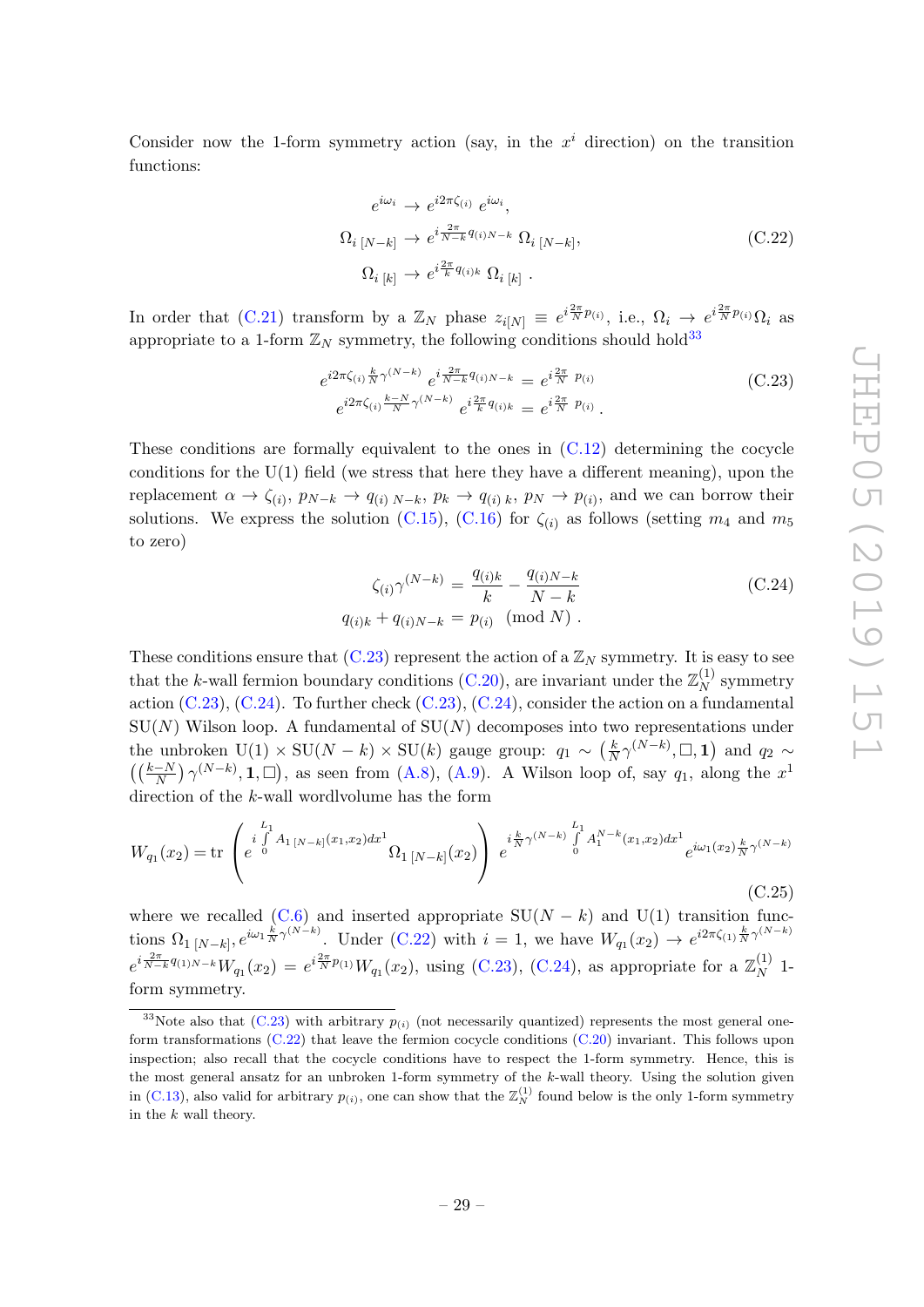#### <span id="page-31-0"></span>D 't Hooft fluxes and projection of constant flux backgrounds

The discussion that follows is an explicit demonstration that the constant flux back-grounds [\(2.21\)](#page-11-3) with  $u = \omega^b$  are examples of backgrounds obeying the twisted boundary conditions [\(C.12\)](#page-28-0) with nonzero SU(N) twists,  $p_N \neq 0$ .

We begin with  $(2.23)$ , which gives the SU(N) twist associated to the constant flux background [\(2.21\)](#page-11-3) as

<span id="page-31-1"></span>
$$
t(\mathbf{u}) = e^{i2\pi\mathbf{u}\cdot\mathbf{H}}.\tag{D.1}
$$

Here, we project that twist t onto  $SU(N-k)$  and  $SU(k)$ . The projection on the U(1) factor was done before, see section [2.4.1.](#page-11-0) The result is:

<span id="page-31-3"></span>
$$
t(\boldsymbol{u})_{\mathrm{U}(1)} = \left( e^{-i\frac{2\pi}{N-k}} \sum_{A=N-k+1}^{N} \boldsymbol{u} \cdot \boldsymbol{\nu}^{A} I_{N-k}, \ e^{-i\frac{2\pi}{k}} \sum_{A=N-k+1}^{N} \boldsymbol{u} \cdot \boldsymbol{\nu}^{A} I_{k} \right). \tag{D.2}
$$

In particular, for  $u = \alpha^b$ , there we found that  $\sum_{A=N-k+1}^{N} \alpha^b \cdot \nu^A = -\delta^{b,N-k}$ , thus

<span id="page-31-4"></span>
$$
t(\alpha^{N-k})_{U(1)} = \left(e^{i\frac{2\pi}{N-k}}I_{N-k},\ e^{-i\frac{2\pi}{k}}I_k\right),\ \ t(\alpha^{b\neq N-k})_{U(1)} = I_N. \tag{D.3}
$$

To continue, we introduce some notation. We let indices  $\tilde{a}, \tilde{b}, \ldots = 1, \ldots N - k - 1$ , and  $\tilde{A}, \tilde{B}, \ldots = 1, \ldots N - k$ . Primed indices are  $a', b' \ldots = 1, \ldots k - 1$ , and  $A', B', \ldots = 1, \ldots k$ . Finally, as before,  $a, b, \ldots = 1, \ldots N-1$  and  $A, B, \ldots = 1, \ldots N$ . We denote the SU( $N - k$ ) Cartan generators by  $\tilde{H}^{\tilde{a}}$ . These are  $(N-k) \times (N-k)$  diagonal matrices whose  $\tilde{A}$ -th eigenvalue we denote by  $(\tilde{H}^{\tilde{a}})^{\tilde{A}} = \lambda^{\tilde{a}\tilde{A}} = (\nu^{\tilde{A}})^{\tilde{a}}$ . The SU(k) generators are  $H'^{a'}$ ,  $k \times k$ matrices with eigenvalues  $(H'^{a'})^{A'} = (\nu^{A'})^{a'}$ . The set of  $SU(N)$  generators consisting of  $\tilde{H}^{\tilde{a}}$ ,  $H'^{a'}$ ,  $\tilde{H}^{N-k}$ , embedded into SU(N) as in [\(A.9\)](#page-22-4), are an orthonormal basis of SU(N) generators suited for the  $SU(N) \to U(1) \times SU(N - k) \times SU(k)$  breaking pattern.

We first project [\(D.1\)](#page-31-1) onto the  $SU(N - k)$  subgroup. We define the projection onto  $SU(N-k)$  as<sup>[34](#page-31-2)</sup>

$$
t(\mathbf{u})_{\text{SU}(N-k)} \equiv e^{i2\pi u^a \text{tr}\,(H^a \tilde{H}^{\tilde{a}})H^{\tilde{a}}},\tag{D.4}
$$

hence the  $\tilde{A}$ -th eigenvalue of  $t_{N-k}$  is

$$
t(\mathbf{u})_{\text{SU}(N-k)}^{\tilde{A}} \equiv e^{i2\pi u^a \text{tr}\left(H^a \tilde{H}^{\tilde{a}}\right)(H^{\tilde{a}})^{\tilde{A}}} = e^{i2\pi u^a (\mathbf{v}^{\tilde{B}})^a (\mathbf{v}^{\tilde{B}})^{\tilde{a}} (\mathbf{v}^{\tilde{A}})^{\tilde{a}}},\tag{D.5}
$$

where the sums in the exponent in the last term are over the appropriate ranges indicated above  $(a = 1, \ldots N-1, \tilde{B} = 1, \ldots, N-k, \tilde{a} = 1, \ldots N-k-1)$ . We now note that  $(\nu^{\tilde{B}})^{\tilde{a}}(\nu^{\tilde{A}})^{\tilde{a}} = \delta^{\tilde{A}\tilde{B}} - \frac{1}{N-k}$ , as  $(\nu^{\tilde{A}})^{\tilde{a}}$  are the weights of the fundamental for  $SU(N-k)$ . Thus, we have

$$
t(u)_{\text{SU}(N-k)}^{\tilde{A}} = e^{i 2\pi u^a (\boldsymbol{\nu}^{\tilde{A}})^a - i \frac{2\pi}{N-k} u^a \sum_{\tilde{B}=1}^{N-k} (\boldsymbol{\nu}^{\tilde{B}})^a}, \tag{D.6}
$$

where we explicitly indicated the sum over  $\tilde{B}$  in the second term (the sum over a is still in the appropriate range  $1, \ldots, N-1$ .

<span id="page-31-2"></span><sup>&</sup>lt;sup>34</sup>Taking the trace entails embedding the generators into  $SU(N)$  as in  $(A.9)$ . Expressing the result through the weights yields  $\text{tr}\,(H^a\tilde{H}^{\tilde{a}})=\sum_{\tilde{B}=1}^{N-k}(\boldsymbol{\nu}^{\tilde{B}})^a(\boldsymbol{\nu}^{\tilde{B}})^{\tilde{a}}.$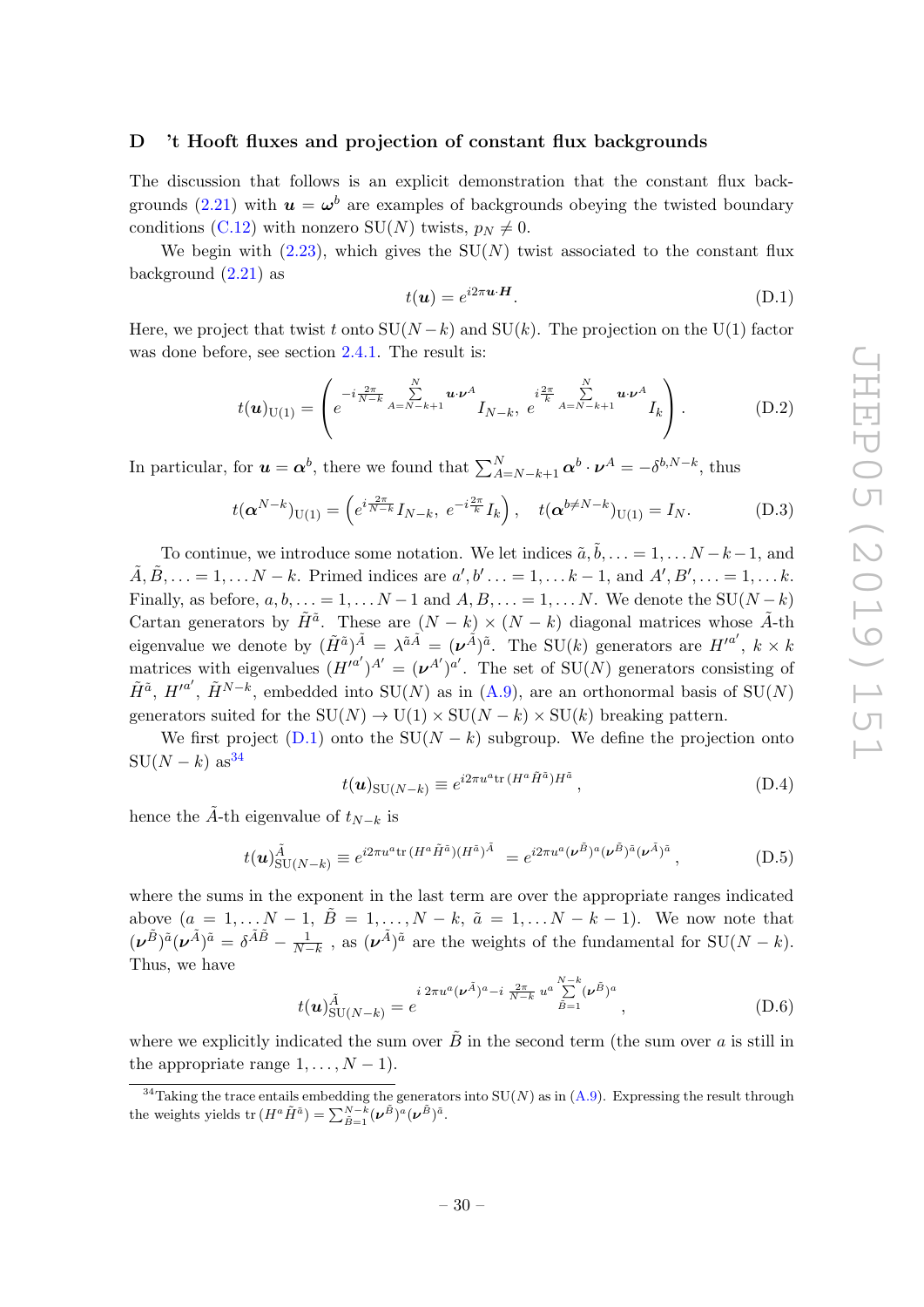We now imagine that  $u = \alpha^{b} = \nu^{b} - \nu^{b+1}$  is a  $SU(N)$  root vector. Thus, recalling that  $\boldsymbol{\alpha}^b\cdot \boldsymbol{\nu}^{\tilde{A}}\in\mathbb{Z},$ 

$$
t(\alpha^{b})_{\text{SU}(N-k)}^{\tilde{A}} = e^{i 2\pi (\alpha^{b})^{a} (\nu^{\tilde{A}})^{a} - i \frac{2\pi}{N-k} (\alpha_{b})^{a} \sum_{\tilde{B}=1}^{N-k} (\nu^{\tilde{B}})^{a}} = e^{-i \frac{2\pi}{N-k} \sum_{\tilde{B}=1}^{N-k} (\nu^{b} - \nu^{b+1}) \cdot \nu^{\tilde{B}}}
$$

$$
= e^{-i \frac{2\pi}{N-k} \sum_{\tilde{B}=1}^{N-k} (\delta^{b\tilde{B}} - \delta^{b+1\tilde{B}})} = e^{-i \frac{2\pi}{N-k} \delta^{bN-k}}.
$$
(D.7)

As promised earlier, for  $u = \alpha^b$  there is a nontrivial twist in SU(N – k), cancelled by the twist in the U(1) factor, for  $b = N - k$  only (recall discussion after [\(2.27\)](#page-12-3)).

Next, we consider nontrivial 't Hooft fluxes and take  $u = \omega^b = \sum_{B=1}^b \nu^B$ . The  $SU(N - k)$  twist becomes

<span id="page-32-0"></span>
$$
t(\omega^{b})_{SU(N-k)}^{\tilde{A}} = e^{i 2\pi \sum_{B=1}^{b} \nu^{B} \cdot \nu^{\tilde{A}} - i \frac{2\pi}{N-k} \sum_{\tilde{B}=1}^{N-k} \sum_{B=1}^{b} \nu^{B} \cdot \nu^{\tilde{B}}}
$$
\n
$$
= e^{i 2\pi \sum_{B=1}^{b} \left( \delta^{B\tilde{A}} - \frac{1}{N} \right) - i \frac{2\pi}{N-k} \sum_{\tilde{B}=1}^{N-k} \sum_{B=1}^{b} \left( \delta^{B\tilde{B}} - \frac{1}{N} \right)}
$$
\n
$$
= e^{-i \frac{2\pi}{N-k} \sum_{\tilde{B}=1}^{N-k} \sum_{B=1}^{b} \delta^{B\tilde{B}}} = e^{-i \frac{2\pi}{N-k} \min(b, N-k)}.
$$
\n(D.9)

Before calculating this expression, we notice that this is a twist in the center of  $SU(N - k)$ , for all  $\omega^b$  (as it is  $\tilde{A}$ -independent) and that it is only non-unity for  $b < N - k$ .

Let us now calculate the same twist for the  $U(1)$  factor  $(D.2)$ . We need

$$
\sum_{A=N-k+1}^{N} \sum_{B=1}^{b} \nu^{B} \cdot \nu^{A} = \sum_{A=N-k+1}^{N} \sum_{B=1}^{b} \left( \delta^{AB} - \frac{1}{N} \right) = \begin{cases} -\frac{kb}{N} & , b \le N-k \\ (N-k) \left( \frac{b}{N} - 1 \right) & , b > N-k \end{cases} (D.10)
$$

Thus we find

$$
t(\omega^{b})_{U(1)} = \begin{cases} \left( e^{i \frac{2\pi}{N-k} \frac{k}{N} b} I_{N-k}, \ e^{-i \frac{2\pi b}{N}} I_{k} \right), & b \le N-k \\ \left( e^{-i \frac{2\pi}{N} b} I_{N-k}, \ e^{i \frac{2\pi}{k} \frac{N-k}{N} (b-N)} I_{k} \right), \ b > N-k \end{cases}
$$
(D.11)

We notice that the  $SU(N - k)$  twist in  $(D.8)$  and the U(1) twist above conspire to produce a twist,  $e^{-i\frac{2\pi b}{N}}$ , in the center of  $SU(N)$  for all values of b.

Finally, we show that the same "conspiracy" holds for the  $SU(k)$  and  $U(1)$  twists. The projection on  $SU(k)$  is

<span id="page-32-2"></span>
$$
t(\boldsymbol{u})_{\mathrm{SU}(k)} \equiv e^{i2\pi u^a \mathrm{tr}\,(H^a H^{'a'})H^{a'}},\tag{D.12}
$$

whose A'-th (recall  $A', B' \ldots = 1, \ldots k, a', b' \ldots = 1, \ldots k-1$ ) component (recalling  $(\nu^{A'})^{a'}$ are the  $SU(k)$  weights of the fundamental) is

<span id="page-32-1"></span>
$$
t(\mathbf{u})_{\text{SU}(k)}^{A'} = e^{i2\pi(\mathbf{u}\cdot\mathbf{v}^{N-k+B')}(\mathbf{v}^{B'})^{a'}(\mathbf{v}^{A'})^{a'}} = e^{i2\pi\sum_{B'=1}^{k}(\mathbf{u}\cdot\mathbf{v}^{N-k+B'})\left(\delta^{A'B'}-\frac{1}{k}\right)}
$$
  
= 
$$
e^{i2\pi\mathbf{u}\cdot\mathbf{v}^{N-k+A'}-i\frac{2\pi}{k}\sum_{B'=1}^{k}\mathbf{u}\cdot\mathbf{v}^{N-k+B'}}
$$
 (D.13)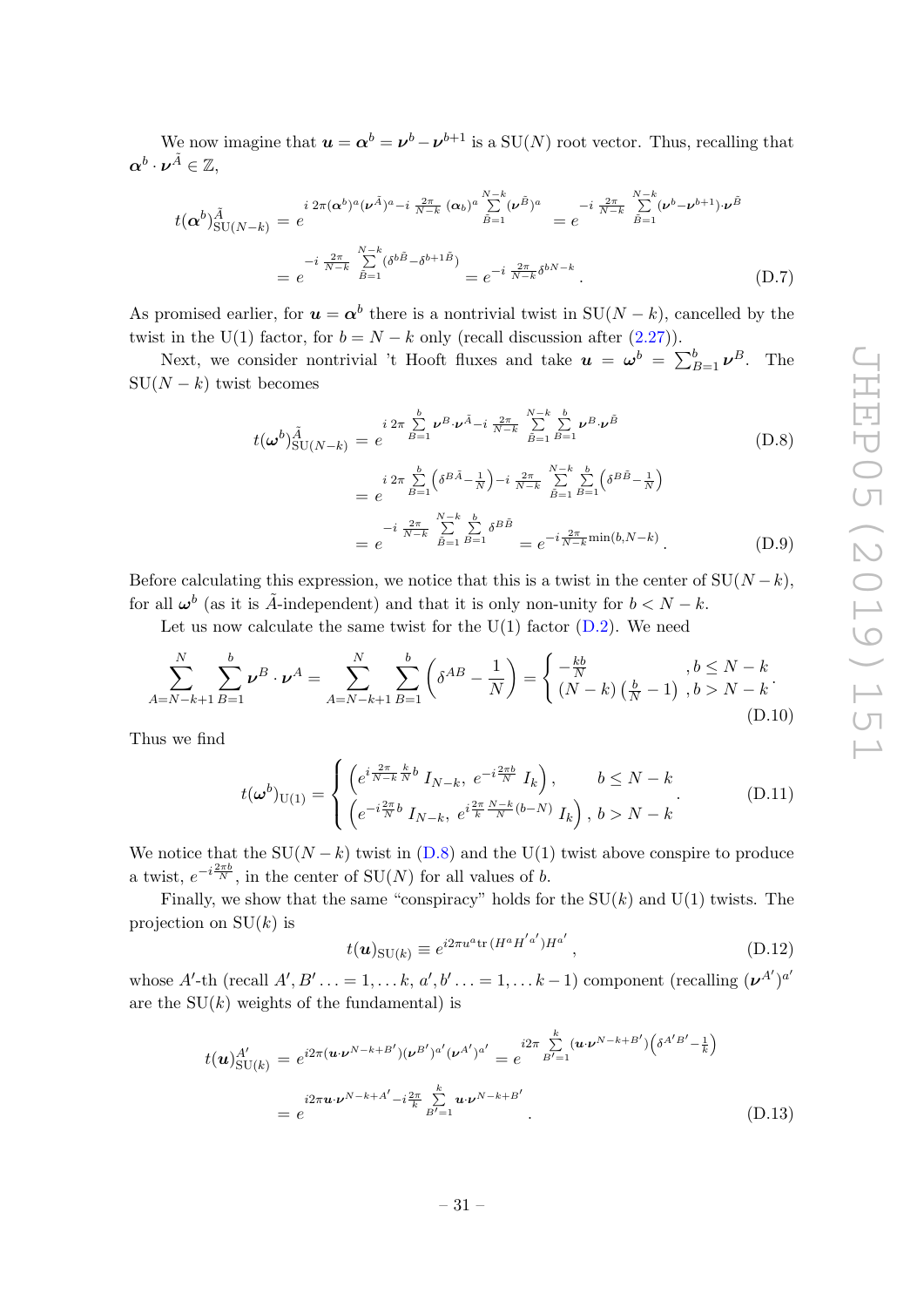We first take a root lattice  $u = \alpha^b = \nu^b - \nu^{b+1}$  and find

$$
t(\boldsymbol{\alpha}^{b})_{\text{SU}(k)}^{A'} = e^{i2\pi(\boldsymbol{\nu}^{b}-\boldsymbol{\nu}^{b+1})\cdot\boldsymbol{\nu}^{N-k+A'}-i\frac{2\pi}{k}\sum_{B'=1}^{k}(\boldsymbol{\nu}^{b}-\boldsymbol{\nu}^{b+1})\cdot\boldsymbol{\nu}^{N-k+B'}}{e^{-i\frac{2\pi}{k}\sum_{B'=1}^{N}(\delta^{b,A}-\delta^{b+1,A})}=e^{i\frac{2\pi}{k}\delta^{b,N-k}}.
$$
\n(D.14)

Thus, as expected, for root lattice u, the SU(k) twist exactly cancels the  $\sim I_k$  part of the U(1) twist  $(D,3)$ . We finally take a weight lattice  $u$  and find from  $(D,13)$ 

$$
t(\boldsymbol{\omega}^{b})_{\text{SU}(k)}^{A'} = e^{i2\pi \sum\limits_{p=1}^{b} \nu^{p} \cdot \boldsymbol{\nu}^{N-k+A'} - i\frac{2\pi}{k} \sum\limits_{B'=1}^{k} \sum\limits_{p=1}^{b} \nu^{p} \cdot \boldsymbol{\nu}^{N-k+B'}}(D.15)
$$

$$
= e^{i2\pi \sum_{p=1}^{b} \left( \delta^{p,N-k+A'} - \frac{1}{N} \right) - i\frac{2\pi}{k} \sum_{B'=1}^{k} \sum_{p=1}^{b} \left( \delta^{p,N-k+B'} - \frac{1}{N} \right)}
$$
(D.16)

$$
= e^{-i\frac{2\pi}{k} \sum_{A=N-k+1}^{N} \sum_{p=1}^{b} \delta^{p,A}} = \begin{cases} 1, b \le N-k \\ e^{-i\frac{2\pi}{k}(b-N)}, b > N-k \end{cases}
$$
 (D.17)

thus, comparing with the U(1) twist [\(D.11\)](#page-32-2) we see that the U(1) twist cancels the  $\mathbb{Z}_k$  SU(k) twist and a  $\mathbb{Z}_N$  twist  $e^{-i\frac{2\pi b}{N}}$  is left over for all values of b.

Open Access. This article is distributed under the terms of the Creative Commons Attribution License [\(CC-BY 4.0\)](https://creativecommons.org/licenses/by/4.0/), which permits any use, distribution and reproduction in any medium, provided the original author(s) and source are credited.

#### References

- <span id="page-33-0"></span>[1] J. Greensite, An introduction to the confinement problem, [Lect. Notes Phys.](https://doi.org/10.1007/978-3-642-14382-3) **821** (2011) 1 [IN[SPIRE](https://inspirehep.net/search?p=find+J+%22Lect.Notes%20Phys.,821,1%22)].
- <span id="page-33-1"></span>[2] D. Gaiotto, A. Kapustin, N. Seiberg and B. Willett, Generalized Global Symmetries, [JHEP](https://doi.org/10.1007/JHEP02(2015)172) 02 [\(2015\) 172](https://doi.org/10.1007/JHEP02(2015)172) [[arXiv:1412.5148](https://arxiv.org/abs/1412.5148)] [IN[SPIRE](https://inspirehep.net/search?p=find+EPRINT+arXiv:1412.5148)].
- <span id="page-33-2"></span>[3] T. Bhattacharya, A. Gocksch, C. Korthals Altes and R.D. Pisarski, *Interface tension in an*  $\text{SU}(N)$  gauge theory at high temperature, [Phys. Rev. Lett.](https://doi.org/10.1103/PhysRevLett.66.998) 66 (1991) 998 [IN[SPIRE](https://inspirehep.net/search?p=find+J+%22Phys.Rev.Lett.,66,998%22)].
- [4] T. Bhattacharya, A. Gocksch, C. Korthals Altes and R.D. Pisarski,  $Z(N)$  interface tension in a hot  $SU(N)$  gauge theory, [Nucl. Phys.](https://doi.org/10.1016/0550-3213(92)90086-Q) **B** 383 (1992) 497 [[hep-ph/9205231](https://arxiv.org/abs/hep-ph/9205231)] [IN[SPIRE](https://inspirehep.net/search?p=find+EPRINT+hep-ph/9205231)].
- [5] A.V. Smilga, Are  $Z_N$ -bubbles really there?, [Annals Phys.](https://doi.org/10.1006/aphy.1994.1073) 234 (1994) 1 [IN[SPIRE](https://inspirehep.net/search?p=find+J+%22AnnalsPhys.,234,1%22)].
- [6] C. Korthals-Altes, A. Kovner and M.A. Stephanov, Spatial 't Hooft loop, hot QCD and  $Z_N$ domain walls, *[Phys. Lett.](https://doi.org/10.1016/S0370-2693(99)01242-3)* **B 469** (1999) 205 [[hep-ph/9909516](https://arxiv.org/abs/hep-ph/9909516)] [IN[SPIRE](https://inspirehep.net/search?p=find+EPRINT+hep-ph/9909516)].
- [7] C. Korthals-Altes and A. Kovner, *Magnetic*  $Z_N$  *symmetry in hot QCD and the spatial* Wilson loop, Phys. Rev. D 62 [\(2000\) 096008](https://doi.org/10.1103/PhysRevD.62.096008) [[hep-ph/0004052](https://arxiv.org/abs/hep-ph/0004052)] [IN[SPIRE](https://inspirehep.net/search?p=find+EPRINT+hep-ph/0004052)].
- <span id="page-33-3"></span>[8] A. Armoni, S.P. Kumar and J.M. Ridgway,  $\mathbb{Z}_N$  Domain walls in hot  $\mathcal{N}=4$  SYM at weak and strong coupling, JHEP 01 [\(2009\) 076](https://doi.org/10.1088/1126-6708/2009/01/076) [[arXiv:0812.0773](https://arxiv.org/abs/0812.0773)] [IN[SPIRE](https://inspirehep.net/search?p=find+EPRINT+arXiv:0812.0773)].
- [9] C.P. Korthals Altes, Spatial 't Hooft loop in hot SUSY theories at weak coupling, [arXiv:0904.3117](https://arxiv.org/abs/0904.3117) [IN[SPIRE](https://inspirehep.net/search?p=find+EPRINT+arXiv:0904.3117)].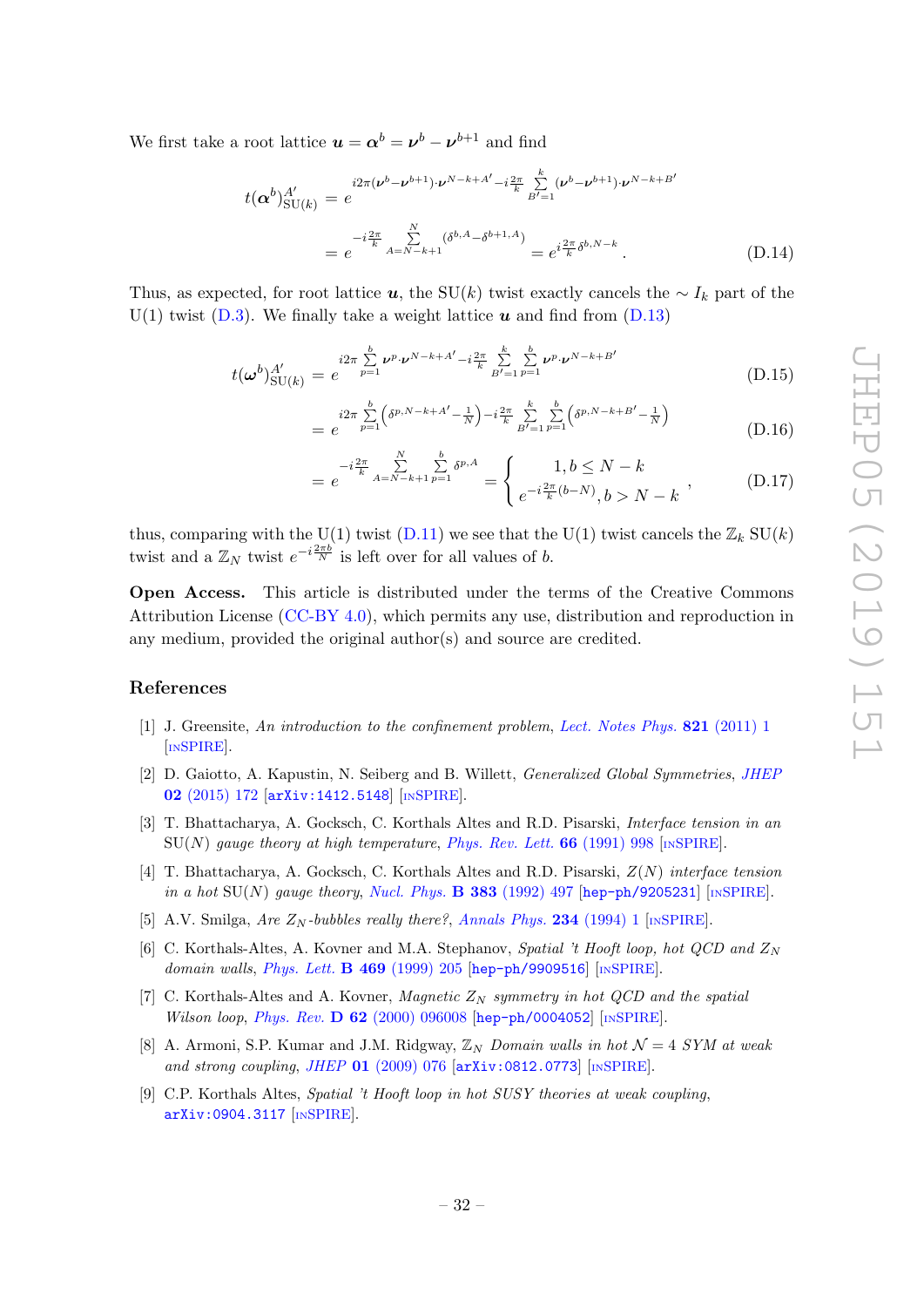- <span id="page-34-3"></span>[10] A. Armoni, C.P. Korthals Altes and A. Patella, Domain Walls and Metastable Vacua in Hot Orientifold Field Theories, JHEP 12 [\(2010\) 004](https://doi.org/10.1007/JHEP12(2010)004) [[arXiv:1009.5486](https://arxiv.org/abs/1009.5486)] [IN[SPIRE](https://inspirehep.net/search?p=find+EPRINT+arXiv:1009.5486)].
- [11] P. Draper, Domain Walls and the CP Anomaly in Softly Broken Supersymmetric QCD, Phys. Rev. D 97 [\(2018\) 085003](https://doi.org/10.1103/PhysRevD.97.085003) [[arXiv:1801.05477](https://arxiv.org/abs/1801.05477)] [IN[SPIRE](https://inspirehep.net/search?p=find+EPRINT+arXiv:1801.05477)].
- <span id="page-34-0"></span>[12] A. Ritz and A. Shukla, Domain wall moduli in softly-broken SQCD at  $\bar{\theta} = \pi$ , [Phys. Rev.](https://doi.org/10.1103/PhysRevD.97.105015) D 97 [\(2018\) 105015](https://doi.org/10.1103/PhysRevD.97.105015) [[arXiv:1804.01978](https://arxiv.org/abs/1804.01978)] [IN[SPIRE](https://inspirehep.net/search?p=find+EPRINT+arXiv:1804.01978)].
- <span id="page-34-1"></span>[13] P. de Forcrand, B. Lucini and M. Vettorazzo, *Measuring interface tensions in 4d*  $SU(N)$ lattice gauge theories, [Nucl. Phys. Proc. Suppl.](https://doi.org/10.1016/j.nuclphysBPS.2004.11.260)  $140$  (2005) 647 [[hep-lat/0409148](https://arxiv.org/abs/hep-lat/0409148)] [IN[SPIRE](https://inspirehep.net/search?p=find+EPRINT+hep-lat/0409148)].
- <span id="page-34-2"></span>[14] F. Bursa and M. Teper, Casimir scaling of domain wall tensions in the deconfined phase of  $D = 3 + 1$  SU(N) gauge theories, JHEP 08 [\(2005\) 060](https://doi.org/10.1088/1126-6708/2005/08/060) [hep-1at/0505025] [IN[SPIRE](https://inspirehep.net/search?p=find+EPRINT+hep-lat/0505025)].
- <span id="page-34-4"></span>[15] O. Aharony and E. Witten, Anti-de Sitter space and the center of the gauge group, [JHEP](https://doi.org/10.1088/1126-6708/1998/11/018) 11 [\(1998\) 018](https://doi.org/10.1088/1126-6708/1998/11/018) [[hep-th/9807205](https://arxiv.org/abs/hep-th/9807205)] [IN[SPIRE](https://inspirehep.net/search?p=find+EPRINT+hep-th/9807205)].
- <span id="page-34-5"></span>[16] R. Argurio, M. Bertolini, F. Bigazzi, A.L. Cotrone and P. Niro, QCD domain walls, Chern-Simons theories and holography, JHEP  $09$  [\(2018\) 090](https://doi.org/10.1007/JHEP09(2018)090) [[arXiv:1806.08292](https://arxiv.org/abs/1806.08292)] [IN[SPIRE](https://inspirehep.net/search?p=find+EPRINT+arXiv:1806.08292)].
- <span id="page-34-6"></span>[17] B.S. Acharya and C. Vafa, On domain walls of  $N = 1$  supersymmetric Yang-Mills in four-dimensions, [hep-th/0103011](https://arxiv.org/abs/hep-th/0103011) [IN[SPIRE](https://inspirehep.net/search?p=find+EPRINT+hep-th/0103011)].
- [18] A. Ritz, M. Shifman and A. Vainshtein, *Counting domain walls in*  $N = 1$  superYang-Mills, Phys. Rev. D 66 [\(2002\) 065015](https://doi.org/10.1103/PhysRevD.66.065015) [[hep-th/0205083](https://arxiv.org/abs/hep-th/0205083)] [IN[SPIRE](https://inspirehep.net/search?p=find+EPRINT+hep-th/0205083)].
- [19] D. Tong, Mirror mirror on the wall (On two-dimensional black holes and Liouville theory), JHEP 04 [\(2003\) 031](https://doi.org/10.1088/1126-6708/2003/04/031) [[hep-th/0303151](https://arxiv.org/abs/hep-th/0303151)] [IN[SPIRE](https://inspirehep.net/search?p=find+EPRINT+hep-th/0303151)].
- [20] A. Ritz, M. Shifman and A. Vainshtein, Enhanced worldvolume supersymmetry and intersecting domain walls in  $N = 1$  SQCD, Phys. Rev. **D** 70 [\(2004\) 095003](https://doi.org/10.1103/PhysRevD.70.095003) [[hep-th/0405175](https://arxiv.org/abs/hep-th/0405175)] [IN[SPIRE](https://inspirehep.net/search?p=find+EPRINT+hep-th/0405175)].
- [21] A. Hanany and D. Tong, On monopoles and domain walls, [Commun. Math. Phys.](https://doi.org/10.1007/s00220-006-0056-7) 266 [\(2006\) 647](https://doi.org/10.1007/s00220-006-0056-7) [[hep-th/0507140](https://arxiv.org/abs/hep-th/0507140)] [IN[SPIRE](https://inspirehep.net/search?p=find+EPRINT+hep-th/0507140)].
- <span id="page-34-7"></span>[22] V. Bashmakov, F. Benini, S. Benvenuti and M. Bertolini, Living on the walls of super-QCD, [SciPost Phys.](https://doi.org/10.21468/SciPostPhys.6.4.044) 6 (2019) 044 [[arXiv:1812.04645](https://arxiv.org/abs/1812.04645)] [IN[SPIRE](https://inspirehep.net/search?p=find+EPRINT+arXiv:1812.04645)].
- <span id="page-34-8"></span>[23] D. Gaiotto, A. Kapustin, Z. Komargodski and N. Seiberg, Theta, Time Reversal and Temperature, JHEP 05 [\(2017\) 091](https://doi.org/10.1007/JHEP05(2017)091) [[arXiv:1703.00501](https://arxiv.org/abs/1703.00501)] [IN[SPIRE](https://inspirehep.net/search?p=find+EPRINT+arXiv:1703.00501)].
- <span id="page-34-9"></span>[24] D. Gaiotto, Z. Komargodski and N. Seiberg, Time-reversal breaking in  $QCD<sub>4</sub>$ , walls and dualities in  $2 + 1$  dimensions, JHEP 01 [\(2018\) 110](https://doi.org/10.1007/JHEP01(2018)110)  $[\text{arXiv}:1708.06806]$  [IN[SPIRE](https://inspirehep.net/search?p=find+EPRINT+arXiv:1708.06806)].
- <span id="page-34-10"></span>[25] M.M. Anber and E. Poppitz, Anomaly matching, (axial) Schwinger models and high-T super Yang-Mills domain walls, JHEP 09 [\(2018\) 076](https://doi.org/10.1007/JHEP09(2018)076) [[arXiv:1807.00093](https://arxiv.org/abs/1807.00093)] [IN[SPIRE](https://inspirehep.net/search?p=find+EPRINT+arXiv:1807.00093)].
- <span id="page-34-11"></span>[26] E. Witten, Branes and the dynamics of QCD, [Nucl. Phys.](https://doi.org/10.1016/S0550-3213(97)00648-2) B 507 (1997) 658 [[hep-th/9706109](https://arxiv.org/abs/hep-th/9706109)] [IN[SPIRE](https://inspirehep.net/search?p=find+EPRINT+hep-th/9706109)].
- <span id="page-34-12"></span>[27] M.M. Anber, E. Poppitz and T. Sulejmanpasic, Strings from domain walls in supersymmetric Yang-Mills theory and adjoint QCD, Phys. Rev. D 92 [\(2015\) 021701](https://doi.org/10.1103/PhysRevD.92.021701) [[arXiv:1501.06773](https://arxiv.org/abs/1501.06773)] [IN[SPIRE](https://inspirehep.net/search?p=find+EPRINT+arXiv:1501.06773)].
- <span id="page-34-13"></span>[28] G.V. Dunne and M. Unsal, New Nonperturbative Methods in Quantum Field Theory: From Large-N Orbifold Equivalence to Bions and Resurgence, [Ann. Rev. Nucl. Part. Sci.](https://doi.org/10.1146/annurev-nucl-102115-044755) 66 [\(2016\) 245](https://doi.org/10.1146/annurev-nucl-102115-044755) [[arXiv:1601.03414](https://arxiv.org/abs/1601.03414)] [IN[SPIRE](https://inspirehep.net/search?p=find+EPRINT+arXiv:1601.03414)].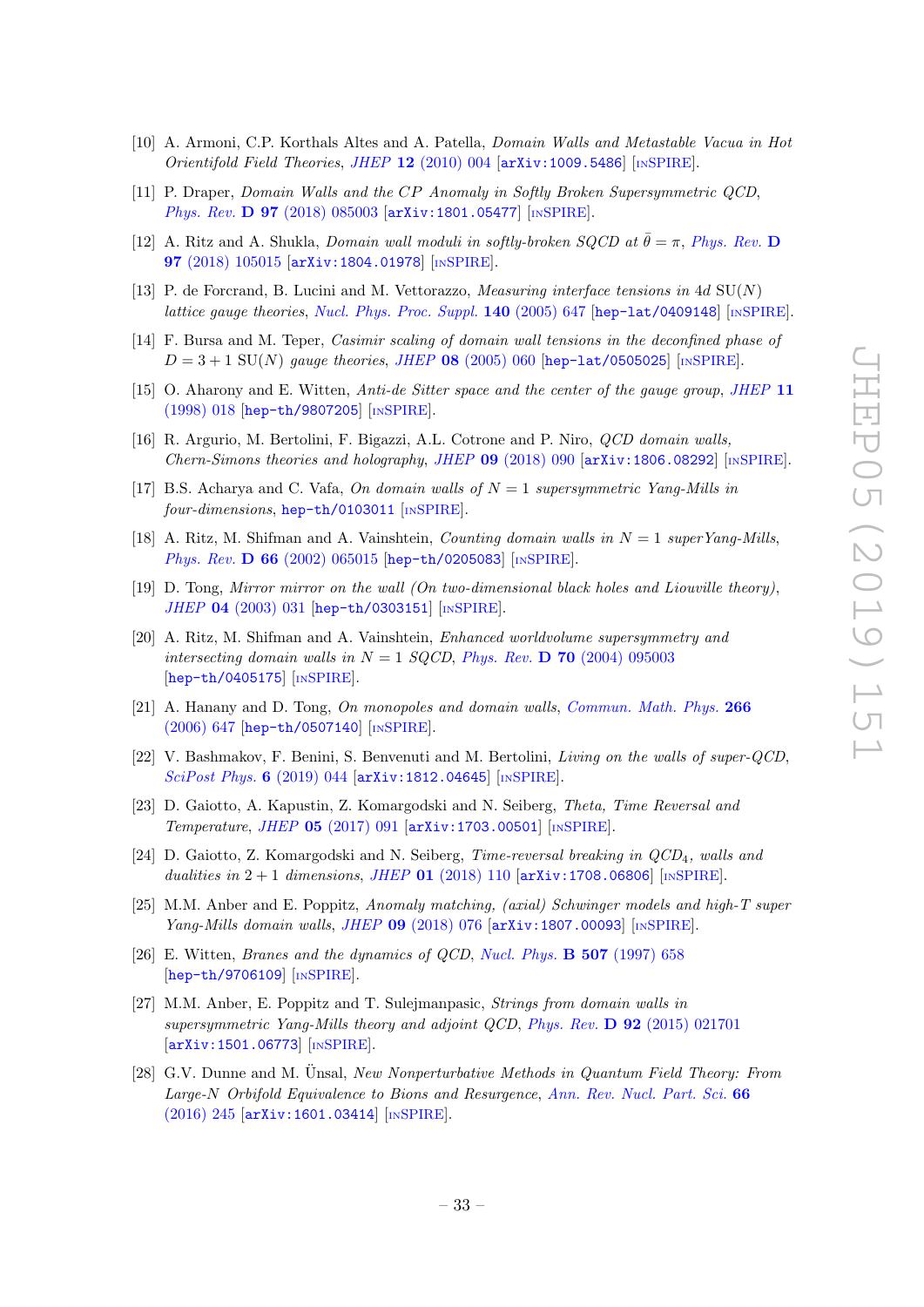- <span id="page-35-0"></span>[29] G. 't Hooft et al., Recent Developments in Gauge Theories, in proceedings of the Nato Advanced Study Institute, 26 August–8 September 1979, Cargèse, France, NATO Sci. Ser. B 59 (1980) 1.
- [30] Y. Frishman, A. Schwimmer, T. Banks and S. Yankielowicz, The Axial Anomaly and the Bound State Spectrum in Confining Theories, [Nucl. Phys.](https://doi.org/10.1016/0550-3213(81)90268-6) **B 177** (1981) 157 [IN[SPIRE](https://inspirehep.net/search?p=find+J+%22Nucl.Phys.,B177,157%22)].
- [31] S.R. Coleman and B. Grossman, 't Hooft's Consistency Condition as a Consequence of Analyticity and Unitarity, [Nucl. Phys.](https://doi.org/10.1016/0550-3213(82)90028-1) **B** 203 (1982) 205 [IN[SPIRE](https://inspirehep.net/search?p=find+J+%22Nucl.Phys.,B203,205%22)].
- <span id="page-35-1"></span>[32] C. Csáki and H. Murayama, *Discrete anomaly matching*, *[Nucl. Phys.](https://doi.org/10.1016/S0550-3213(97)00839-0)* **B 515** (1998) 114 [[hep-th/9710105](https://arxiv.org/abs/hep-th/9710105)] [IN[SPIRE](https://inspirehep.net/search?p=find+EPRINT+hep-th/9710105)].
- <span id="page-35-2"></span>[33] Z. Komargodski, A. Sharon, R. Thorngren and X. Zhou, Comments on Abelian Higgs Models and Persistent Order, [SciPost Phys.](https://doi.org/10.21468/SciPostPhys.6.1.003) 6 (2019) 003 [[arXiv:1705.04786](https://arxiv.org/abs/1705.04786)] [IN[SPIRE](https://inspirehep.net/search?p=find+EPRINT+arXiv:1705.04786)].
- [34] Z. Komargodski, T. Sulejmanpasic and M. Ünsal, Walls, anomalies and deconfinement in quantum antiferromagnets, Phys. Rev.  $\bf{B}$  97 [\(2018\) 054418](https://doi.org/10.1103/PhysRevB.97.054418)  $\bf{arXiv:1706.05731}$  $\bf{arXiv:1706.05731}$  $\bf{arXiv:1706.05731}$  [IN[SPIRE](https://inspirehep.net/search?p=find+EPRINT+arXiv:1706.05731)].
- [35] H. Shimizu and K. Yonekura, Anomaly constraints on deconfinement and chiral phase transition, *Phys. Rev.* **D 97** [\(2018\) 105011](https://doi.org/10.1103/PhysRevD.97.105011) [[arXiv:1706.06104](https://arxiv.org/abs/1706.06104)] [IN[SPIRE](https://inspirehep.net/search?p=find+EPRINT+arXiv:1706.06104)].
- [36] Y. Kikuchi and Y. Tanizaki, Global inconsistency, 't Hooft anomaly and level crossing in quantum mechanics, [Prog. Theor. Exp. Phys.](https://doi.org/10.1093/ptep/ptx148) 2017 (2017) 113B05 [[arXiv:1708.01962](https://arxiv.org/abs/1708.01962)] [IN[SPIRE](https://inspirehep.net/search?p=find+EPRINT+arXiv:1708.01962)].
- [37] Y. Tanizaki, T. Misumi and N. Sakai, *Circle compactification and 't Hooft anomaly, [JHEP](https://doi.org/10.1007/JHEP12(2017)056)* 12 [\(2017\) 056](https://doi.org/10.1007/JHEP12(2017)056) [[arXiv:1710.08923](https://arxiv.org/abs/1710.08923)] [IN[SPIRE](https://inspirehep.net/search?p=find+EPRINT+arXiv:1710.08923)].
- [38] Y. Tanizaki, Y. Kikuchi, T. Misumi and N. Sakai, Anomaly matching for the phase diagram of massless  $\mathbb{Z}_N$ -QCD, Phys. Rev. **D 97** [\(2018\) 054012](https://doi.org/10.1103/PhysRevD.97.054012) [[arXiv:1711.10487](https://arxiv.org/abs/1711.10487)] [IN[SPIRE](https://inspirehep.net/search?p=find+EPRINT+arXiv:1711.10487)].
- [39] A. Cherman and M. Unsal, *Critical behavior of gauge theories and Coulomb gases in three* and four dimensions,  $arXiv:1711.10567$  [IN[SPIRE](https://inspirehep.net/search?p=find+EPRINT+arXiv:1711.10567)].
- [40] T. Suleimanpasic and Y. Tanizaki,  $C-P-T$  anomaly matching in bosonic quantum field theory and spin chains, Phys. Rev. B 97 [\(2018\) 144201](https://doi.org/10.1103/PhysRevB.97.144201) [[arXiv:1802.02153](https://arxiv.org/abs/1802.02153)] [IN[SPIRE](https://inspirehep.net/search?p=find+EPRINT+arXiv:1802.02153)].
- [41] Y. Tanizaki and T. Sulejmanpasic, Anomaly and global inconsistency matching: θ angles,  $SU(3)/U(1)^2$  nonlinear sigma model,  $SU(3)$  chains, and its generalizations, [Phys. Rev.](https://doi.org/10.1103/PhysRevB.98.115126) **B** 98 [\(2018\) 115126](https://doi.org/10.1103/PhysRevB.98.115126) [[arXiv:1805.11423](https://arxiv.org/abs/1805.11423)] [IN[SPIRE](https://inspirehep.net/search?p=find+EPRINT+arXiv:1805.11423)].
- [42] F. Benini, C. Córdova and P.-S. Hsin, On 2-Group Global Symmetries and their Anomalies, JHEP 03 [\(2019\) 118](https://doi.org/10.1007/JHEP03(2019)118) [[arXiv:1803.09336](https://arxiv.org/abs/1803.09336)] [IN[SPIRE](https://inspirehep.net/search?p=find+EPRINT+arXiv:1803.09336)].
- [43] K. Aitken, A. Cherman and M. Unsal, *Dihedral symmetry in*  $SU(N)$  Yang-Mills theory, [arXiv:1804.05845](https://arxiv.org/abs/1804.05845) [IN[SPIRE](https://inspirehep.net/search?p=find+EPRINT+arXiv:1804.05845)].
- <span id="page-35-3"></span>[44] M.M. Anber and E. Poppitz, Two-flavor adjoint QCD, Phys. Rev. D 98 [\(2018\) 034026](https://doi.org/10.1103/PhysRevD.98.034026) [[arXiv:1805.12290](https://arxiv.org/abs/1805.12290)] [IN[SPIRE](https://inspirehep.net/search?p=find+EPRINT+arXiv:1805.12290)].
- <span id="page-35-4"></span>[45] C. Córdova and T.T. Dumitrescu, *Candidate Phases for*  $SU(2)$  *Adjoint QCD<sub>4</sub> with Two* Flavors from  $\mathcal{N} = 2$  Supersymmetric Yang-Mills Theory,  $\ar{xiv:1806.09592}$  [IN[SPIRE](https://inspirehep.net/search?p=find+EPRINT+arXiv:1806.09592)].
- [46] Y. Tanizaki, Anomaly constraint on massless QCD and the role of Skyrmions in chiral symmetry breaking, JHEP 08 [\(2018\) 171](https://doi.org/10.1007/JHEP08(2018)171) [[arXiv:1807.07666](https://arxiv.org/abs/1807.07666)] [IN[SPIRE](https://inspirehep.net/search?p=find+EPRINT+arXiv:1807.07666)].
- <span id="page-35-5"></span>[47] Z. Bi and T. Senthil, An Adventure in Topological Phase Transitions in 3 + 1-D: Non-abelian Deconfined Quantum Criticalities and a Possible Duality,  $arXiv:1808.07465$  [IN[SPIRE](https://inspirehep.net/search?p=find+EPRINT+arXiv:1808.07465)].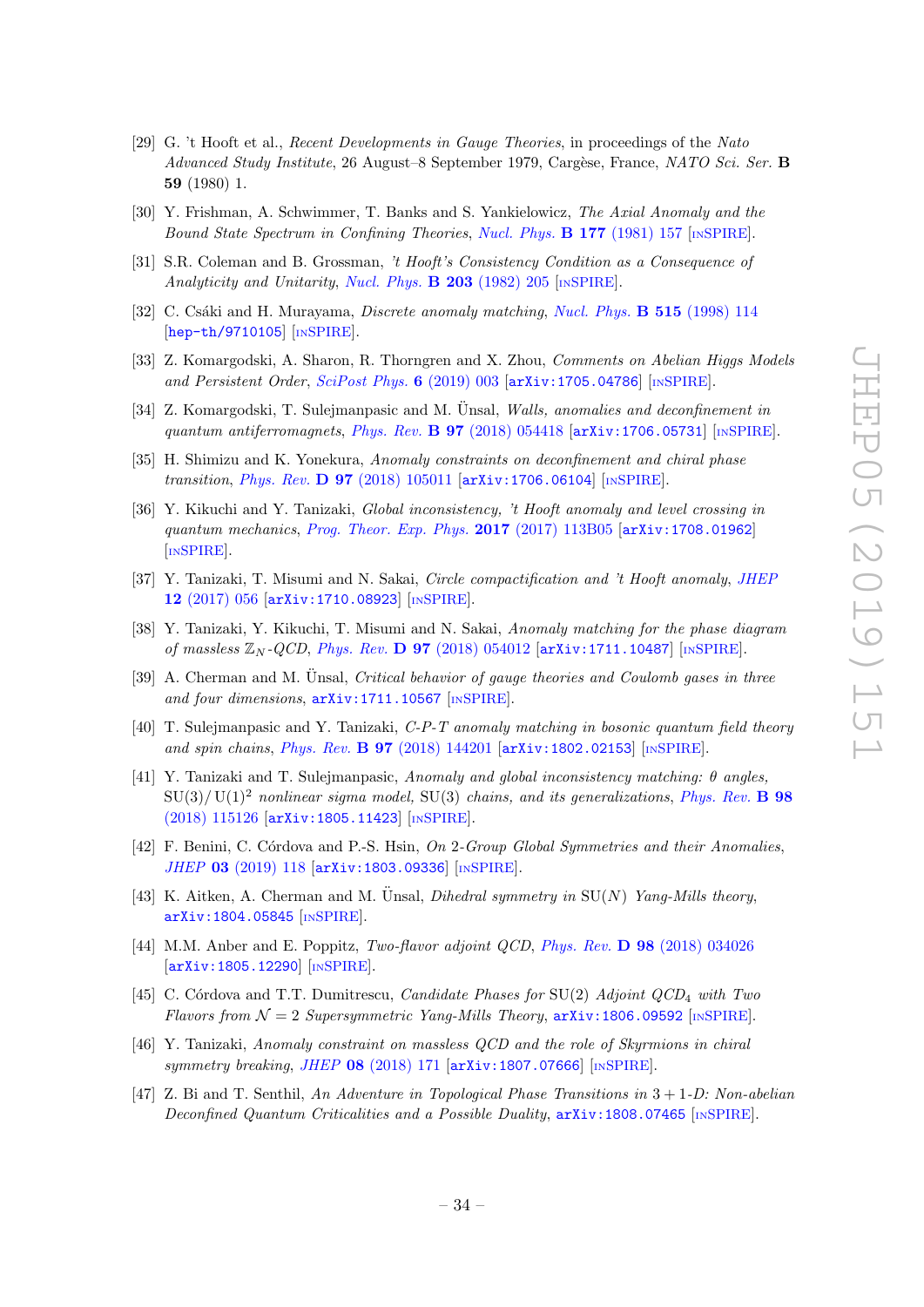- [48] C. Choi, D. Delmastro, J. Gomis and Z. Komargodski, *Dynamics of QCD*<sub>3</sub> with Rank-Two Quarks And Duality, [arXiv:1810.07720](https://arxiv.org/abs/1810.07720) [IN[SPIRE](https://inspirehep.net/search?p=find+EPRINT+arXiv:1810.07720)].
- <span id="page-36-0"></span>[49] S. Yamaguchi, 't Hooft anomaly matching condition and chiral symmetry breaking without bilinear condensate, JHEP 01 [\(2019\) 014](https://doi.org/10.1007/JHEP01(2019)014)  $\left[$ [arXiv:1811.09390](https://arxiv.org/abs/1811.09390) $\right]$   $\left[$ IN[SPIRE](https://inspirehep.net/search?p=find+EPRINT+arXiv:1811.09390) $\right]$ .
- <span id="page-36-1"></span>[50] Y. Frishman and J. Sonnenschein, Bosonization and QCD in two-dimensions, [Phys. Rept.](https://doi.org/10.1016/0370-1573(93)90145-4) 223 [\(1993\) 309](https://doi.org/10.1016/0370-1573(93)90145-4) [[hep-th/9207017](https://arxiv.org/abs/hep-th/9207017)] [IN[SPIRE](https://inspirehep.net/search?p=find+EPRINT+hep-th/9207017)].
- <span id="page-36-2"></span>[51] Y. Frishman and J. Sonnenschein, Non-perturbative field theory: From two-dimensional conformal field theory to QCD in four dimensions, Cambridge Monographs on Mathematical Physics, Cambridge University Press, Cambridge U.K. (2014).
- <span id="page-36-3"></span>[52] M. Dierigl and A. Pritzel, Topological Model for Domain Walls in (Super-)Yang-Mills Theories, Phys. Rev. D 90 [\(2014\) 105008](https://doi.org/10.1103/PhysRevD.90.105008) [[arXiv:1405.4291](https://arxiv.org/abs/1405.4291)] [IN[SPIRE](https://inspirehep.net/search?p=find+EPRINT+arXiv:1405.4291)].
- <span id="page-36-4"></span>[53] D.J. Gross, R.D. Pisarski and L.G. Yaffe, QCD and Instantons at Finite Temperature, [Rev.](https://doi.org/10.1103/RevModPhys.53.43) *[Mod. Phys.](https://doi.org/10.1103/RevModPhys.53.43)* **53** (1981) 43 [IN[SPIRE](https://inspirehep.net/search?p=find+J+%22Rev.Mod.Phys.,53,43%22)].
- <span id="page-36-5"></span>[54] G.R. Dvali and M.A. Shifman, Dynamical compactification as a mechanism of spontaneous supersymmetry breaking, [Nucl. Phys.](https://doi.org/10.1016/S0550-3213(97)00420-3)  $B$  504 (1997) 127 [[hep-th/9611213](https://arxiv.org/abs/hep-th/9611213)] [IN[SPIRE](https://inspirehep.net/search?p=find+EPRINT+hep-th/9611213)].
- <span id="page-36-6"></span>[55] G.R. Dvali and M.A. Shifman, *Domain walls in strongly coupled theories*, *[Phys. Lett.](https://doi.org/10.1016/S0370-2693(97)00808-3)* **B** 396 [\(1997\) 64](https://doi.org/10.1016/S0370-2693(97)00808-3) [Erratum ibid. B 407 (1997) 452] [[hep-th/9612128](https://arxiv.org/abs/hep-th/9612128)] [IN[SPIRE](https://inspirehep.net/search?p=find+EPRINT+hep-th/9612128)].
- <span id="page-36-7"></span>[56] G. 't Hooft, A Property of Electric and Magnetic Flux in Nonabelian Gauge Theories, [Nucl.](https://doi.org/10.1016/0550-3213(79)90595-9) Phys. **B 153** [\(1979\) 141](https://doi.org/10.1016/0550-3213(79)90595-9) [IN[SPIRE](https://inspirehep.net/search?p=find+J+%22Nucl.Phys.,B153,141%22)].
- [57] G. 't Hooft, Aspects of Quark Confinement, [Phys. Scripta](https://doi.org/10.1088/0031-8949/24/5/007) 24 (1981) 841 [IN[SPIRE](https://inspirehep.net/search?p=find+J+%22Phys.Scripta,24,841%22)].
- <span id="page-36-8"></span>[58] P. van Baal, Some Results for SU(N) Gauge Fields on the Hypertorus, [Commun. Math.](https://doi.org/10.1007/BF01403503) Phys. 85 [\(1982\) 529](https://doi.org/10.1007/BF01403503) [IN[SPIRE](https://inspirehep.net/search?p=find+J+%22Comm.Math.Phys.,85,529%22)].
- <span id="page-36-9"></span>[59] A. Kapustin and N. Seiberg, Coupling a QFT to a TQFT and Duality, JHEP 04 [\(2014\) 001](https://doi.org/10.1007/JHEP04(2014)001) [[arXiv:1401.0740](https://arxiv.org/abs/1401.0740)] [IN[SPIRE](https://inspirehep.net/search?p=find+EPRINT+arXiv:1401.0740)].
- <span id="page-36-10"></span>[60] D.J. Gross, I.R. Klebanov, A.V. Matytsin and A.V. Smilga, Screening versus confinement in  $(1 + 1)$ -dimensions, [Nucl. Phys.](https://doi.org/10.1016/0550-3213(95)00655-9) **B** 461 (1996) 109 [[hep-th/9511104](https://arxiv.org/abs/hep-th/9511104)] [IN[SPIRE](https://inspirehep.net/search?p=find+EPRINT+hep-th/9511104)].
- <span id="page-36-11"></span>[61] A. Armoni, Y. Frishman and J. Sonnenschein, The String tension in massive QCD in two-dimensions, [Phys. Rev. Lett.](https://doi.org/10.1103/PhysRevLett.80.430)  $80$  (1998) 430 [[hep-th/9709097](https://arxiv.org/abs/hep-th/9709097)] [IN[SPIRE](https://inspirehep.net/search?p=find+EPRINT+hep-th/9709097)].
- [62] A. Armoni, Y. Frishman and J. Sonnenschein, Screening in supersymmetric gauge theories in two-dimensions, [Phys. Lett.](https://doi.org/10.1016/S0370-2693(99)00018-0) **B 449** (1999) 76 [[hep-th/9807022](https://arxiv.org/abs/hep-th/9807022)] [IN[SPIRE](https://inspirehep.net/search?p=find+EPRINT+hep-th/9807022)].
- <span id="page-36-12"></span>[63] A. Armoni, Y. Frishman and J. Sonnenschein, The String tension in two-dimensional gauge theories, [Int. J. Mod. Phys.](https://doi.org/10.1142/S0217751X99001226) A 14 (1999) 2475 [[hep-th/9903153](https://arxiv.org/abs/hep-th/9903153)] [IN[SPIRE](https://inspirehep.net/search?p=find+EPRINT+hep-th/9903153)].
- <span id="page-36-13"></span>[64] E. Witten, Nonabelian Bosonization in Two-Dimensions, [Commun. Math. Phys.](https://doi.org/10.1007/BF01215276) 92 (1984) [455](https://doi.org/10.1007/BF01215276) [IN[SPIRE](https://inspirehep.net/search?p=find+J+%22Comm.Math.Phys.,92,455%22)].
- <span id="page-36-14"></span>[65] I. Affleck, On the Realization of Chiral Symmetry in  $(1 + 1)$ -dimensions, [Nucl. Phys.](https://doi.org/10.1016/0550-3213(86)90168-9) **B** 265 [\(1986\) 448](https://doi.org/10.1016/0550-3213(86)90168-9) [IN[SPIRE](https://inspirehep.net/search?p=find+J+%22Nucl.Phys.,B265,448%22)].
- <span id="page-36-15"></span>[66] A.R. Zhitnitsky, On Chiral Symmetry Breaking in  $QCD_2$  (N<sub>c</sub>  $\rightarrow \infty$ ), [Phys. Lett.](https://doi.org/10.1016/0370-2693(85)91255-9) **B 165** [\(1985\) 405](https://doi.org/10.1016/0370-2693(85)91255-9) [Yad. Fiz. 43 (1986) 1553] [IN[SPIRE](https://inspirehep.net/search?p=find+J+%22Phys.Lett.,B165,405%22)].
- <span id="page-36-16"></span>[67] S.R. Coleman, There are no Goldstone bosons in two-dimensions, [Commun. Math. Phys.](https://doi.org/10.1007/BF01646487) 31 [\(1973\) 259](https://doi.org/10.1007/BF01646487) [IN[SPIRE](https://inspirehep.net/search?p=find+J+%22Comm.Math.Phys.,31,259%22)].